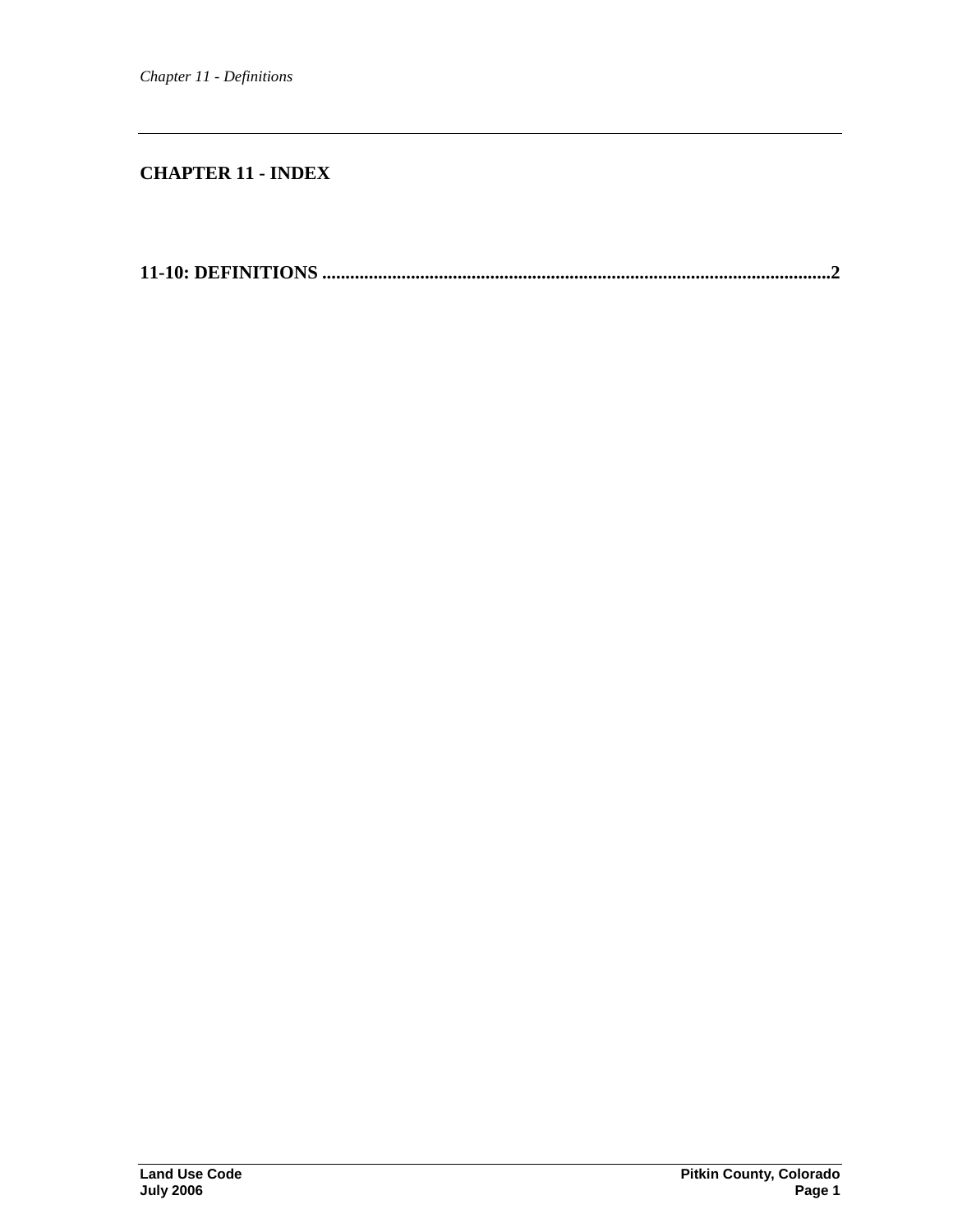# **CHAPTER 11: DEFINITIONS**

# <span id="page-1-0"></span>**11-10: DEFINITIONS**

In the interpretation of this Land Use Code the rules and definitions of this Sec. 11-10 shall be observed and applied, except when the context clearly indicates otherwise.

- Words used or defined in one tense or form shall include other tenses and derivative forms.
- Words in the singular number shall include the plural number, and words in the plural number shall include the singular number.
- The masculine gender shall include the feminine and the feminine gender shall include the masculine.
- The words "shall" or "must" are mandatory.
- The words "may" or "should" are permissive.
- The word "person" includes individuals, firms, corporations, associations, and any other similar entities.
- The word "county" means the County of Pitkin, Colorado.
- The word "state" means the State of Colorado.
- In case of any difference of meaning or implication between the text of this Land Use Code and any caption or illustration, the text shall control.

**ABANDONMENT** when used in the context of oil and gas extraction, means that the presumption of permanent abandonment of a well shall be based on the operator's filing with the Colorado Oil and Gas Conservation Commission. Presumption of permanent abandonment of a facility shall be based upon nonuse or operation for one (1) year without notification to the Community Development Department of the intent to resume operations under specified conditions, or as otherwise defined by the Colorado Oil and Gas Conservation Commission.

**ACCESS** means a paved or unpaved area intended to provide legal ingress or egress to a property.

**ACCESSORY AUTOMOBILE PARKING** means automobile parking required pursuant to Sec. 7-30-20, or otherwise provide for residents or patrons of a legal permitted use of the property as a convenience during their residence or patronage of the use. This use does not include the commercial storage of vehicles for periods of longer than one (1) month in return for payment, services, or patronage.

**ACCESSORY STRUCTURE WITH BATHING FACILITY** means any accessory structure that is not an accessory dwelling and that contains a bathing facility.

**ACCESSORY USE OR ACCESSORY STRUCTURE** means a use or structure that is naturally and normally incidental to, subordinate to, and devoted primarily to the principal use or structure on the land; does not change the basic character of the land use, as determined by its principal use or structure; is subordinate in area, extent and purpose to the principal use or structure served; contributes to the comfort, convenience or necessity of the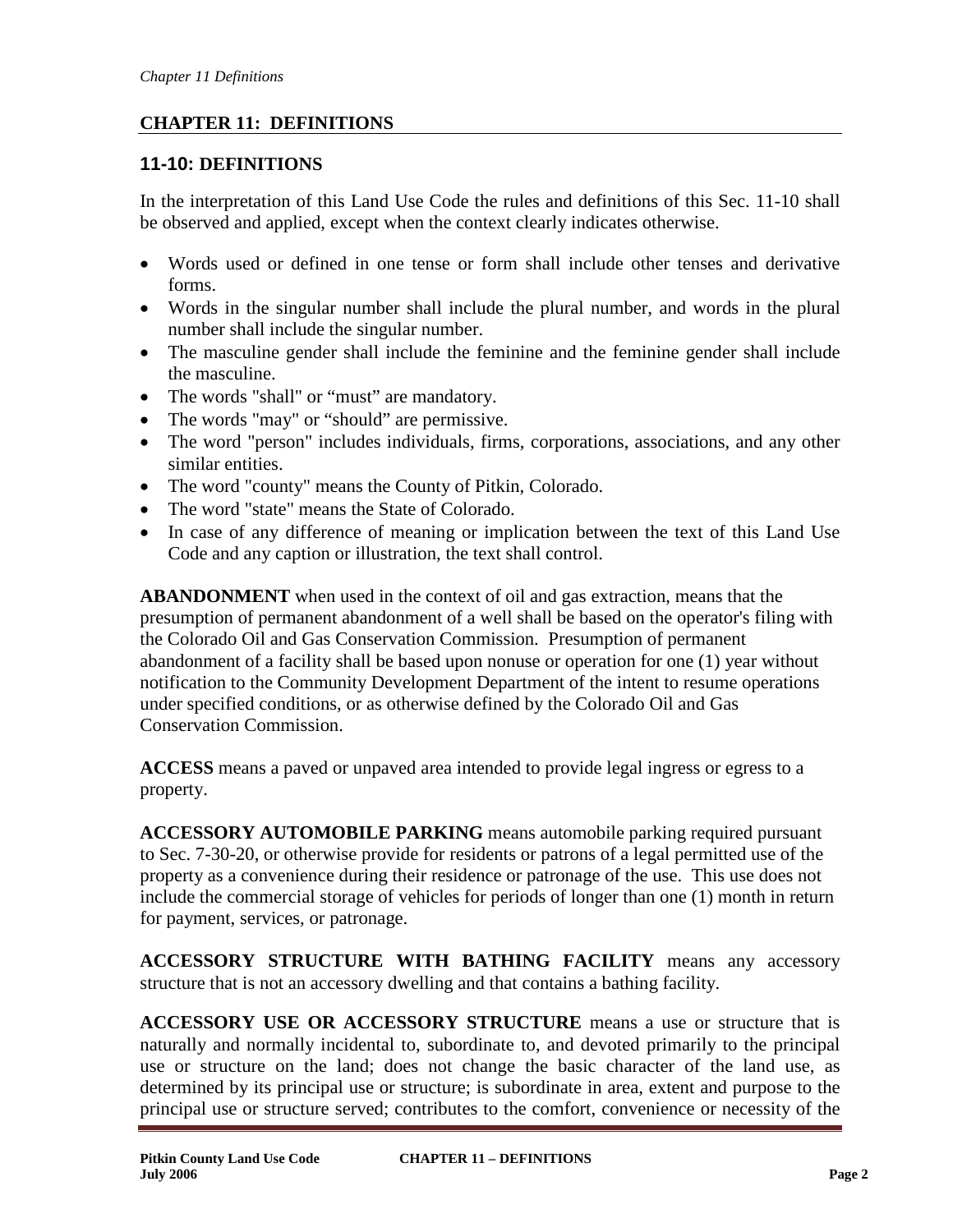occupants of the principal use or structure served; and is located on the same lot or contiguous lots under the same ownership as the principal use or structure. In no event shall an accessory use be construed to authorize a use not otherwise permitted in the zone district in which the principal use is located, and in no event shall an accessory use or structure be established prior to the principal use or structure to which it is accessory. Accessory structures shall not be provided with kitchen or bath facilities sufficient to render them suitable for permanent residential occupation, unless approved pursuant to the provisions of this Land Use Code. This Use Category includes uses like, but not limited to, "Accessory Structure With Bathing Facility", "Arts and Crafts Studio, Accessory," "Bus Stop", "Caretaker Dwelling Unit", "Club House or Recreational Building", "Day Care Home", "Employee Dwelling Unit", "Home Occupation", "Satellite Reception Device", "Solar Energy Collector", "Temporary Commercial Use", "Trail", "Water Crossing or Diversion", "Wind Powered Electric Generator", and other uses that the Community Development Director determines belong in this Use Category.

**ACCESSORY USE OR STRUCTURE, RR-LIR-AH/PUD** means an accessory use or structure that is available under certain circumstances in the RR, LIR, and AH-PUD zone districts, but is not listed separately as a distinct form of accessory use or structure in this Land Use Code.

**ACTIVITY ENVELOPE** means one or more areas of a lot or parcel designated in accordance with this Land Use Code within which all development must occur, and that may include separate areas for different activities, including, but not limited to, a well or other water supply, septic system, landscaping, construction, grading, mitigation of environmental hazards, vegetation removal or disturbance, etc.

**ACTIVITY OF STATE INTEREST** includes the following activities:

A. Site selection and construction of major new domestic water and sewage treatment systems and major extension of existing domestic water and sewage treatment systems;

- B. Site selection and development of solid waste disposal sites;
- C. Site selection of airports;
- D. Site selection of rapid or mass transit terminals, stations, and fixed guideways;
- E. Site selection of arterial highways and interchanges and collector highways;
- F. Site selection and construction of major facilities of a public utility;
- G. Efficient utilization of municipal and industrial water projects;
- H. Conduct of nuclear detonations.

**ADDITION** means the adding on to a structure, usually resulting in an increase in floor area.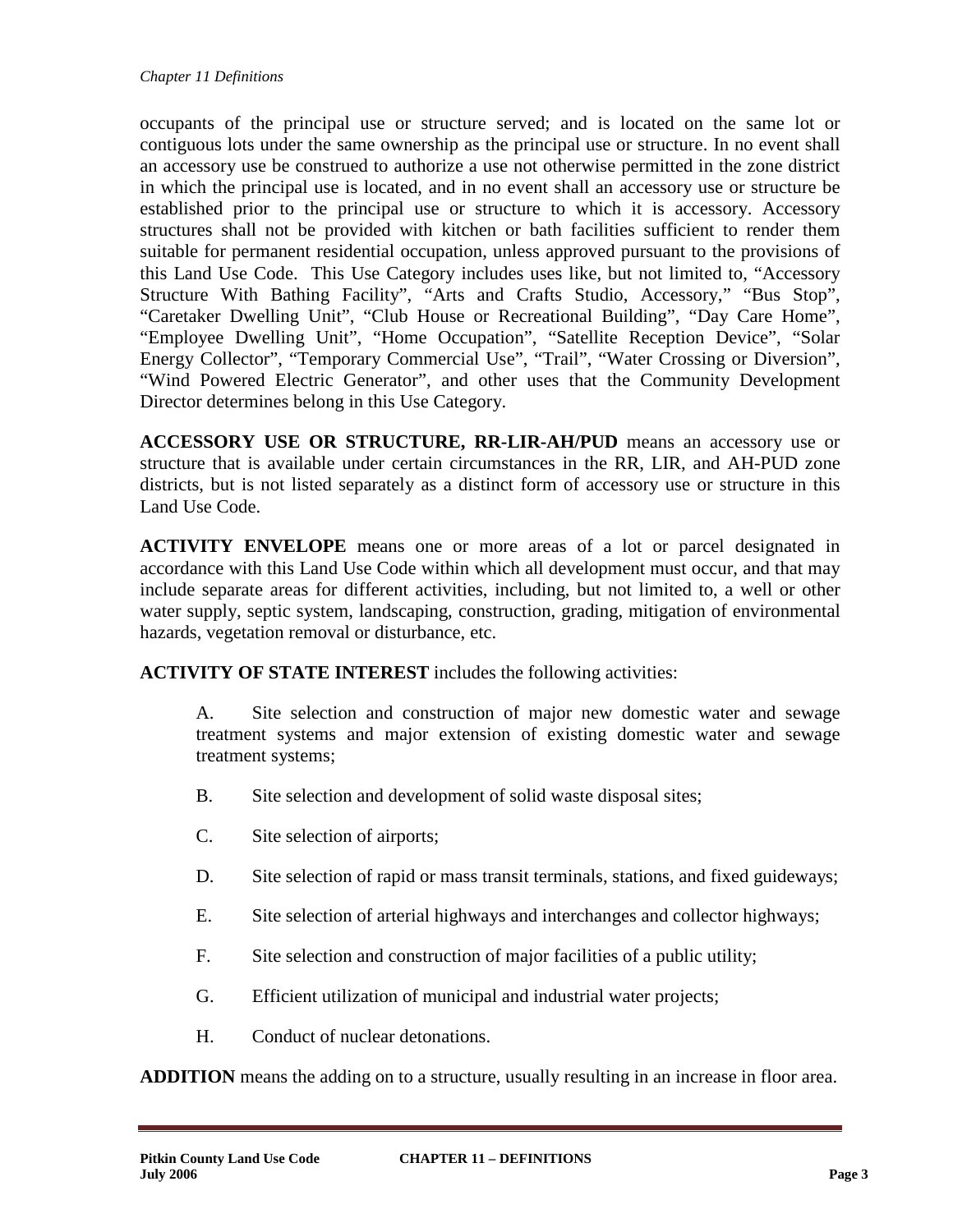**ADJACENT** means the land or property directly adjoining the property in question, or land located across an alley, easement, street, or highway from the property in question.

**ADULT ENTERTAINMENT ESTABLISHMENT** means an establishment opens to the public in which persons appear in a state of total or partial nudity for the purpose of entertaining the patrons of such establishments, irrespective of whether such establishments are licensed to serve alcohol or fermented malt beverages.

**ADVERSELY AFFECTED PERSON** means an applicant for traffic-generating development, a property owner whose land is adjacent to land subject to development exaction or impact fee requirements, and any division of Pitkin County government.

**AFFORDABLE HOUSING OR EMPLOYEE HOUSING** means dwelling units restricted to the housing size and type for individuals meeting asset, income and minimum occupancy guidelines as approved by the Board or its housing designee.

**AGRICULTURE** means the raising, producing, or keeping of plants or livestock, or cultivation and management of other crops or farm products. Accessory uses may include agricultural buildings, storage of grain, raising of livestock, feed preparation, and wholesale sales of products produced on-site.

**AGRICULTURAL BUILDING** means any building or structure used for agricultural purposes and not listed as a separate use in this Land Use Code, including but not limited to sheds, barns, hay storage buildings, corrals, and agricultural well structures. Agricultural buildings shall be detached from residential structures. An agricultural building is not a place where agricultural products are processed, treated or packaged.

**AGRICULTURAL EQUIPMENT STORAGE BUILDING** means a building used solely for the storage and repair of agricultural equipment.

**AGRICULTURAL HOUSING** means a dwelling unit used in support of a primary agricultural use on the property.

**AGRICULTURAL OPERATION** means a use of land for agriculture.

**AGRICULTURAL PRODUCTS** means fresh fruits and vegetables that are grown in the State of Colorado, or products from such produce (e.g., fruit juices or preserves).

**AGRICULTURE STAND** means a structure used for the sole purpose of selling agricultural or farm products.

**AGRICULTURAL USE** means any use of the land meeting the definition of Agriculture in this Land Use Code. This is a Use Category that includes uses like, but not limited to, the following: "Ranching", "Farming", "Blacksmithing", "Farm Building", "Commercial Firewood Splitting", "Horse Boarding", Kennel or Veterinary Clinic". "Silviculture", "Agricultural Uses, Unlisted", and other uses that the Community Development Director determines belong in this Use Category. Confined animal feeding operations (CAFOs) are not included in this Use Category, or in any defined use with this Use Category.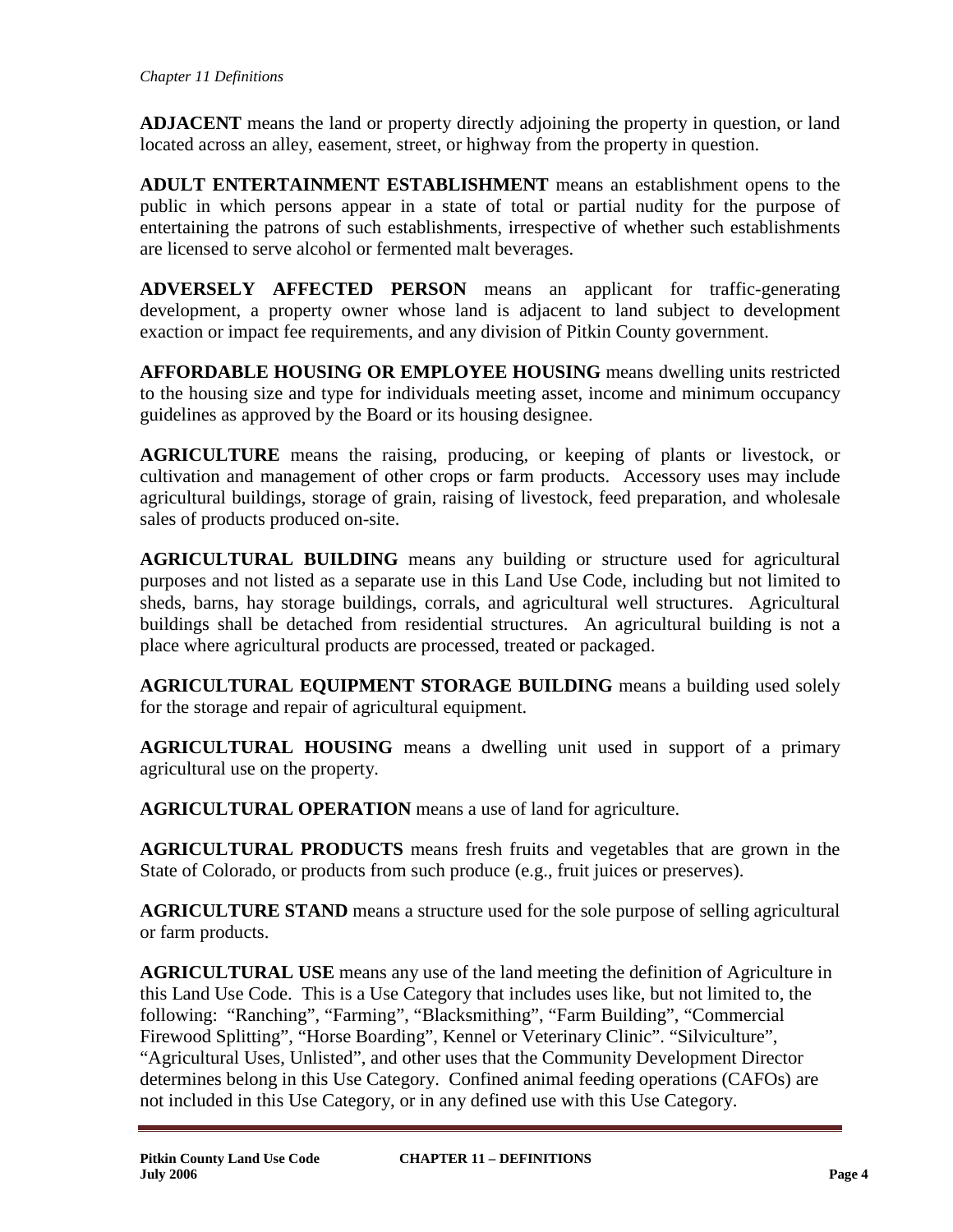**AIRPORT** means a facility for the landing and takeoff of aircraft, including but not limited to, Pitkin County Airport (a.k.a. Sardy Field), as well as related accessory uses such as aircraft servicing, storage, and leasing, car rental, and restaurant facilities.

**ALLEY** means a public way having less width than a street permanently reserved as a secondary means of access to abutting property.

**ALLUVIAL FAN** is an area of deposition where steep mountain drainages empty into valley floor, usually in arid regions. Flooding in these areas often includes characteristics that differ from those riverine or coastal areas.

**ALLUVIAL FAN FLOODING (AREAS OF SHALLOW FLOODING)** refers to flooding occurring on the surface of an alluvial fan or similar landform which originates at the apex and is characterized by high-velocity flows; active processes of erosion, sediment transport, and deposition; and unpredictable flow paths.

**ALPINE SKI AREA AND SUPPORT FACILITIES** means an area of land used for downhill skiing and related activities, including those structures and facilities necessary to prepare, maintain, and operate skiing facilities and to serve those involved in the sport.

**AMUSEMENT OR ENTERTAINMENT ESTABLISHMENT** means any land use or facility meeting the definition of an Entertainment or Recreation facility use and that is not an Adult Entertainment Establishment.

**APPLICANT** means any person submitting a development application.

**ARCHITECTURAL FEATURE (EXTERIOR)** means the architectural style, design and general arrangement of the exterior of a structure, including but not limited to, the texture, materials, windows, lights, signs and other fixtures appurtenant to a structure.

**AREA AROUND A KEY FACILITY** means an area immediately adjacent to and directly affected by a key facility.

**AREA, GROSS** means the total area of a site.

**AREA OF STATE INTEREST** means areas that contain:

A. Mineral resource areas;

B. Natural hazard areas;

C. Areas containing, or having a significant impact upon, historical, natural or archaeological resources of statewide importance; and

D. Areas around key facilities in which development may have a material effect upon the facility or the surrounding community.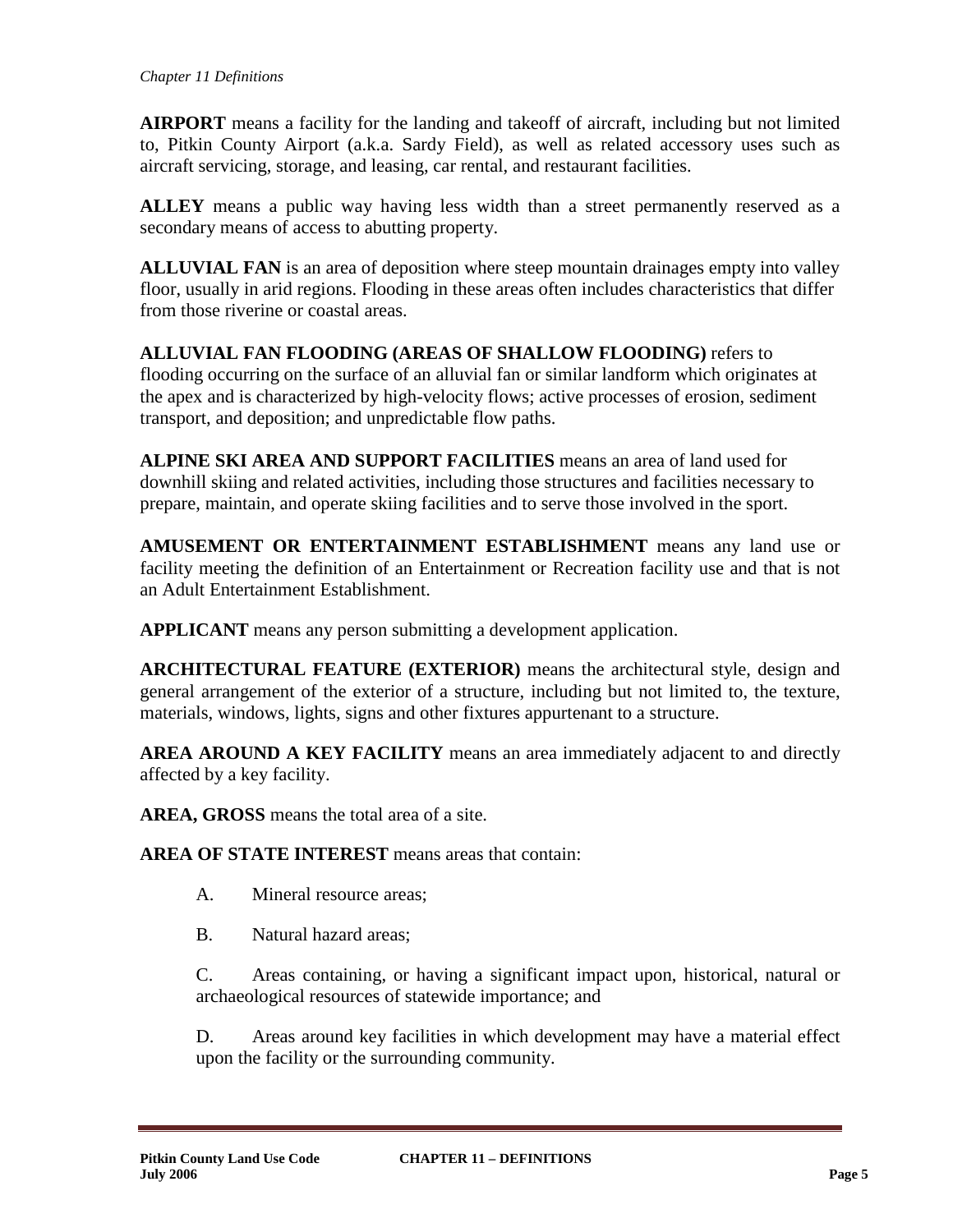**ARTERIAL HIGHWAY** includes those roads defined as arterial highways by Pitkin County, including:

- A. Highway 82 West of Aspen to County Line, and
- B. Brush Creek Road.

**ARTS AND CRAFTS STUDIO** means a working place of painters, sculptors, potters, photographers, weavers, carvers, and similar occupations that require artistic skill that does not qualify as a Home Occupation or an accessory Arts or Crafts Studio.

**ARTS AND CRAFTS STUDIO, ACCESSORY** means an Arts or Crafts Studio that is accessory to a primary residential use, provided that no sales of arts, crafts, or other goods may take place on the premises.

**ASPECT** means the cardinal direction the land surface faces, characterized by north-facing slopes generally having heavier vegetation cover.

**ASPEN URBAN GROWTH BOUNDARY** means the area depicted on Attachment B (map) to Ordinance 023-2000, appearing in Chapter 3 as Figure 3-1 of this Land Use Code.

**ATTENDEES** means the number of persons participating in a Special Event or Temporary Land Use and Activities including those employed and/or volunteering for the duration of the activity.

**ATTIC** means an area between roof framing and the ceiling framing of the room(s) below.

**AUTOMOBILE PARKING LOT, COMMERCIAL** means an off-street area in which automobiles or other vehicles may be stored for temporary periods of time, not to exceed one (1) year, for compensation.

**AUTOMOBILE SERVICE STATION** means a building, parcel of land, or other premises, used for the retail dispensing of gasoline, diesel fuel, or other vehicle fuels, and/or the repair of motor vehicles. Accessory uses may include a car wash and the incidental sales of vehicle maintenance products.

**AVALANCHE** means a mass of snow or ice and other material that may become incorporated therein as such mass moves rapidly down a mountain slope.

**AVALANCHE HIGH HAZARD ZONE** means an area within which avalanches have return periods of thirty (30) years or less and/or will produce impact pressures of six hundred thirty (630) pounds per square foot (PSF) or more. The high hazard zone is characterized by either high frequency, high impact pressure, or both high frequency and high pressure. The Avalanche High Hazard Zone is also known as the Red Zone.

**AVALANCHE MODERATE HAZARD ZONE** means an area within which avalanches will occur at return periods in excess of thirty (30) years and/or will have impact pressures of less than six hundred thirty (630) pounds per square foot. Avalanche frequency and impact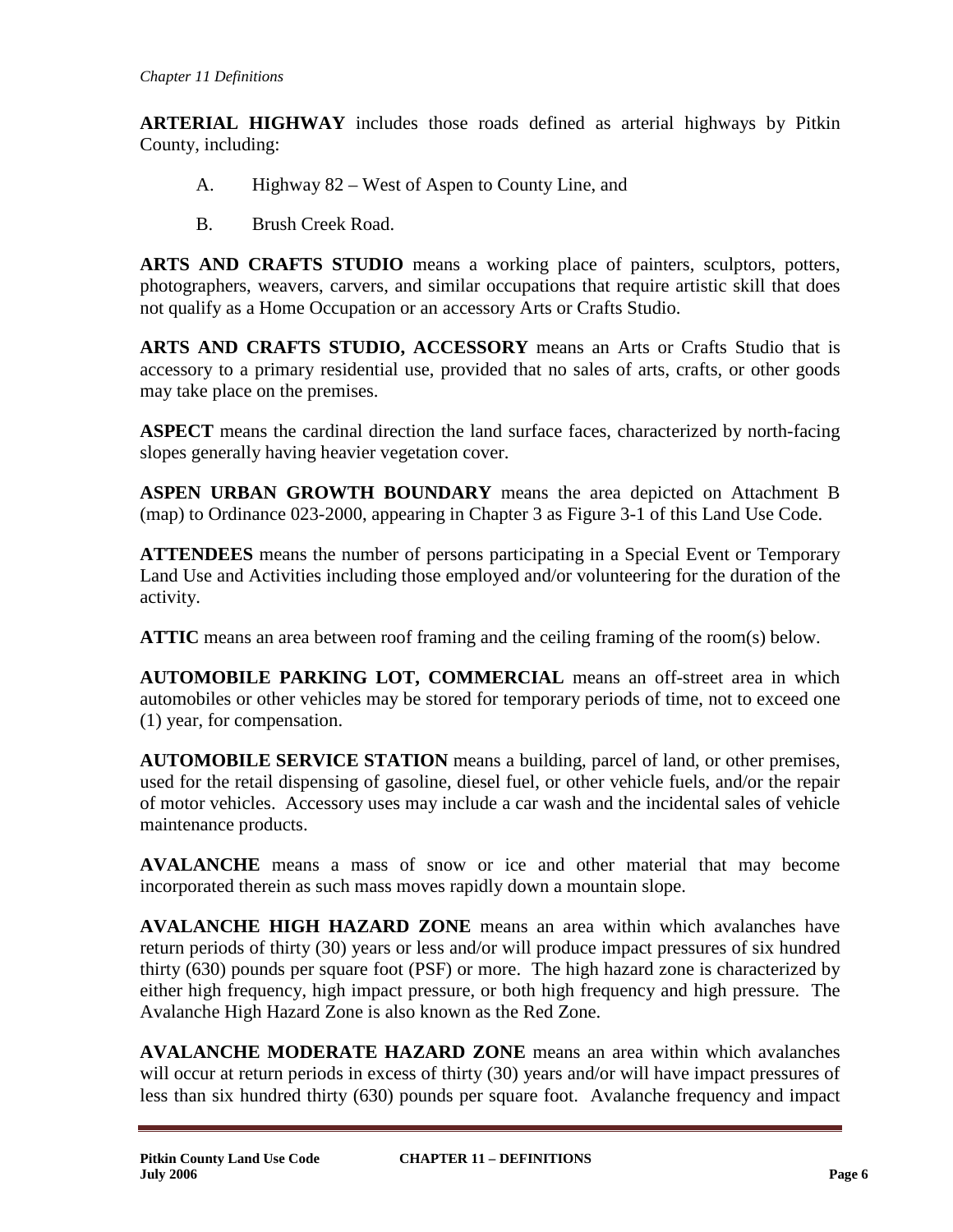pressures decrease toward the outer limits of this zone. When large avalanches occur and run to the outer boundaries of this zone, they can be very destructive in spite of their reduced probability and pressures. The Avalanche Moderate Hazard Zone is also known as the Blue Zone.

**BARN** means a building used to shelter or enclose livestock, feed, or field equipment, or otherwise used in support of an on-site agricultural operation. An indoor riding arena shall not be considered a barn.

**BASE FLOOD** means the flood having a one percent chance of being equaled or exceeded in any given year.

**BASE FLOOD ELEVATION (BFE)** is the 100-year flood elevation or the water surface elevation resulting from a flood that has a one percent chance of equaling or exceeding that level in any given year (100-year flood).

**BASE MAXIMUM FLOOR AREA** means the largest amount of gross floor area that may be constructed on the lot or parcel pursuant to Table 5-1 without the approval of a GMQS allocation and without the utilization of TDRs.

**BASEMENT** means that portion of a structure, fifty (50) percent or more of which is below natural grade.

**BATH FACILITY** means facilities containing plumbing and/or fixtures installed or arranged to permit human bathing, which may include a bathtub, shower, handheld shower hose, or similar fixture.

**BED AND BREAKFAST** means the provision of short term incidental room and board in a dwelling unit as an incidental use to that of its occupancy as a dwelling unit.

**BEDROOM** means a room that can be used for sleeping, has closets and adjacent access to bath facilities.

**BLACKSMITHING** means the fabrication of metal objects used in agriculture or for architectural detailing, fences, railings, and similar items.

**BOARD** means the Board of County Commissioners of Pitkin County, Colorado.

**BOARD OF ADJUSTMENT** means the Pitkin County Board of Adjustment.

**BREEZEWAY** means a covered walkway that connects portions of the same structure or connects a principal structure to an accessory structure or use. A breezeway shall not be allowed, used, or designed to separate dwelling units or to create two (2) or more independent dwelling units from a single dwelling unit.

**BUILDING** means any structure, designed or built for the support, enclosure, shelter, or protection of persons, animals, chattels or property of any kind. A building includes yurts,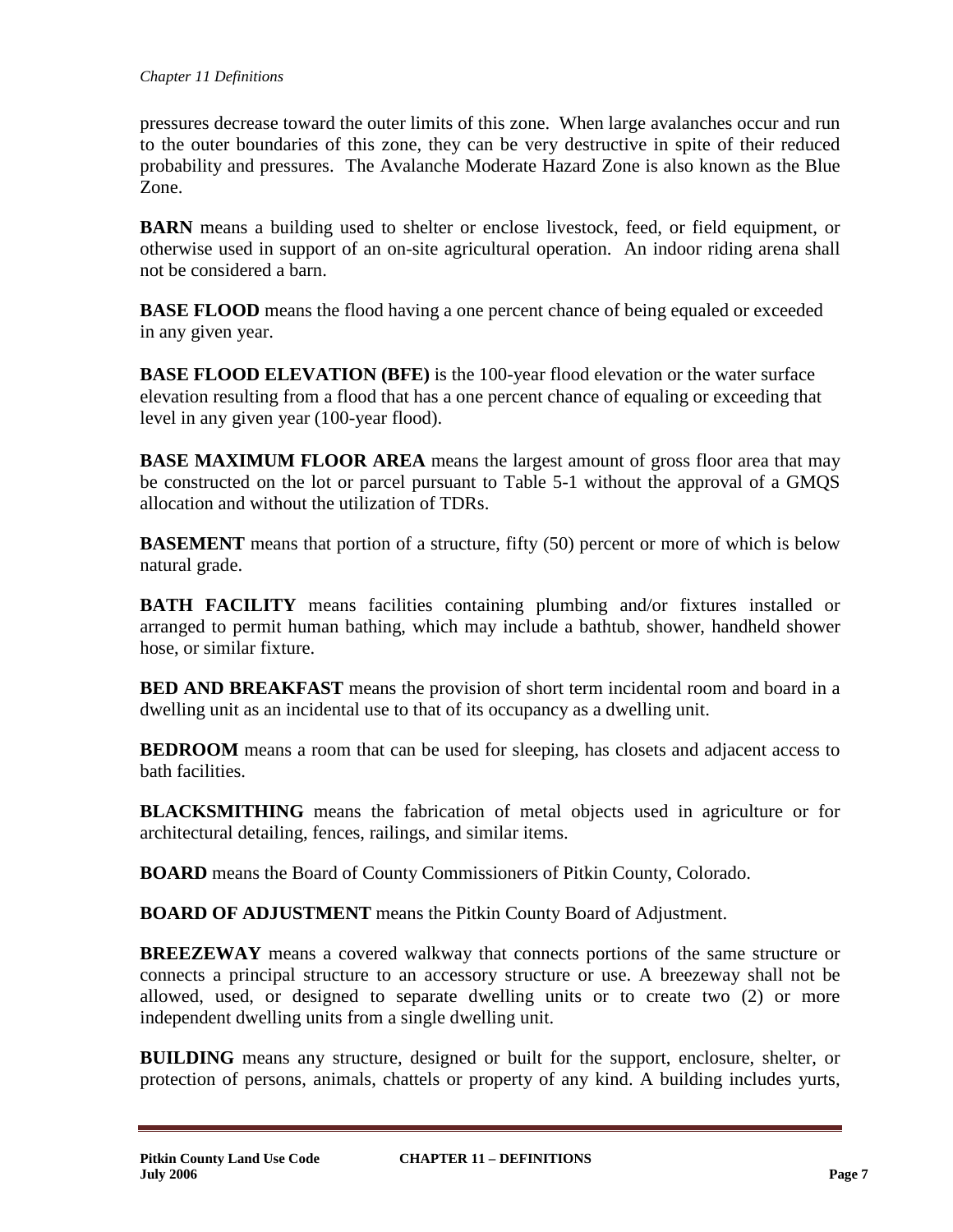tepees, removable sheds, and similar uses, but does not include signs or fences as provided in subsection D in the definitions of "Development" within this section.

**BUILDING HEIGHT –** see Sec. 5-20-60.

**BUILDING INSPECTOR** means that person performing the duties of the Chief Building Official or other senior County official responsible for implementation of the building code then in effect, or the designee of the Chief Building Official.

**BUILDING MATERIALS AND LANDSCAPING** means a primary use of the land that includes the storage, repair, manufacture, rental and/or sales (including contract or subcontract installation) of such items as cabinets, kitchen appliances, plumbing fixtures, electrical fixtures, saunas, jacuzzis, pools, glass, furniture, office equipment, sheet metal, roofing, carpet and tile, decorative steel, masonry, sheetrock, paints, insulation, concrete products, solar energy equipment nursery stocks, hardware, lumber, wholesale and catalog sales operations, landscaping, and yard equipment and supply dealers, or the operation of a business related to such items, and that does not meet the definition of a home occupation.

**BUILDING PERMIT** means a permit issued by the Building Division of the Community Development Department that authorizes an owner or authorized agent to construct, alter, repair, move, demolish.

**BUS STOP OR TRANSIT FACILITY** means a facility where public transit or shuttle bus may pick up or drop off passengers, or where bus routes cross and passengers may change from one route to another. A bus stop may include a transit facility, where public transit vehicles other than busses may pick up or drop off passengers, and where routes for such vehicles cross and passengers may change from one route to another or from one mode of public transit to another.

**CAMPGROUND** means an outdoor facility designed for temporary overnight accommodation of human beings in tents or shelters for recreation, education, naturalist, or vacation purposes. A campground is a primary use of land. Common accessory uses include shower or toilet facilities or small retail sales of camping-related items operated solely for the benefit of those staying in the camping area.

**CAMPING AREA** means an area of land that is not the primary use of the property, but that is made available for temporary overnight accommodation of human beings in tents or shelters for recreation, education, naturalist, or vacation purposes.

**CARETAKER DWELLING UNIT (CDU)** means a separate, accessory dwelling that is deed restricted to occupancy by qualified residents, as defined in the employee housing guidelines, and is subject to the restrictions of Sec. 4-30-50(e) of this Land Use Code.

**CARRYING CAPACITY** is a term borrowed from ecology that represents the upper limit of population growth that can be achieved in a particular area when individuals are introduced into that area. Carrying capacity is used in determining the potential of an area to absorb development. Specifically, the term includes, but is not limited to: (1) the level of land use, human activity, or development for a specific area that can be accommodated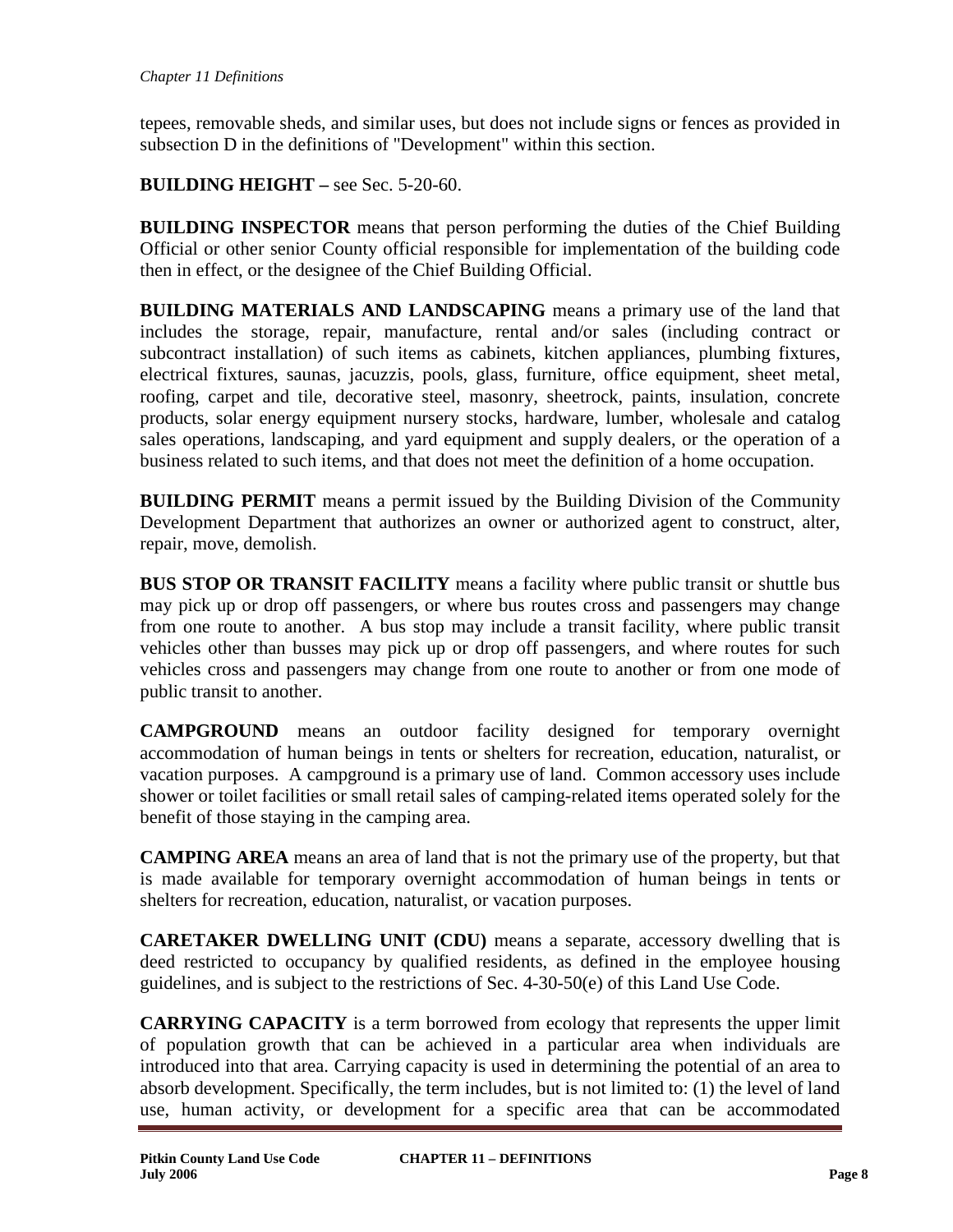permanently without an irreversible change in the quality of air, water, land or plant and animal habitats; (2) the upper limits of development beyond which the quality of human life, health, welfare, safety, or community character within an area will be impaired; (3) the maximum level of development allowable under current zoning considering the carrying capacity of the land from a physical and character based perspective.

**CATEGORY AFFORDABLE HOUSING OR CATEGORY INCOME AND PRICE RESTRICTED HOUSING** means housing meeting the definition of Category Affordable Housing in the employee housing guidelines.

**CATEGORY EMPLOYEE HOUSING** means affordable housing that has been deed restricted for particular income categories, as defined in more detail in the employee housing guidelines.

**CEMETERY** means a parcel of land or structure dedicated to, and at least a portion of which is being used for, the interment of human or animal remains. A cemetery may include crematories, mausoleums, and columbaria.

**CERTIFICATE OF APPROPRIATENESS** means an official form issued by the Community Development Department stating that the proposed work on a property designated on the Pitkin County Historic Register is compatible with its historic and architectural character and, therefore, the work may be completed as specified in the certificate and the County may issue any permits needed to do the work specified in the certificate.

**CERTIFICATE OF NO EFFECT** means an official form issued by the Community Development Department stating that the proposed work will have no detrimental effect on the character-defining features of a property designated on the Pitkin County Historic Register and, therefore, the work may proceed as specified in the certificate without obtaining further approvals and the County may issue any permits needed to do the work specified in the certificate.

**CERTIFICATE OF TDR** means a document that is issued by the Community Development Department that attests to the existence of transferable development rights (TDRs) that may be transferred to a particular receiver site. The Certificate constitutes an official determination by Pitkin County that the TDRs are eligible for transfer to a specific receiver site, subject to special review approval pursuant to Sec. 2-40-30 of this Land Use Code. The Certificate is not an opinion of title by Pitkin County in regard to the TDR(s) that are proposed to be transferred. In the event a Certificate of TDR is lost or destroyed, the Community Development Department may issue a replacement Certificate upon receipt of an affidavit confirming such loss or destruction by the owner of such original certificate and other documentation required by the County to ensure that the original Certificate will no longer be valid.

**CHANGE IN USE** means a change in the use of a building, structure or property to another use. Change in use shall include a change in use within allowed or special review uses within the same zone district.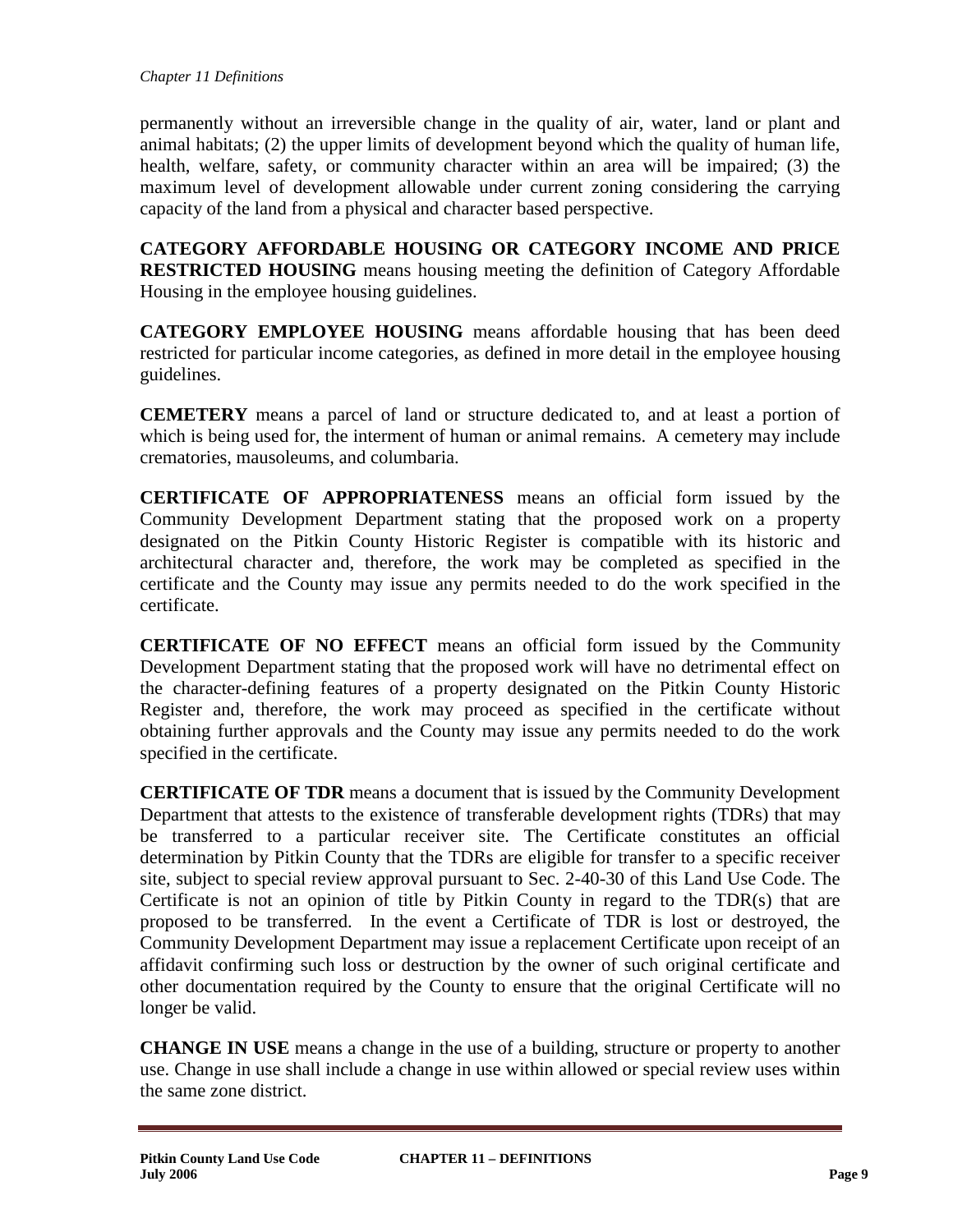**CHARACTER** means the distinct physical characteristics of a structure or area that set it apart from its surroundings and contribute to its individuality. Specifically with respect to structures, character means the density, height, coverage, setback, massing, fenestration, materials and scale of materials. With respect to an area, character means the nature of the area in terms of intensity of the use using the terms rural, suburban, or urban.

**CIVIC AND INSTITUTIONAL USES** means those non-commercial facilities or uses of land that are created or maintained by a governmental or non-profit entity to provide a service to the public, or an institution operated primarily to confer a benefit upon the public. The use or facility may be operated by a for-profit entity if the profits of operation are used to expand or improve the services being delivered to the public. This is a Use Category that includes uses like, but not limited to, the following: "Airport", "Cemetery", "Day Care Center", "Hospital", "Park, Playground, or Playfield", "Major Public Utility", "Minor Public Utility", "Religious Institution", "School or University", "Sewage Disposal Area or Water Plant", and other uses that the Community Development Director determines belong in this Use Category.

# **CLEARCUTTING**. See **LOGGING**.

**CLUB HOUSE OR RECREATIONAL BUILDING** means an accessory structure used in connection with and accessory to a permitted outdoor recreational use, or an accessory structure that provides meeting space or clubhouse space for a residential development or neighborhood.

**COLLECTION LINE**, when used in the context of oil and gas extraction, means a pipeline to a well designed to collect produced or waste water and transport it to a central disposal area (evaporation pit or injection well).

**COLLECTOR STREETS** means those roads identified as collector streets by Pitkin County, including:

A. Woody Creek Road

B. Lower Red Mountain Road (up to and including intersection with Hunter Creek Road)

- C. Lower River Road
- D. River Road
- E. Snowmass Creek Road
- F. Capitol Creek Road

**COMMERCIAL AGRICULTURE** means any activity occurring on a property or the use of a property, including farming or ranching conducted for profit, which would cause the property to be classified as agricultural land as defined pursuant to Title 39, Colorado Revised Statutes.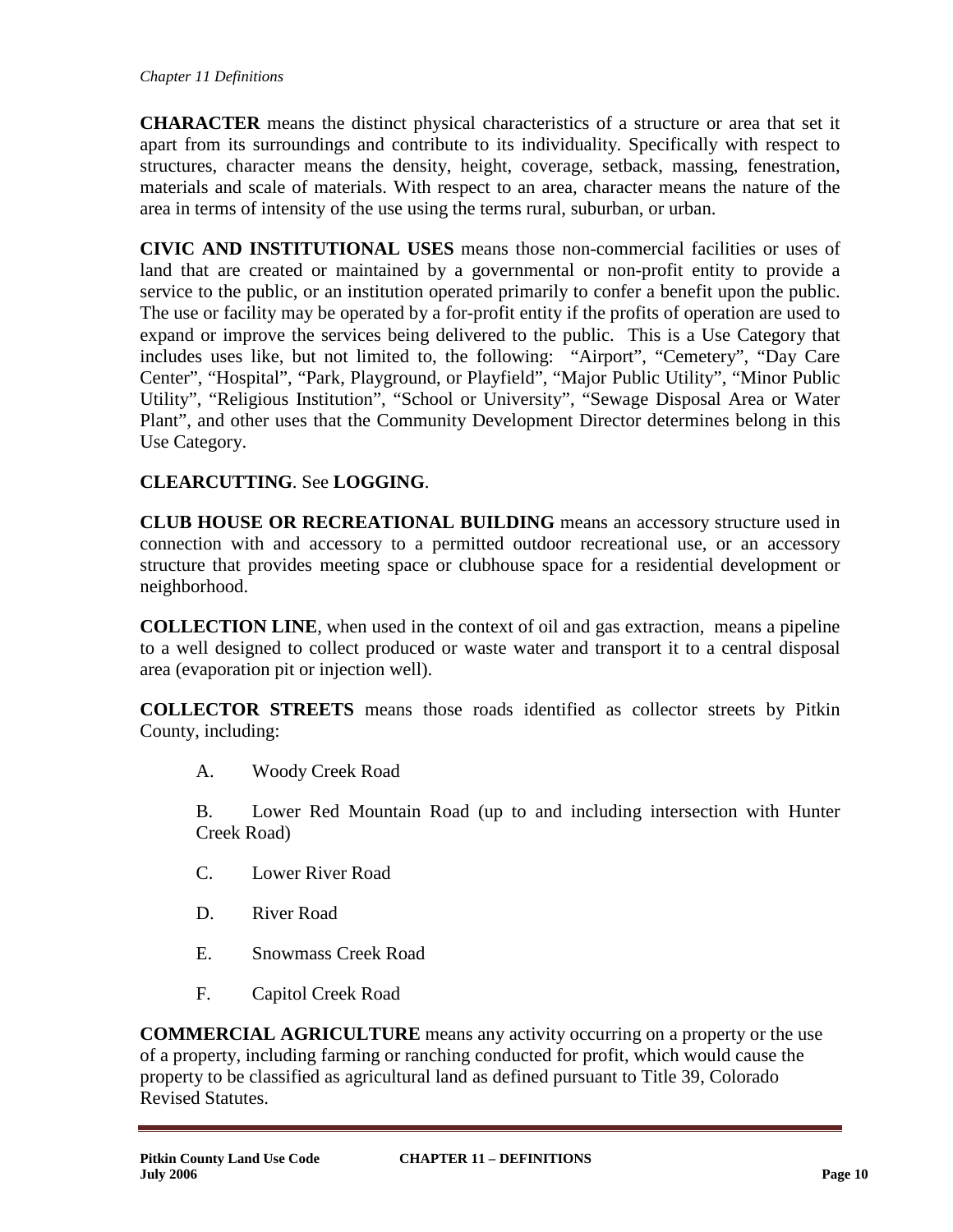**COMMERCIAL DEVELOPMENT** shall mean and include, but not be limited to, the expansion of existing or the construction of new office, retail, wholesale, warehouse, manufacturing, commercial recreation, restaurant/bar and service commercial operations.

**COMMERCIAL MINERAL DEPOSIT** means a natural mineral deposit of limestone used for construction purposes, coal, sand, gravel, and quarry aggregate, for which extraction by an extractor is or will be commercially feasible and regarding that it can be demonstrated by geologic, mineralogic or other scientific data that such deposit has significant economic or strategic value to the area, state, or nation.

**COMMISSION** means the Pitkin County Planning and Zoning Commission.

# **COMMON ELEMENTS** means:

A. In a condominium or cooperative, all portions of the condominium or cooperative other than the units; and

B. In a planned community, any real estate within a planned community owned or leased by the association, other than a unit.

**COMMON INTEREST COMMUNITY** means real estate described in a declaration with respect to which a person, by virtue of such person's ownership of a unit, is obligated to pay for real estate taxes, insurance premiums, maintenance, or improvement of other real estate described in a declaration. Common interest communities may take three (3) different forms: condominiums; cooperatives; and planned communities. Ownership of a unit does not include holding a leasehold interest in a unit of less than forty (40) years, including renewal options. The period of the leasehold interest, including renewal options, is measured from the date the initial term commences. The condominium and cooperative form of common interest communities create separate ownership interests in units, and do not result in the subdivision of land or the creation of legally separate lots.

**COMMON OWNERSHIP** means owned by the same owner for the purpose of this definition, common ownership shall, when the form of ownership was created to avoid the provisions of this Land Use Code, include ownership by a business or legal entity in which the owner has a controlling interest, or ownership by his or her spouse, or ownership by a business or legal entity in which the owner and his or her spouse together have a controlling interest. Only one hundred (100) percent ownership of, or identical ownership interests in, adjacent, contiguous parcels shall constitute common ownership.

**COMMUNITY DEVELOPMENT DIRECTOR** means the person primarily responsible for building, planning and zoning administration for the County and city, or his/her designee.

**COMPATIBLE** means capable of existing together without conflict or ill effects. Specifically with respect to structures, compatible means consistent with, harmonious with, similar to and/or enhances the mixture of complementary architectural styles, either of an individual structure or the character of the surrounding structures. With respect to resource extraction activities, compatible means able to exist or act together harmoniously, considering noise levels, odors, potential fire hazard, visual impacts, effects to surface water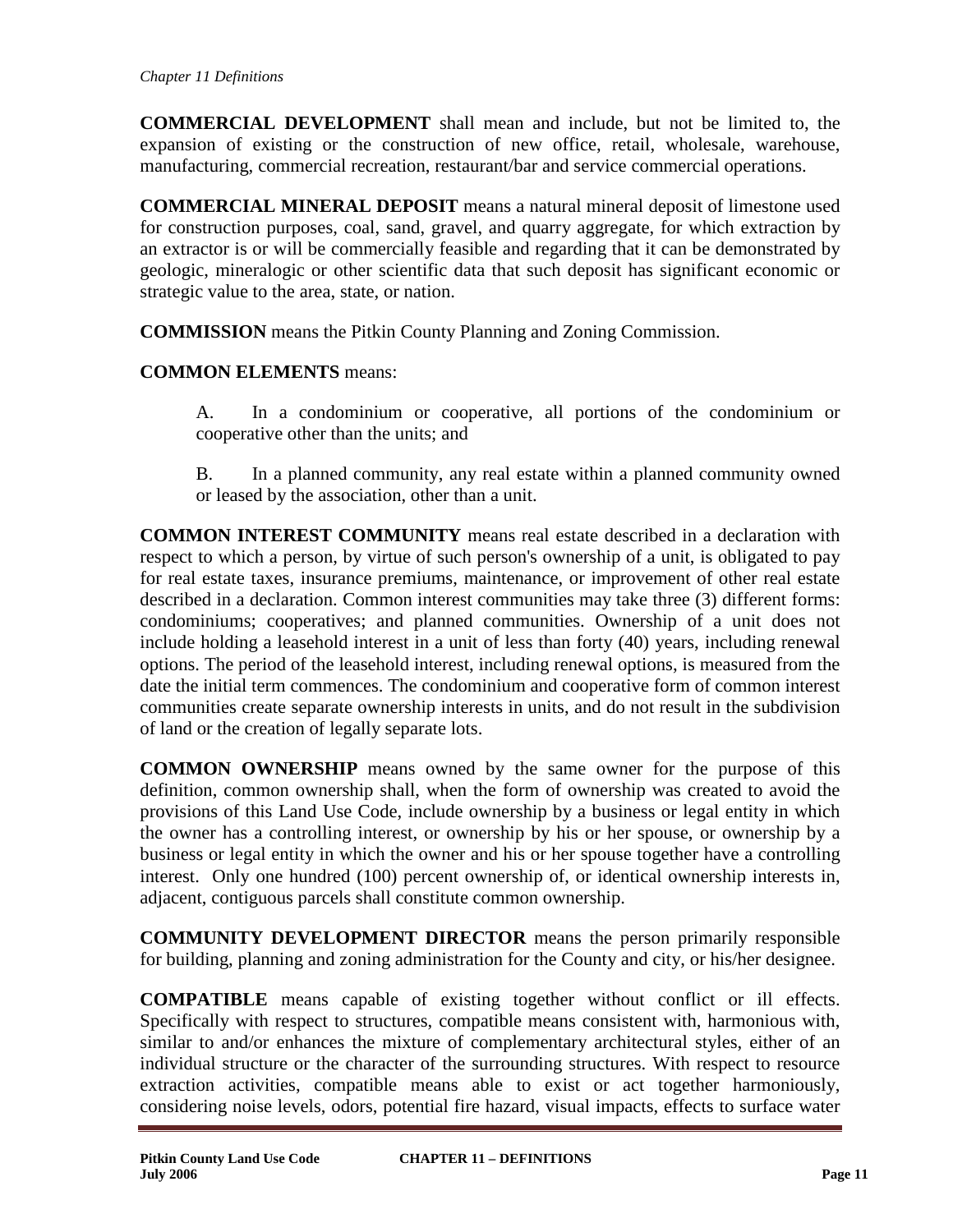and groundwater quality/quantity, adequacy of the road system, air quality and surrounding land uses.

**COMPRESSOR STATION**, when used in the context of oil and gas extraction, means an installation consisting of one or more individual compressors, located on a gathering or transmission pipeline, or both.

**CONDOMINIUM** means a common interest community in which portions of the real estate are designated for separate ownership and the remainder of which is designated for common ownership solely by the owners of the separate ownership portions. A common interest community is not a condominium unless the undivided interests in the common elements are vested in the unit owners. Condominiumization creates separate ownership interests in units, and does not result in the subdivision of land or the creation of legally separate lots.

**CONSTRAINED AREA** shall have that meaning described in Sec. 7-10-50.

**CONSTRAINED SITE** means a site that has been designated as a Sending Site for Transferable Development Rights because of the difficulty or impossibility of approving development on the site, pursuant to Sec. 6-70.

**CONTAINABLE DEVELOPMENT** means development that will not fundamentally change or be incompatible with the character of a neighborhood or area. Containable development is also development that does not promote sprawl and that can be confined (or held) within its area.

**CONTIGUOUS** means a sharing of a common border at more than a single point of intersection and in such a manner that the shared boundaries are touching and not separated, except by boundaries or private rights-of-way, water courses or water bodies, or other minor geographical divisions of a similar nature running parallel and between the shared boundaries.

**COOPERATIVE** means a common interest community in which the real property is owned by an association, each member of which is entitled by virtue of such member's ownership interest in the association to exclusive possession of a unit. The creation of cooperative ownership interests does not result in the subdivision of land or the creation of legally separate lots.

**CORROSIVE SOIL** means soil that contains soluble salts that may produce serious detrimental effects in concrete, metal, or other substances that are in contact with such soil.

**COUNTRY INN** means a building located outside of an urban growth boundary on a parcel containing at least thirty-five (35) acres, designed for and occupied as a temporary dwelling place of individuals and providing no more than five (5) guest rooms, plus one (1) guest room per thirty-five (35) acres of land in excess of the first thirty-five (35) acres on the parcel, up to a maximum of ten (10) guest rooms.

**COUNTY APPROVED SUBDIVISION** means a platted subdivision or Planned Unit Development that the Board of County Commissioners or Planning and Zoning Commission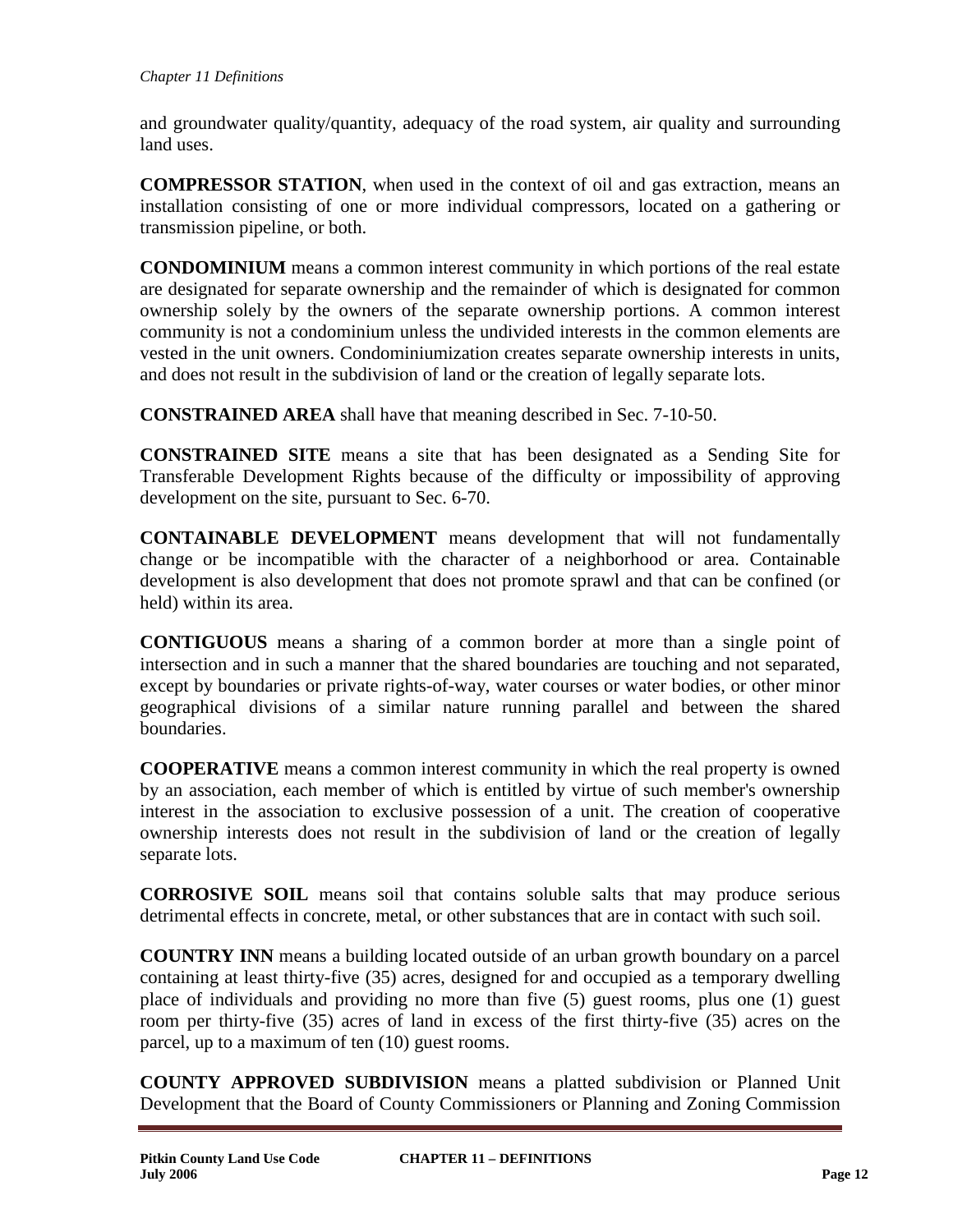has approved according to the procedures set forth in this Land Use Code or prior versions of the Pitkin County Land Use Code. "County Approved Subdivision" as used herein does not include subdivisions created by court decree, settlement agreement, exemption pursuant to C.R.S. Sec. 30-28-101, subdivision exemption plat, lot line adjustment, or any other provision of law that does not require Board of County Commissioner approval pursuant to the procedures in this Pitkin County Land Use Code.

**CRAWL SPACE (HORIZONTAL)** means an area below the first usable floor of a building or portion of a building, excluding decks, patios and terraces. Horizontal Crawl Spaces are exempt from floor area calculations when less than five (5) feet six (6) inches in height. Horizontal Crawl Spaces do not exceed the footprint of the exterior walls of the structure above, except that Crawl Spaces may be detached form the principal structure when used for exterior uses such as Jacuzzis, spas, hospitality bars, water features, sprinkler systems, and pool mechanical areas. Such Crawl Spaces shall be no larger than necessary to accommodate necessary mechanical equipment and may not be used for other uses.

**CRAWL SPACE (VERTICAL)** means an enclosed, unfinished, and non-habitable area that may exceed five feet six inches  $(5'6'')$  in height and is located between the exterior of a foundation wall and the surface of the finished grade of a vertical or nearly vertical slope, which slope is retained by an engineered system which requires a separation between the foundation wall and the surface of the finished grade of the slope. Subject to the conditions in Section 5-20-70(d)2)

**CREEK** means any natural channel or depression through which water flows, whether continuously, intermittently, or periodically, including any artificial modification of the natural channel or depression.

**CRITICAL FACILITY** means a structure or related infrastructure, but not the land on which it is situated, as specified in, 7-20-40 (f) 9, that if flooded may result in significant hazards to public health and safety or interrupt essential services an operation's for the community at any time before, during and after a flood.

**CRITICAL USE HOURS** means that time of day when disturbance is most likely to increase stress to and negatively impact wildlife.

**CRITICAL USE PERIOD** means that portion of the year (weeks or months) when disturbance is most likely to increase stress to and negatively impact wildlife.

**CRYSTAL RIVER AREA** means the area depicted on Attachment B (map) to Ordinance 023-2000, appearing in Chapter 1 as Figure 1-1 of this Land Use Code.

**CUL-DE-SAC** means a short local street terminating in a vehicular turnaround.

**DAY CARE CENTER** means a facility that provides regular supervision and care for periods of less than twenty-four (24) hours per day to six (6) or more children under the age of sixteen (16) years who are not related to the owner or operator of the center that is licensed, as required, by the State of Colorado.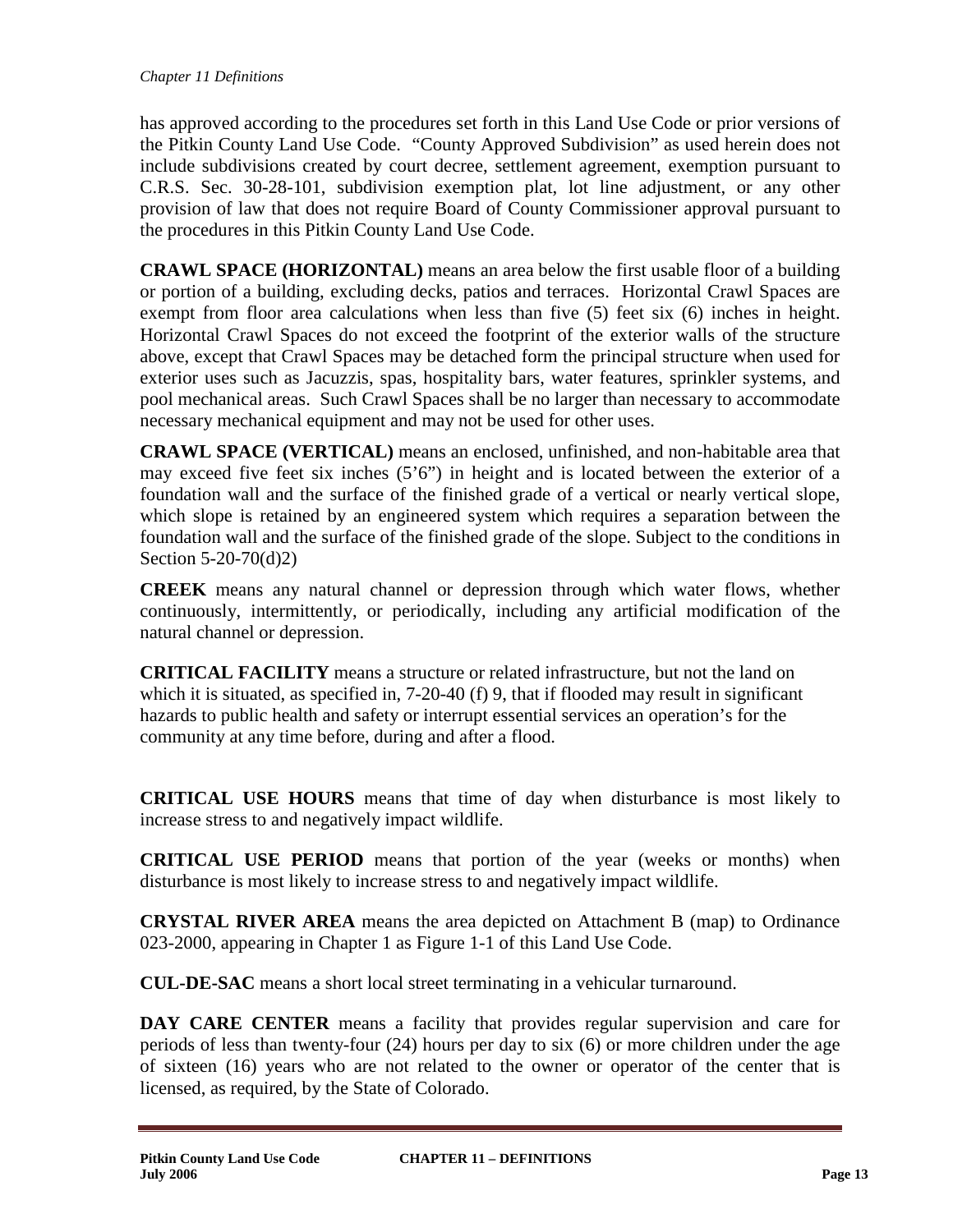**DAY CARE HOME** means a facility that provides regular supervision and care of fewer than six (6) children under the age of sixteen (16) years, provided that (a) if the day care home is developed in conjunction with a residential use, it shall meet the requirements of a home occupation, and (b) if the day care home is developed in conjunction with an institution or business, it shall be limited to use by the children of employees or guests of that institution or business.

**DEBRIS-FAN FLOODPLAIN** means a floodplain that is located at the mouth of a mountain valley tributary stream as such stream enters the valley floor.

**DECISION-MAKING BODY** means a board, commission, agency, or group (including Pitkin County staff, as applicable) that is authorized by this Land Use Code to make a final decision (which may still be subject to appeal) on a development approval or building permit application. A given board, commission, agency, or group may be a reviewing body for purposes of some types of applications and a decision-making body for purposes of other types of applications.

**DEMOLITION** means the act of demolishing a structure fully or totally.

**DENSITY** means a measurement of land development intensity, generally used for residential uses, derived from a ratio of land area to dwelling units. Density is measured by dividing the total number of dwelling units by total land area to arrive at a dwelling unit per land area ratio.

**DESIGNATED AGENT**, when used in the context of oil and gas extraction, means an agent designated by the owner or lessee, as defined by the Colorado Oil and Gas Conservation Commission.

**DETENTION FACILITY** means (a) a facility for the judicially required detention or incarceration of people, where inmates and detainees are under twenty-four (24) hour supervision by sworn officers, except when on an approved leave; or (b) group homes, halfway houses, or alternatives to incarceration for individuals previously convicted of sexual assaults, sexual abuse, or other sex-related criminal offences; or (c) group homes, halfway houses, or alternatives to incarceration containing any individual who will be subject to the issuance of an arrest or escape warrant if they leave the facility without permission. Provided that the use otherwise complies with this definition, a Detention Facility may include, by way of illustration, a prison, jail, probation center, juvenile detention home, or halfway house for sex offenders.

**DEVELOPABLE,** when used in the context of oil and gas extraction, means land considered to be developable for residential purposes if it does not have slopes exceeding thirty (30) percent, and is not located within a geologic hazard area, federally defined floodway, drainage channel or wetland area greater than one (1) acre.

**DEVELOPER** means any person or entity, including a governmental agency, undertaking any development as detailed in the definition of "Development" below.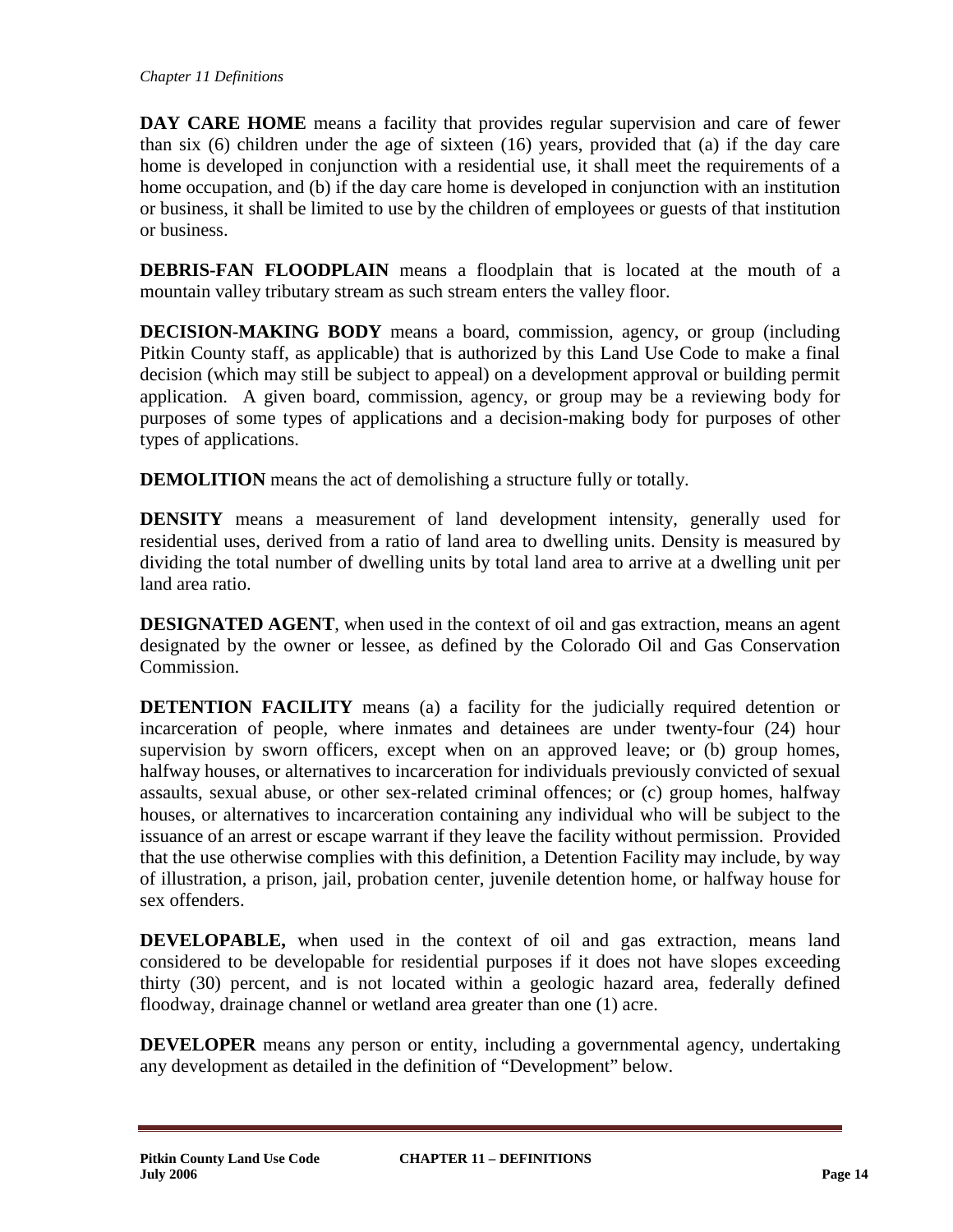**DEVELOPMENT** means the carrying out of any building activity, the making of any material change in the use or appearance of any structure or land, or the subdividing of land into two (2) or more parcels,

A. Development includes, but is not limited to, the following:

- 1. A reconstruction or alteration of the size or building footprint of a structure.
- 2. A change in the intensity of use of land, such as the establishment of, or an increase or decrease in, the number of dwelling units or floor area.
- 3. Commencement of drilling, mining, or excavation on a parcel of land.
- 4. Total demolition or partial demolition of a structure.
- 5. Clearing of land, including clearing or removal of vegetation, and including any significant disturbance of vegetation or substrate (soil) manipulation.
- 6. Deposit of refuse, solid or liquid waste, or fill on a parcel of land.
- 7. The construction, installation and operation of oil and gas facilities, facilities for logging, or facilities for mineral extraction.

B. For purposes of Scenic View Protection, "Development" shall be defined as any construction, vegetation or grading activity that changes the basic character or use of a parcel of land or that significantly alters the visibility of an existing use from the Scenic View Protection Area map described in Sec. 7-20-120(b).

C. Development includes all other activity customarily associated with it. When appropriate to the context, "development" refers to the act of developing or to the result of the act of development. Reference to any specific operation is not intended to mean that the operation or activity, when part of other operations or activities, is not development. Reference to particular operations is not intended to limit the generality of this definition.

D. The following shall not be considered development and therefore, do not require a permit:

- 1. Fences that comply with the fence standards found in Section 7-20- 70(c)(4) and (5) of this Land Use Code or
- 2. Fences that are less than six (6) feet in height and are located on parcels assessed by the Assessor's Office as Agriculture.

E. For purposes of work within the Floodplain, "Development" shall be defined as any man-made change in improved and unimproved real estate, including but not limited to buildings or other structures, mining, dredging, filling, grading, paving, excavation or drilling operations or storage of equipment or materials.

**DEVELOPMENT APPLICATION** means any written request for approval and/or issuance of a development order.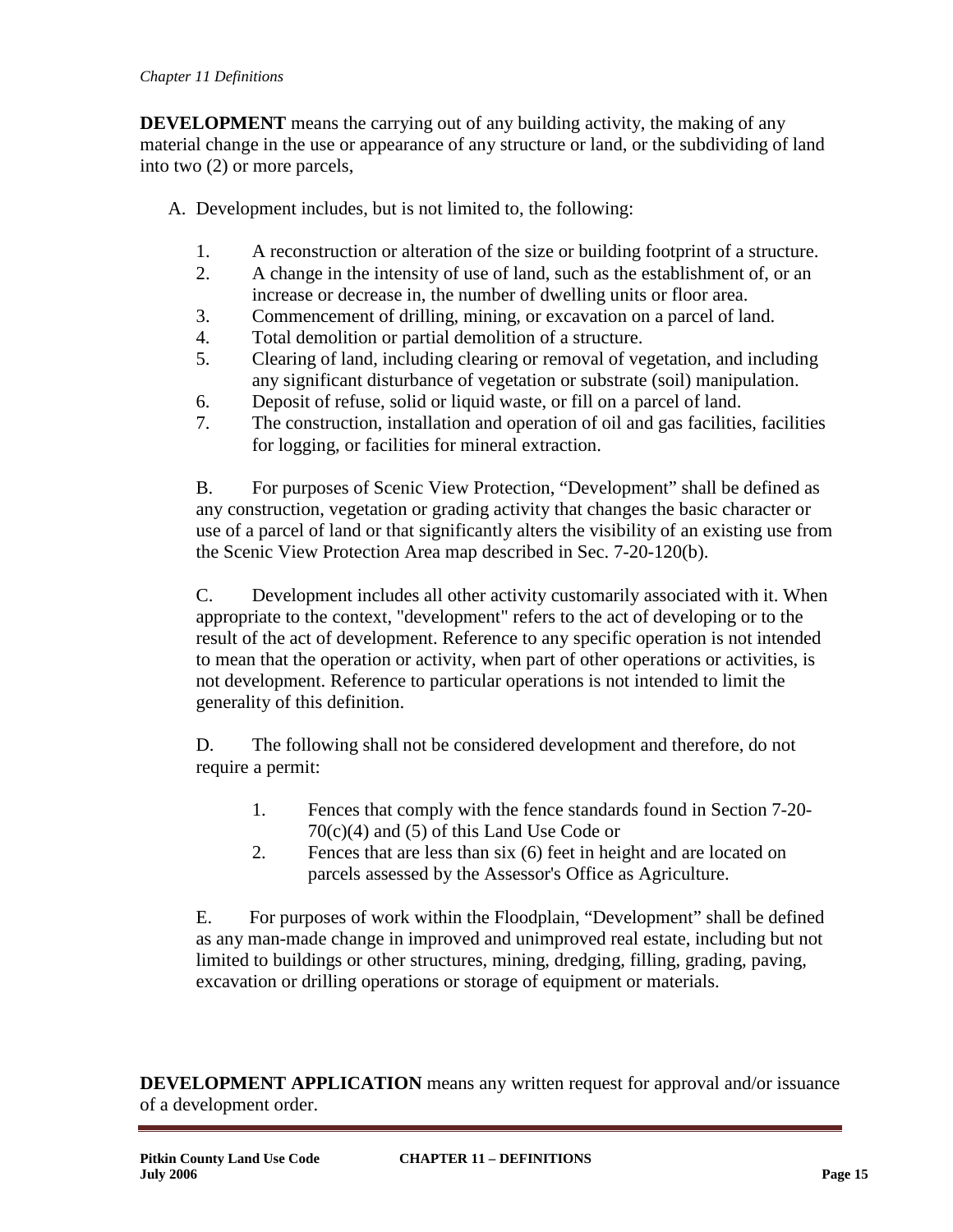**DEVELOPMENT PERMIT** includes any permit, special review approval, subdivision approval, approval of growth management allotment, or any other official action by any official, council, commission, or board of the County having the effect of permitting development.

**DEVELOPMENT RIGHT** means the right to use a parcel of land for uses permitted in Table 4-1 and/or a separate estate in land that is severable from the fee simple estate to which it is appurtenant.

**DIAMETER BREAST HEIGHT (D.B.H.)** means the diameter in inches of a tree measured at four and one-half feet  $(4\frac{1}{2})$  above the existing grade.

**DISTRIBUTED ENERGY SYSTEMS** means a collection of energy generation and storage resources that are not in a centralized location, but instead, spread out across an energy utility's district where said resources will be used and connected to the grid at distribution level.

**DOMESTIC WATER AND SEWAGE TREATMENT SYSTEM** means a wastewater treatment plant, water treatment plant, or water supply system as defined in Section 25-9- 102, C.R.S., 1973, and any system of pipes, structures, and facilities through which water supply is obtained, treated, and sold or distributed for human consumption or household use.

**DORMITORY HOUSING** means a structure or portion of a structure under single management that provides group sleeping accommodations for guests or residents in one (1) or more rooms for compensation, and that does not meet the definition of a Group Home. Occupancy of a dormitory unit shall be limited to no more than eight (8) persons. Each unit shall provide a minimum of one hundred fifty (150) square feet per person of net living area, including sleeping, bathroom, cooking, and lounge areas used in common. Standards for use and design of such facilities shall be established by the Aspen/Pitkin employee housing guidelines.

**DRAINAGE AND EROSION CONTROL STRUCTURES** means all facilities necessary to control the direction, depth, velocity and volume of water flow within a development, and to mitigate erosion and related water quality impacts resulting from development.

**DRAINAGE PROBLEM(S)** means any unsatisfactory condition(s) that may affect or result from the natural withdrawal of excess surface water or groundwater from the tract or from the vicinity of the tract. Such conditions include, but are not limited to, low-lying areas not having adequate drainage outlets, shallow groundwater tables, or storm water runoff originating from developed or undeveloped areas on or adjacent to the tract.

**DRY WASH CHANNEL** and **DRY WASH FLOODPLAIN** means a small watershed with a very high percentage of runoff after torrential rainfall.

**DWELLING** means a permanent building or portion of a permanent building that is used as the private residence or sleeping place of one or more human beings, but not including hotels, lodge units, clubs, hospitals, temporary structures such as tents, railroad cars, trailers, street cars, prefabricated metal sections, or similar units.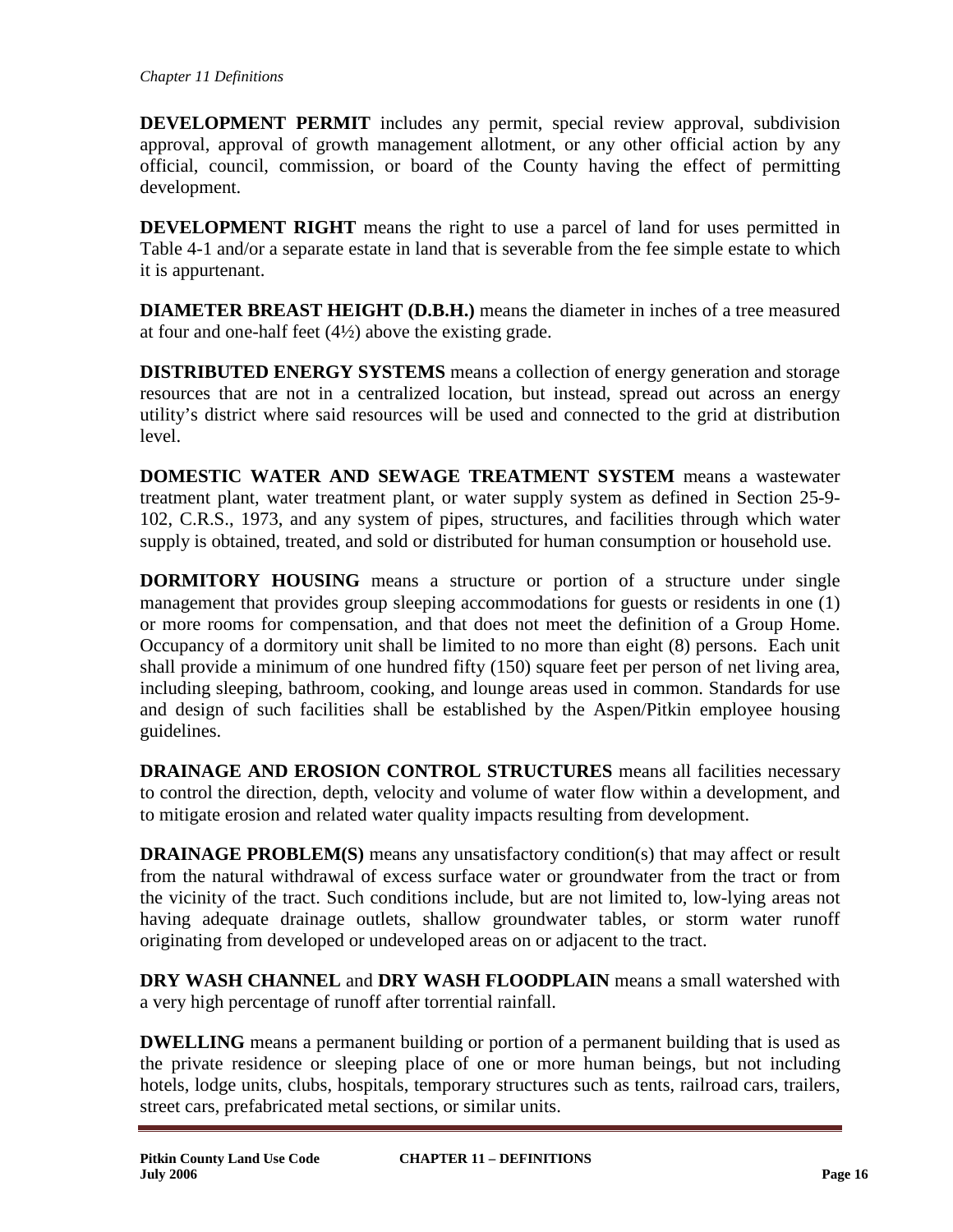**DWELLING UNIT** means a separately enterable room or combination of rooms, that contain kitchen or bath facilities and that are designed for or can be used as a residence by a single family or guests, independent of other families or guests. This use type includes without limitation any single-family dwelling units (including manufactured homes), duplex or multi-family dwelling units, and mobile homes. The abbreviation DU shall mean dwelling unit.

**DWELLING UNIT, DUPLEX** means a two-family dwelling with the units either side-byside or in an over-under configuration. In the side-by-side configuration, the units share a common wall, while in the over-under configuration, they are stacked. A minimum of twenty (20) percent of the length of the two (2) walls in common shall be shared between the units, regardless of whether the wall is shared by all floors of the units. The shared walls in common shall not be the walls of a breezeway, or similar accessory structure, but may include the walls of a garage.

**DWELLING UNIT, MULTI-FAMILY** means a dwelling containing three (3) or more dwelling units, not including hotels and lodges, but including townhouses, with accessory use facilities limited to an office, laundry, recreation facilities and off-street parking used by the occupants. Where one (1) or more dwelling units are located above the ground floor in a structure where the ground floor is a non-residential use permitted by right or by special review, such units shall be considered as multi-family dwelling units.

**DWELLING UNIT, SINGLE-FAMILY** means an individual detached residential dwelling that is designed and intended to house one (1) family at a time and that is developed with open yards on all sides of the dwelling unit. Single-family dwelling unit does not include mobile homes or recreational vehicles, but does include a manufactured home. Single family dwelling units may take the form of alternative/nontraditional structures such as domes, yurts, teepees and elevated platforms and tree houses contingent upon compliance with the adopted building code requirements.

**EAGLE (BALD OR GOLDEN) ACTIVE NEST SITE** means a specific location in which a pair of eagles has at least attempted to nest within the last five (5) years. Any nest location that can be directly tied to courtship, breeding, or brooding behavior is considered active.

**EAGLE (BALD ONLY) ROOST SITE** means an area that provides diurnal and/or nocturnal perches for wintering bald eagles and includes a buffer zone extending one-quarter (1/4) mile around these sites. These trees are usually the tallest available trees in the wintering area and are primarily located in riparian habitats.

**EASEMENT** means a property right given by an owner of land to another for specific limited use of that land.

**EATING, MEETING** and **LODGING USE** means facilities where prepared food or beverages are served to patrons for consumption, and/or where meeting facilities are provided, and/or where lodging and ancillary activities are provided to transient visitors and guests for a defined period. Accessory uses include providing food to guests staying at the facility or to outside visitors on a limited or occasional basis. This is a Use Category that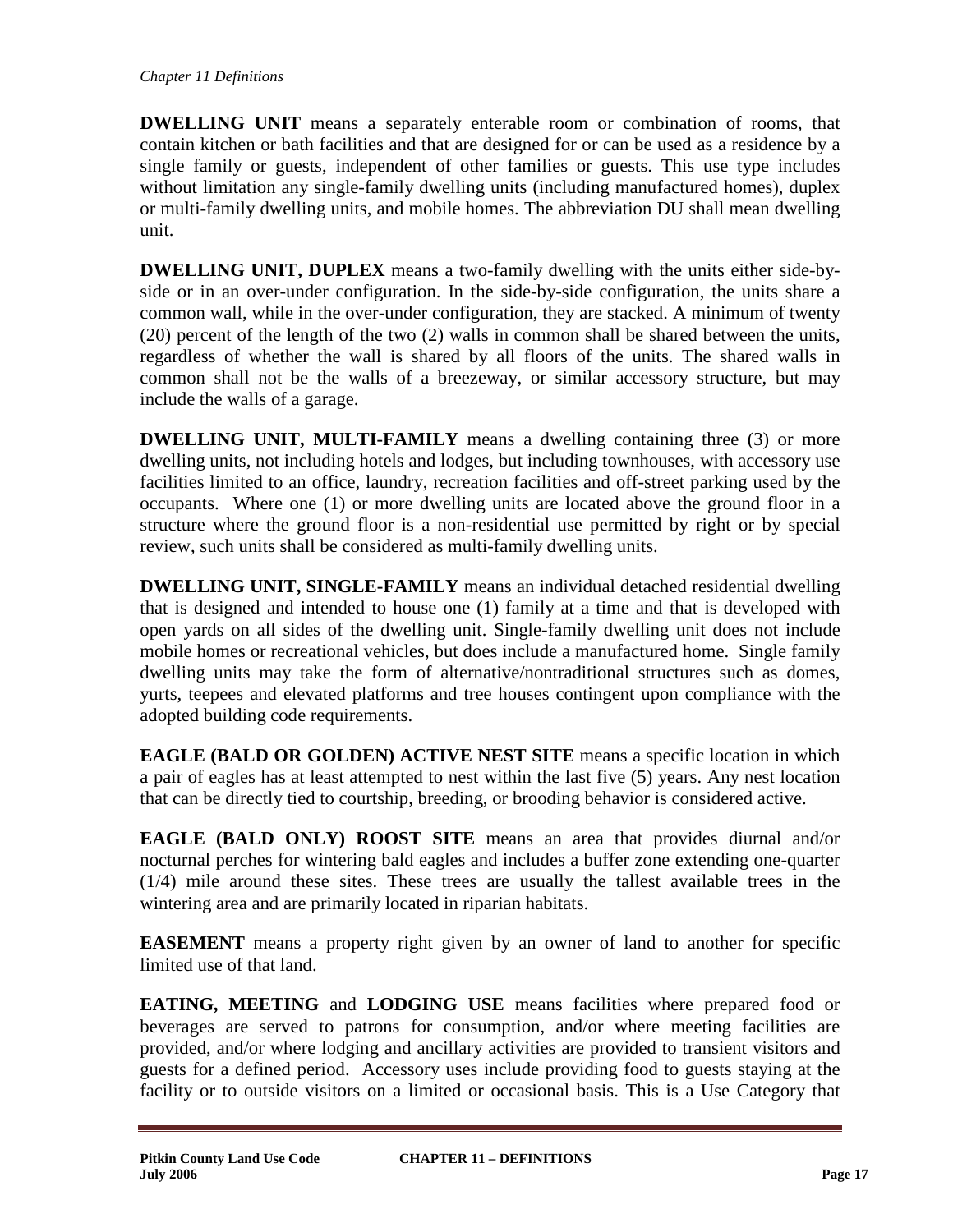includes uses like, but not limited to, the following: "Bed and Breakfast", "Country Inn", "Guest Ranch", "Hotel, Motel, or Lodge", "Resort Cabin", "Restaurant and/or Bar", "Timeshare or Fractional Ownership", and other uses that the Community Development Director determines belong in this Use Category.

**EDUCATIONAL CLASS** means a use in which instructors provide instruction to students on topics such as yoga, health, art, the environment, or home, personal, or business skills, and that does not meet the definition of a school or university.

**EMPLOYEE DWELLING UNIT (EDU)** means a separate, accessory dwelling unit of less than one thousand five hundred (1,500) net livable square feet attached to, within, or detached from a principal dwelling unit situated on the same parcel. An EDU is deed restricted to occupancy by qualified residents, as defined in the employee housing guidelines, and is subject to the restrictions of Sec. 6-30-40(d) of this Land Use Code. An EDU shall not be considered a separate dwelling unit for density or sale purposes. The square footage of the EDU shall be included in the total allowed floor area of the applicable zone district.

**EMPLOYEE HOUSING GUIDELINES** means those written guidelines, policies, and definitions of terms related to the construction, provision, and or management of affordable housing units, and the calculation of affordable housing obligations, prepared by the Aspen/Pitkin County Housing Office, as adopted and amended from time to time by the Board of County Commissioners.

**ENDANGERED SPECIES** means those species designated by the Federal Government or the State of Colorado as any species that are in danger of extinction throughout all or a significant portion of its range as that definition may be amended by federal government laws or regulations from time to time, other than a species of the Class Insecta determined by the Federal Government or State of Colorado to constitute a pest whose protection under the provisions of this Act would present an overwhelming and overriding risk to man.

**ENERGY STORAGE** means any form of storing electrical energy for later use, including but not limited to: batteries, compressed gas, hydrogen systems, pumped hydroelectric, thermal, and flywheels.

**ENGINEER** means a registered professional engineer, licensed by the State of Colorado.

**ENTERTAINMENT AND RECREATION** is a use category including uses that provide indoor or outdoor recreation or entertainment activities. Accessory uses may include concessions, snack bars, parking, and maintenance facilities. This is a Use Category that includes uses like, but not limited to, the following: "Adult Entertainment Establishment", "Alpine Ski Area & Support", "Amusement or Entertainment Establishment", "Campground", "Golf Course", "Nordic Ski Area and Support Facilities", "Outdoor Recreational, Other", "Riding Stable or Academy", and other uses that the Community Development Director determines belong in this Use Category.

**EVAPORATION**, when used in the context of oil and gas extraction, means an excavated pit used for storing and evaporating wastewater produced in degasification activities, during drilling or production, or both, sometimes lined.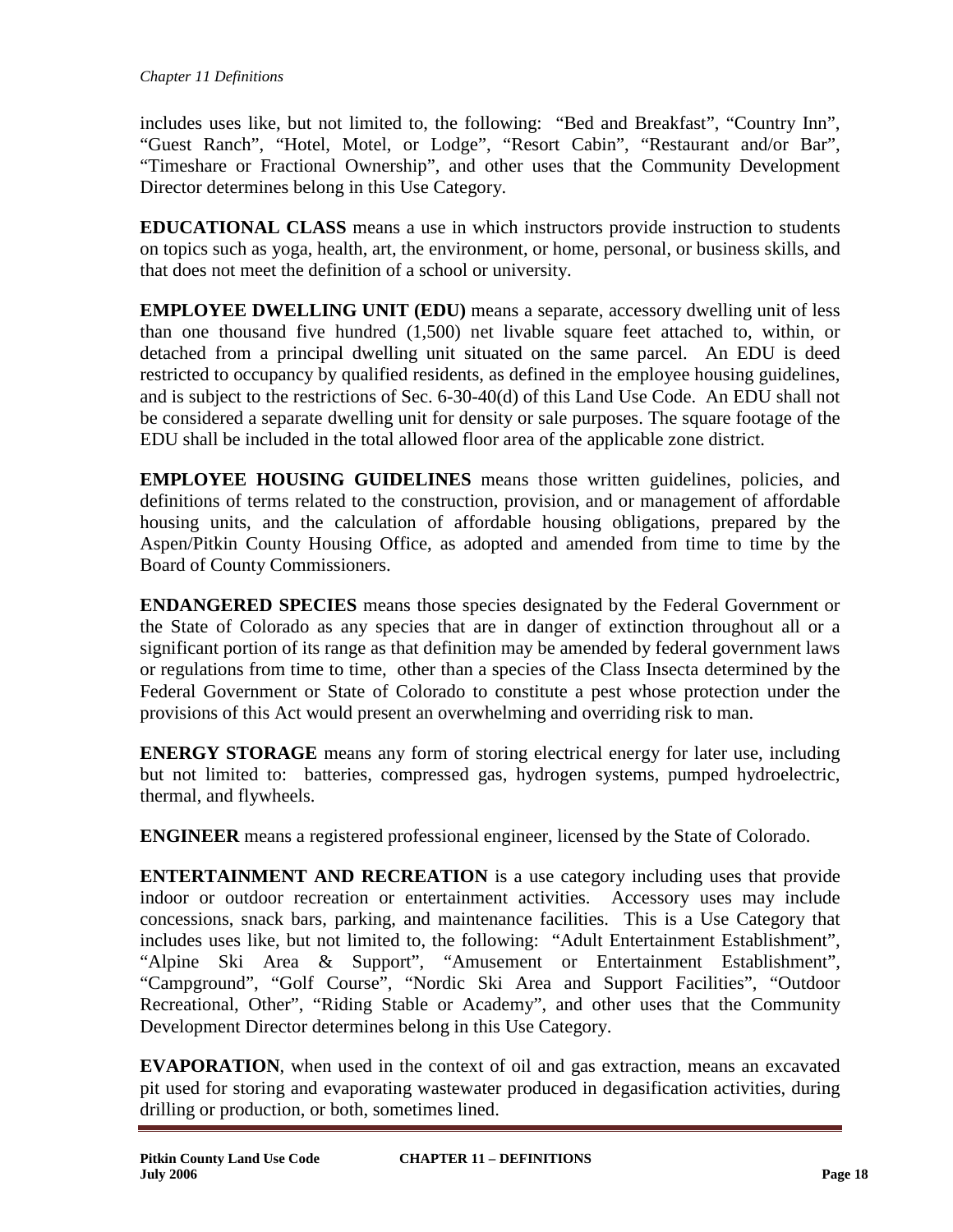**EXISTING MANUFACTURED HOME PARK OR SUBDIVISION** means a manufactured home park or subdivision for which the construction of facilities for servicing the lots on which the manufactured homes are to be affixed (including as a minimum, the installation of utilities, the construction of streets, and either final site grading or the pouring of concrete pads) is completed before the effective date of the floodplain management regulation adopted by a community.

# **EXPANSION TO EXISTING MANUFACTURED HOME PARK OR SUBDIVISION**

means the preparation of additional sites by the construction of facilities for servicing the lots on which the manufactured homes are to be affixed (including the installation of utilities, the construction of streets, and either final site grading or the pouring of concrete slabs).

**EXPANSIVE SOIL AND ROCK** means soil and rock that contains clay and that expands to a significant degree upon wetting and shrinks upon drying.

**EXTERIOR ENERGY STORAGE** means any form of energy storage that is not contained within a residence.

**EXTRACTOR** means any person or entity, private or governmental, that extracts mineral deposits.

**FAMILY** means two (2) or more persons related by blood or marriage, or between whom there is a another legally recognized relationship, or not more than five (5) unrelated persons occupying the same dwelling unit.

**FAR**. See **FLOOR AREA RATIO** .

**FARMING** means the raising of agricultural products for consumption or commercial sale. Products may include, but are not limited to, vegetables, grains, fruits, plants, Christmas trees, nursery stock, sod, and other similar products.

**FATHERING PARCEL OR ORIGINAL PARCEL** means any legally created lot or parcel of land that was owned in single and separate ownership prior to land division or subdivision.

**FENCE** means a structure that serves as a barrier intended to prevent escape or intrusion, to mark a boundary, to shield or screen from view, or to serve any similar purpose.

**FINAL MAXIMUM FLOOR AREA** means the largest amount of gross floor area that may be constructed on the lot or parcel pursuant to Table 5-1. GMQS allocations shall not be granted if floor area will exceed the final maximum floor area. TDRs may not be utilized to increase floor area beyond the final maximum floor area.

**FINAL PLAT** means a subdivision map approved by the County for recording with the County Clerk and Recorder, that fully conforms to the requirements of this Land Use Code.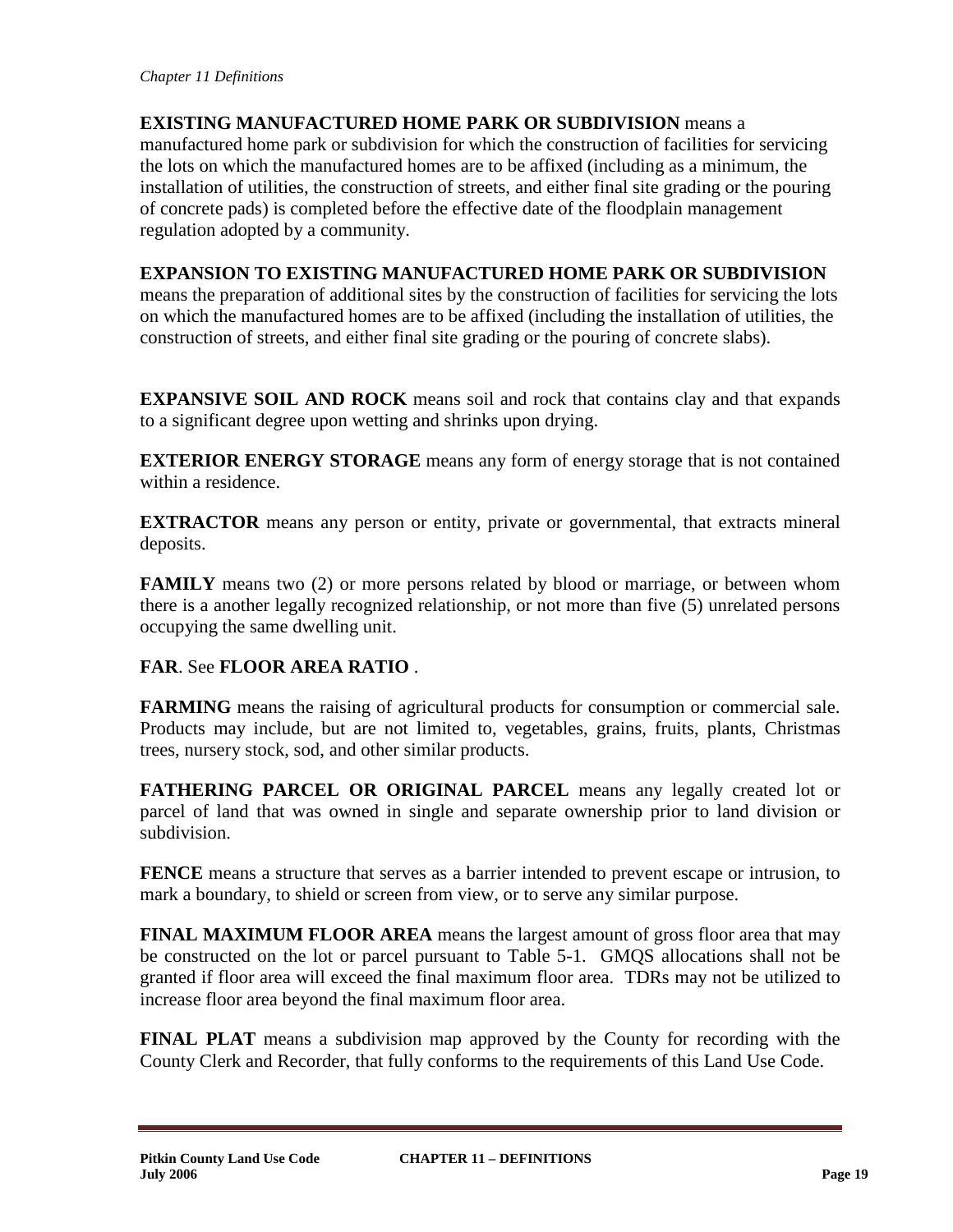**FINANCIAL INSTITUTION** means an establishment that provides retail banking services, mortgage lending, or similar financial services to individuals and businesses. This classification includes those institutions engaged in the on-site circulation of cash money and check-cashing facilities, but shall not include bail bond brokers. The establishment may or may not have drive-through facilities depending on the zone district in which it is located.

**FINISHED GRADE** means the elevation of the ground surface following development activity.

**FIREWOOD SPLITTING, COMMERCIAL** means an area where timber is located, prepared and stored for sale, primarily by delivery, to the public for use as fireplace wood.

# **FLOOD OR FLOODING** means:

- A. A general and temporary condition of partial or complete inundation of normally dry land areas from:
	- 1. The overflow of inland or tidal waters.
	- 2. The unusual and rapid accumulation or runoff of surface waters from any source.
- B. The collapse or subsidence of a land along the shore of a lake or other body of water as a result of erosion or undermining caused by waves or currents of water exceeding anticipated cyclical levels or suddenly caused by an unusually high water level in a natural body of water, accompanied by a severe storm, or by an unanticipated force of nature, such as flash flood, or by some similarly unusual and unforeseeable event which results in flooding as defined in paragraph (A)(1) of this definition.

**FLOOD INSURANCE RATE MAP (FIRM)** means an official map of a community, on which the Administrator has delineated both the special flood hazard areas and the risk premium zones applicable to the community.

**FLOOD INSURANCE STUDY (FLOOD ELEVATION STUDY)** means an examination, evaluation and determination of flood hazards and, if appropriate, corresponding water surface elevations, or an examination, evaluation and determination of mudslide (i.e. mudflow) and/or flood-related erosion hazards.

**FLOODPLAIN (100 YEAR FLOODPLAIN)** means any land area susceptible to being inundated by water from any source (see definition of flooding). (Flood Hazard Area): Flood hazard areas identified on the Flood Insurance Rate Map are identified as a Special Flood Hazard Area (SFHA). SFHA are defined as the area that will be inundated by the flood event having a 1-percent chance of being equaled or exceeded in any given year. The 1-percent annual chance flood is also referred to as the base flood or 100-year flood. SFHAs are labeled as Zone A, Zone AO, Zone AH, Zones A1-A30, Zone AE, Zone A99, Zone AR, Zone AR/AE, Zone AR/AO, Zone AR/A1-A30, Zone AR/A, Zone V, Zone VE, and Zones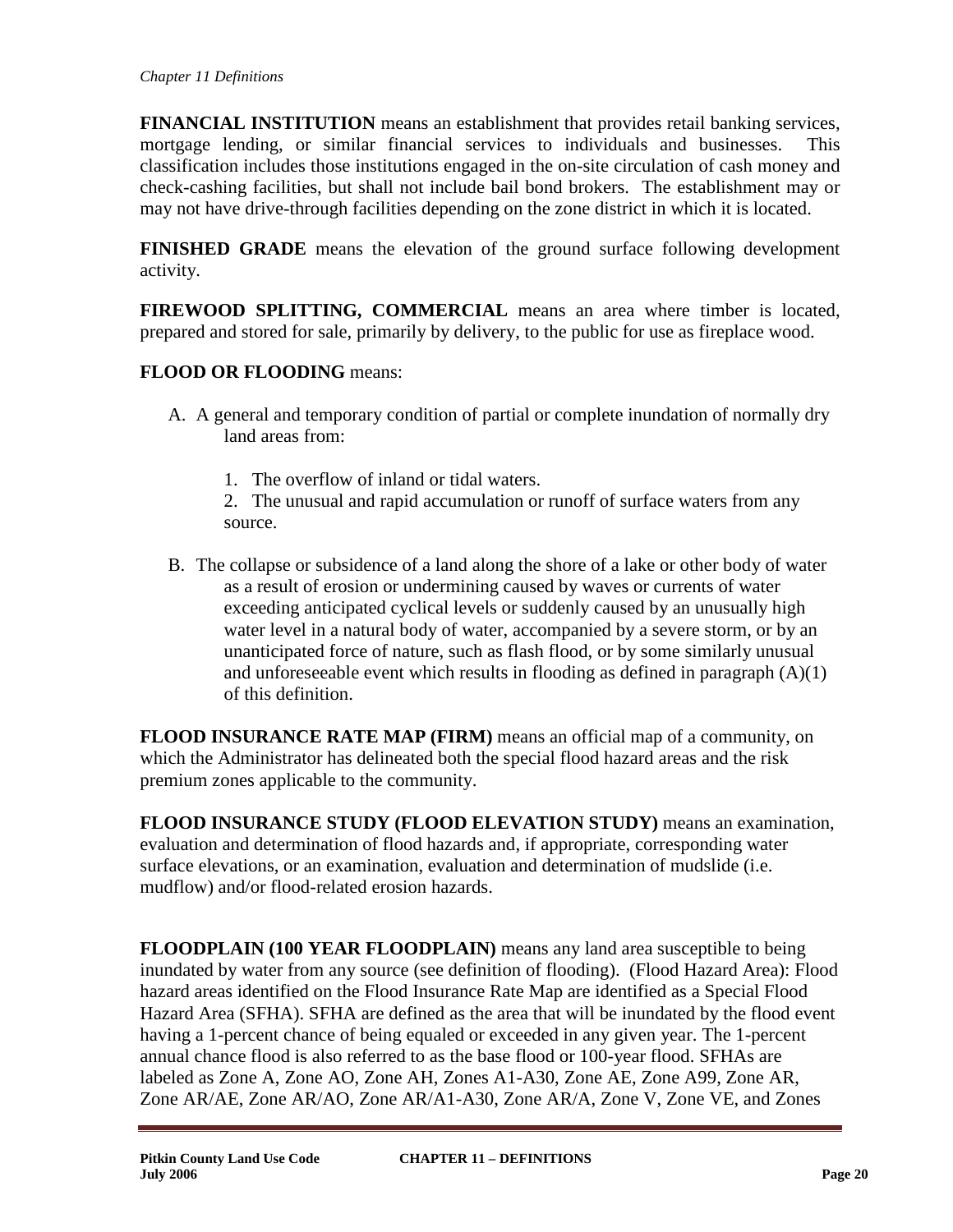V1-V30. Moderate flood hazard areas, labeled Zone B or Zone X (shaded) are also shown on the FIRM, and are the areas between the limits of the base flood and the 0.2-percent-annualchance (or 500-year) flood. The areas of minimal flood hazard, which are the areas outside the SFHA and higher than the elevation of the 0.2-percent-annual-chance flood, are labeled Zone C or Zone X (unshaded).

**FLOODPLAIN ADMINISTRATOR** - The community official designated by title to administer and enforce the floodplain management regulations.

**FLOODPLAIN DEVELOPMENT PERMIT** – A permit required before construction or development begins within any Special Flood Hazard Area (SFHA). If FEMA has not defined the SFHA within a community, the community shall require permits for all proposed construction or other development in the community including the placement of manufactured homes, so that it may determine whether such construction or other development is proposed within flood-prone areas. Permits are required to ensure that proposed development projects meet the requirements of the NFIP and this floodplain management ordinance.

**FLOODPLAIN MANAGEMENT** - The operation of an overall program of corrective and preventive measures for reducing flood damage, including but not limited to emergency preparedness plans, flood control works and floodplain management regulations.

**FLOODPLAIN MANAGEMENT REGULATIONS** - Zoning ordinances, subdivision regulations, building codes, health regulations, special purpose ordinances (such as a floodplain ordinance, grading ordinance and erosion control ordinance) and other applications of police power. The term describes such state or local regulations, in any combination thereof, which provide standards for the purpose of flood damage prevention and reduction.

**FLOOD CONTROL STRUCTURE** - A physical structure designed and built expressly or partially for the purpose of reducing, redirecting, or guiding flood flows along a particular waterway. These specialized flood modifying works are those constructed in conformance with sound engineering standards.

**FLOODPROOFING -** Any combination of structural and/or non-structural additions, changes, or adjustments to structures which reduce or eliminate flood damage to real estate or improved real property, water and sanitary facilities, structures and their contents.

**FLOODWAY (REGULATORY FLOODWAY)** - The channel of a river or other watercourse and adjacent land areas that must be reserved in order to discharge the base flood without cumulatively increasing the water surface elevation more than a designated height. The Colorado statewide standard for the designated height to be used for all newly studied reaches shall be one-half foot (six inches). Letters of Map Revision to existing floodway delineations may continue to use the floodway criteria in place at the time of the existing floodway delineation.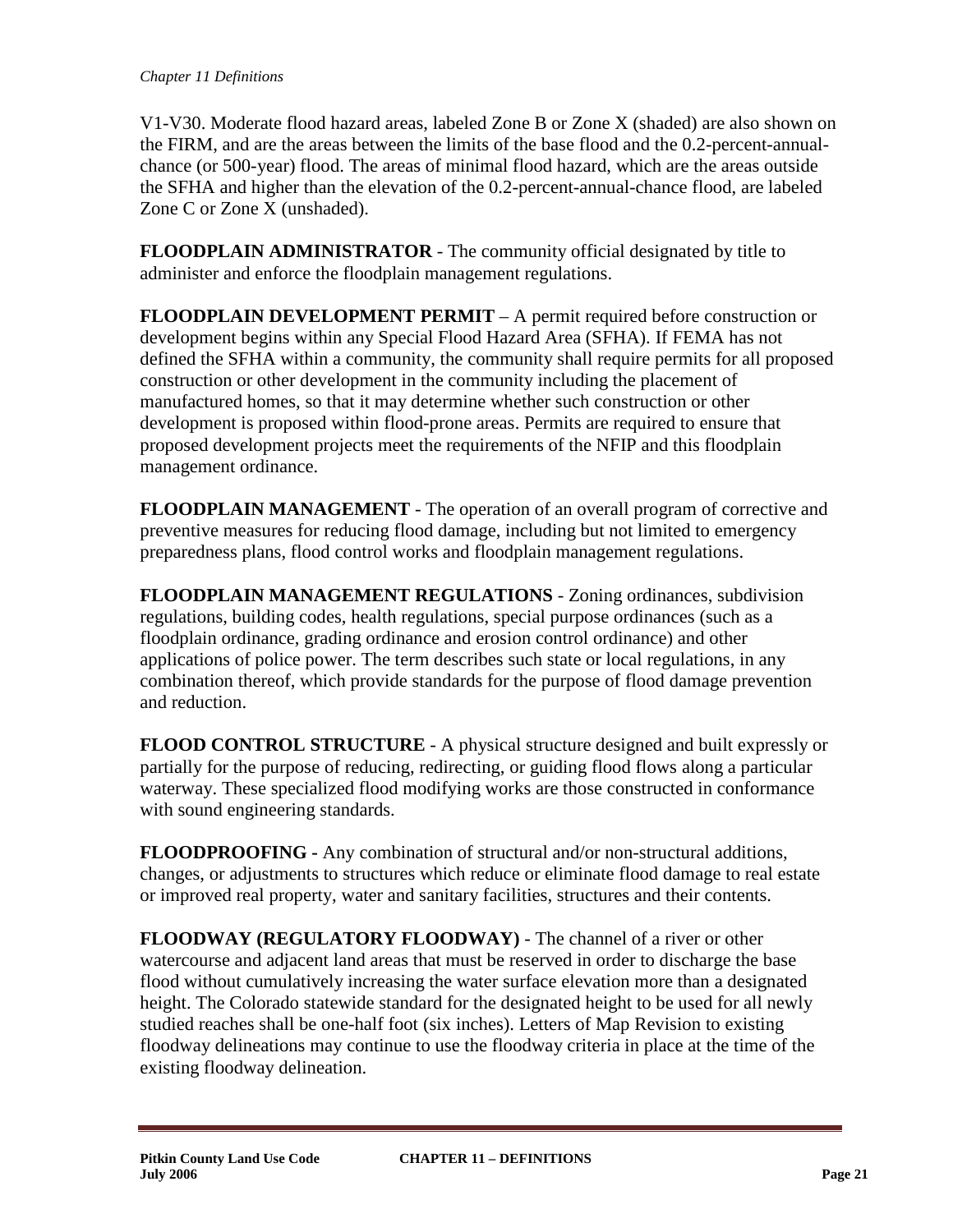**FLOOR** means the top surface of an enclosed area in a building; i.e., the top of the wood flooring in wood frame construction. The term includes the floor of an area used for garages, indoor parking areas, storage accessways, breezeways, stairs, elevator shafts, basements and accessory uses and structures.

**FLOOR AREA** – see Sec. 5-20-70.

**FLOOR AREA RATIO** means the floor area of the building or buildings on a lot divided by the total lot area.

**FOOT-CANDLE** means a measurable industry standard equivalent to one (1) lumen (a measure of light) per square foot. No commercial property or properties containing mixed uses with a commercial component may exceed twenty (20) foot candles as measured three (3) feet above grade (approximate waist height).

**FRACTIONAL FEE** means a tenancy in common interest in improved real property created or held by two (2) or more persons, partnerships, corporations, or joint ventures (and similar entities) wherein the joint tenants have formally or informally arranged (by oral or written agreement or understanding) for the preferred or exclusive use by one (1) or more of the tenants in common during specified periods of time.

**FREEBOARD** - The vertical distance in feet above a predicted water surface elevation intended to provide a margin of safety to compensate for unknown factors that could contribute to flood heights greater than the height calculated for a selected size flood such as debris blockage of bridge openings and the increased runoff due to urbanization of the watershed.

**FREE MARKET UNIT** means any dwelling unit that is not restricted to the housing size, type, income and occupancy guidelines of the Board of County Commissioners and its housing designee.

**FRYING PAN AREA** means the area depicted as "Frying Pan Valley" on Figure 1-1: Pitkin County Comprehensive Plan Area Boundaries in Chapter 1 of this Land Use Code .

**FUEL BREAK** means an area of land in which trees and other combustible vegetation have been or must be cleared in order to reduce the threat of wildfire.

**FUNDAMENTAL CHANGE IN CHARACTER** means that the development proposed is likely to result in a change in the character of an area so fundamental that its classification as rural, suburban or urban will change.

**GAS WELL**, when used in the context of oil and gas extraction, means a well having a pressure and volume of natural gas; specifically, producing methane, often in combination with a variety of other substances such as butane, propane and carbon dioxide.

**GATHERING SYSTEM**, when used in the context of oil and gas extraction, means a system consisting of well (or gathering), lateral, and trunk pipelines transporting oil, gas or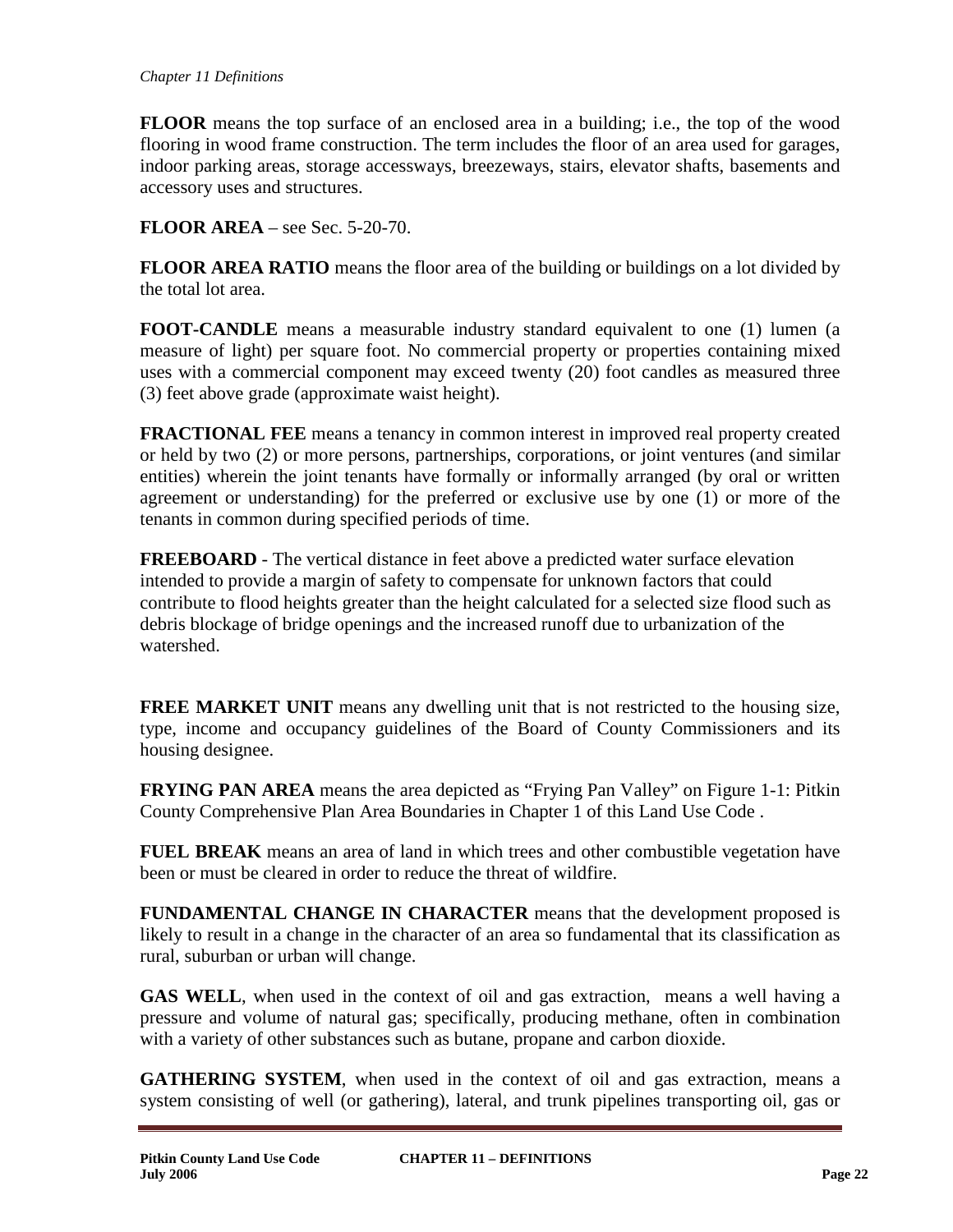other products derived from oil and gas production to a central facility or transmission pipeline, and so classified under the U.S. Department of Transportation regulations.

**GENERAL SERVICES** means warehouses, wholesale and retail storage (with distribution office on the premises), maintenance and storage garages, bulk cleaning and dry cleaning, repair shops, and printing presses. This use also includes business related to the production, storage, distribution, and wholesale sale of food product, including a food and liquor residential delivery service, a catering business, a restaurant/bar supply service, a wholesale farm and ranch co-op, a creamery, a bakery with or without an accessory retail outlet, a cold storage locker, and meat and other food, vegetable, or liquid processing.

**GEOGRAPHIC INFORMATION SYSTEM (GIS)** means an organized collection of computer hardware, software, geographic data, and personnel designated to efficiently capture, store, update, manipulate, analyze, and display all forms of geographically referenced information.

**GEOLOGIC HAZARD** means a geologic phenomenon that is so adverse to past, current or foreseeable construction or land use as to constitute a significant hazard to public health and safety or to property. The term includes, but is not limited to:

A. Avalanches, landslides, rock falls, mudflows, and unstable or potentially unstable slopes;

- B. Mancos shale, talus slopes, and faults;
- C. Seismic effects;
- D. Radioactivity;
- E. Ground subsidence; and/or
- F. Areas of expansive soil and rock, corrosive soil, or situation.

**GEOLOGIC HAZARD AREA** means an area that contains or is directly affected by a geologic hazard.

**GEOLOGICAL CONSTRAINTS** shall include locations with areas that are or may become hazardous due to geologic conditions. Geological constraints shall include, but not be limited to, the following: avalanche areas; landslide areas, mancus shale areas and/or expansive soil and rock; rockfall areas; mud flow and debris fan areas; areas with unstable or potentially-unstable slopes and/or ground subsidence; areas with seismic effects or faults; areas with radioactive material; areas with talus slope(s).

**GOLF COURSE** means a land area and buildings that includes a golf course and/or putting green, and may also include a driving range, a clubhouse, and eating facilities for patrons of the golf course.

# **GRADE, FINISHED** See **FINISHED GRADE**.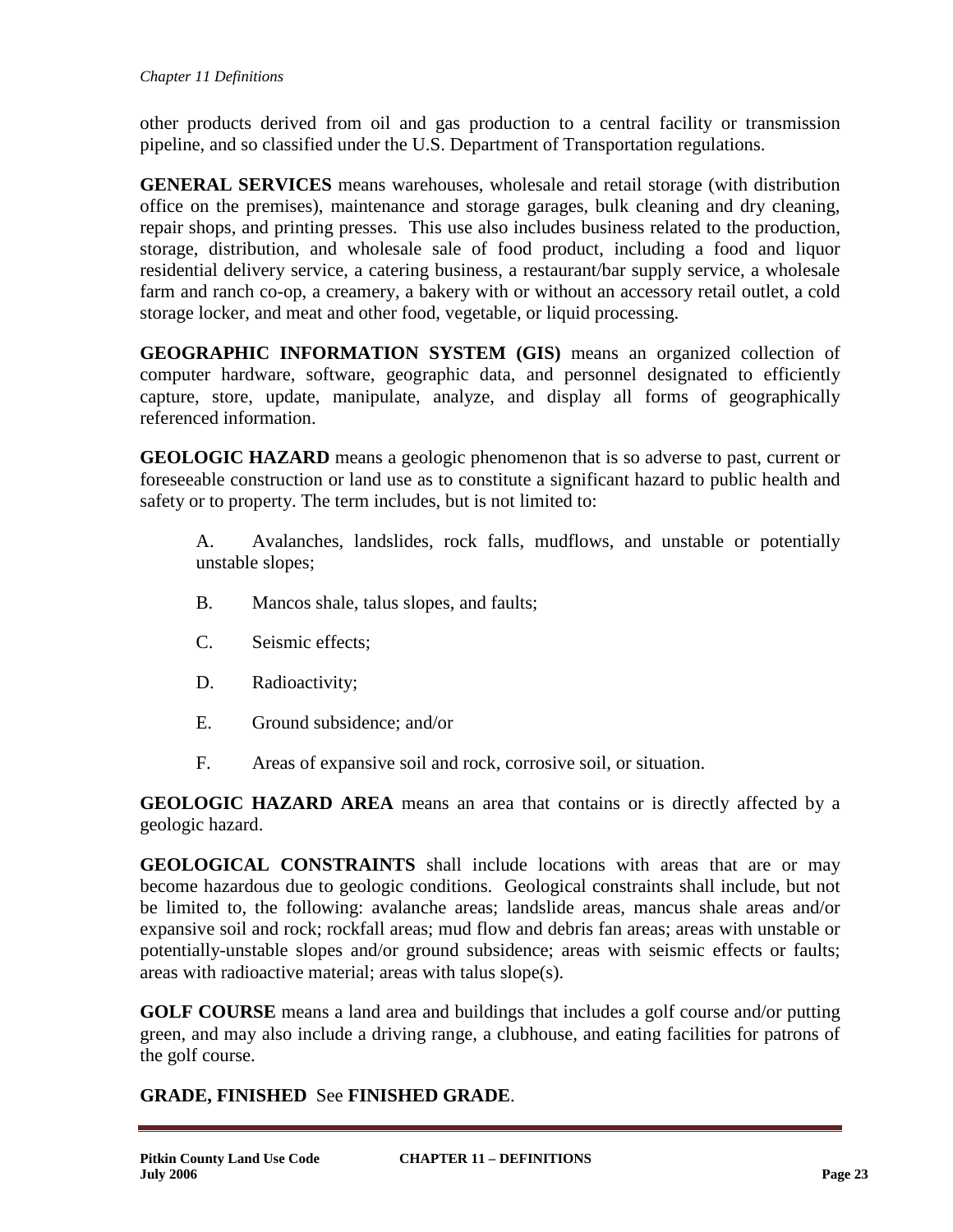# **GRADE, NATURAL** See **NATURAL GRADE**.

**GRAPHIC DESIGNS** means any artistic design or portrayal painted or otherwise placed directly on an exterior wall, fence, awning, window or other structure, that is visible from any outside area, and that has as its purpose artistic effect, and not the identification of the premises or the advertisement or promotion of the interests of any private or public firm, person, organization, service or product.

**GREENHOUSE** means a structure that is designed and used primarily for the purpose of growing trees, fruits, vegetables, flowers, grain, ornamental plants, or other crops. A greenhouse includes structures constructed of rigid or flexible materials, which may be used on a seasonal or year-round basis. A greenhouse may be moveable. A greenhouse does not include "row covers," which consist of a sunlight-admitting material laid directly over plants or over supports, or cold frames, with a height of 4' or less. A greenhouse includes hoop houses, cold frames, high tunnels and other structures with a height of more than 4' that are used to extend the growing season. A greenhouse is not a place where agricultural products are processed, treated or packaged.

**GROCERY STORE** means a retail establishment that is primarily engaged in sales of packaged food and produce, rather than food prepared for consumption on the premises or other goods.

**GROSS FLOOR AREA –** See Sec. 5-20-80.

**GROUND-MOUNTED SOLAR ENERGY COLLECTOR** means any solar energy collector that is not directly attached to a building via any ancillary development (racking assembly, balancing system, etc.)

**GROUND SUBSIDENCE** means a process characterized by the downward displacement of surface material caused by natural phenomena, such as removal of underground fluids, natural consolidation, or dissolution of underground minerals, or by man-made phenomena, such as underground mining.

**GROUNDWATER** means subsurface water within and below the zone of continuous saturation.

**GROUP HOME** means a permanent building that is owner-occupied or is a non-profit and used exclusively as a residence for not more than eight (8) persons not meeting the definition of a family who are sixty (60) years of age or older, or who are defined as "handicapped" under the federal Fair Housing Act Amendments 42 USCA §3601 or as "developmentally disabled" or "mentally ill" under C.R.S. 30-28-115, and who do not need skilled or intermediate care facilities. A facility with more than eight (8) persons, or that need skilled or intermediate care facilities, is categorized as a Nursing or Convalescent Home.

**GROUP LIVING** means a residential use characterized by residential occupancy of a structure by a group of people who do not meet the definition of "Household Living." Tenancy is arranged on a monthly or longer basis, and the size of the group may be larger than a family. Generally, Group Living structures have a common eating area for residents.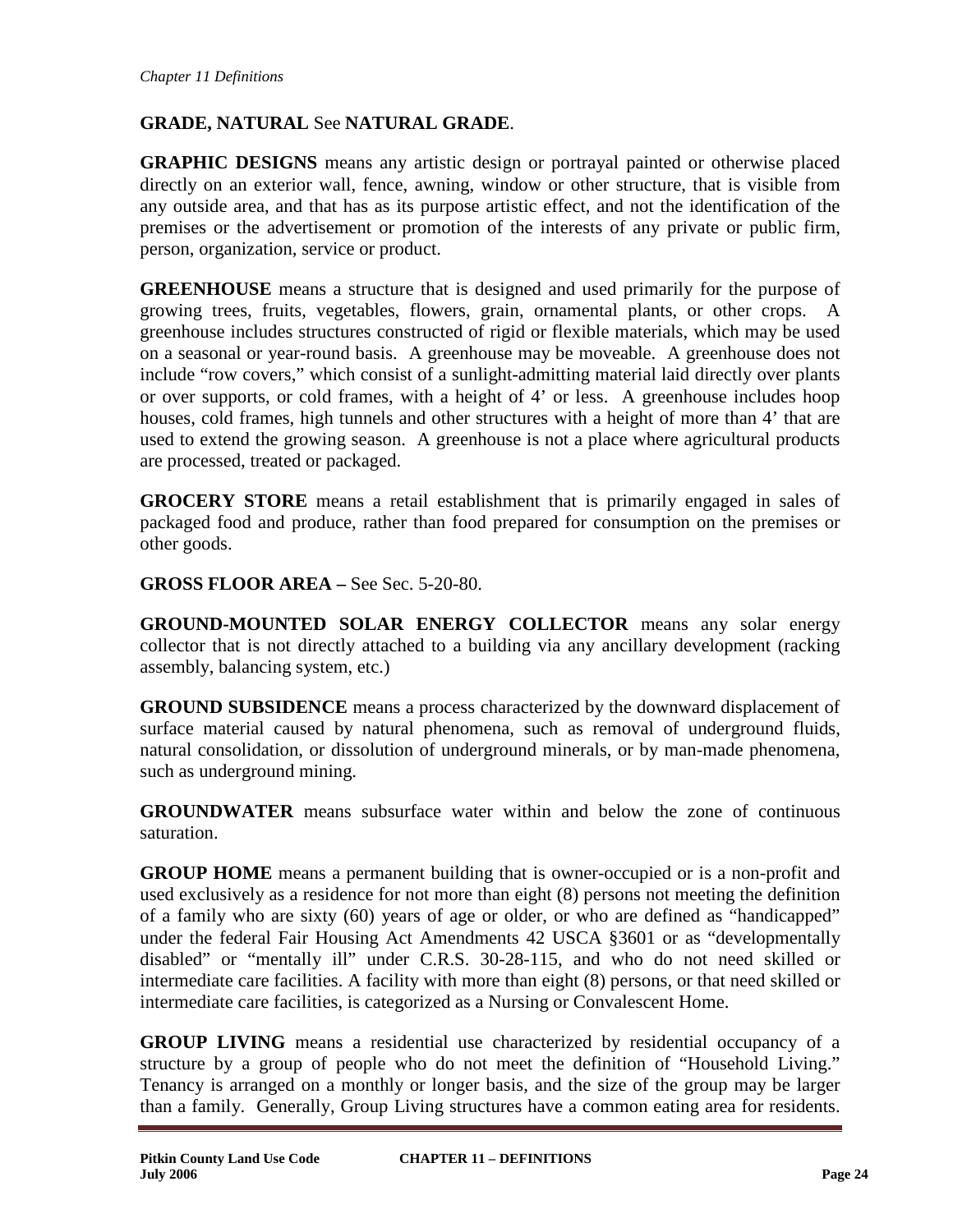The residents may receive care, training, or treatment, and caregivers may or may not also reside at the site. Accessory uses commonly include recreational facilities and vehicle parking for occupants and staff. This is a Use Category that includes uses like, but not limited to, the following: "Dormitory Housing", "Group Home", "Nursing, Convalescent, Rest, or Retirement Home" and other uses that the Community Development Director determines belong in this Use Category.

**GROWTH IMPACT** means any activity that results in the need for additional employee housing or parking spaces; generates increased traffic demand, water and sewer needs, fire and police protection requirements, off-site drainage and road demands; or otherwise requires the provision of increased government services.

**GUEST RANCH** means a working ranch, on a parcel containing at least thirty-five (35) acres, with an accessory structure for the lodging or boarding of guests while they indulge in recreational activities on or adjacent to the ranch. A guest ranch shall have no more than ten (10) guest rooms, plus one (1) guest room per thirty-five (35) acres of land in excess of the first one hundred forty (140) acres on the parcel, up to a maximum of twenty (20) guest rooms. Occupancy by any guest shall not exceed thirty (30) consecutive days, or more than thirty (30) days in any six month period.

**GUIDELINE** means written statements, explanatory material, graphic renderings and/or photographs that are advisory recommendations intended to provide property owners and the public with specific examples of techniques and materials that can be used to achieve adopted standards. A guideline is an indication of County policy or preferences; however, compliance is not mandatory, but rather compliance is encouraged to further the County's land use goals and policies.

**HAY STORAGE BUILDING** means a building used for the storage and protection of hay.

**HEIGHT** means the maximum vertical distance between the lowest point of natural or finished grade to the highest point of a structure or other feature. Also see: **BUILDING HEIGHT**.

**HELICOPTER AND FIXED WING AIRCRAFT LOAING AND UNLOADING** means the loading or unloading of occupants or cargo into or off of any helicopter or other fixed wing aircraft. This Use does not apply to emergency rescue, utility installations/maintenance, communication or ski lift tower installation, operations at the Aspen/Pitkin County Airport, in response to a community emergency such as wildfire response, for construction in the RR zone district when approved by Special Review (reference Section 3-40-20(c)(2)(c)), for other Temporary Uses or Special Events as approved by Pitkin County, or when used by Federal, State or Local authorities in the course of their official duties. Nor does it apply to unmanned aerial systems or unmanned aerial vehicles.

**HIGHEST ADJACENT GRADE** – The highest natural elevation of the ground surface prior to construction next to the proposed walls of a structure.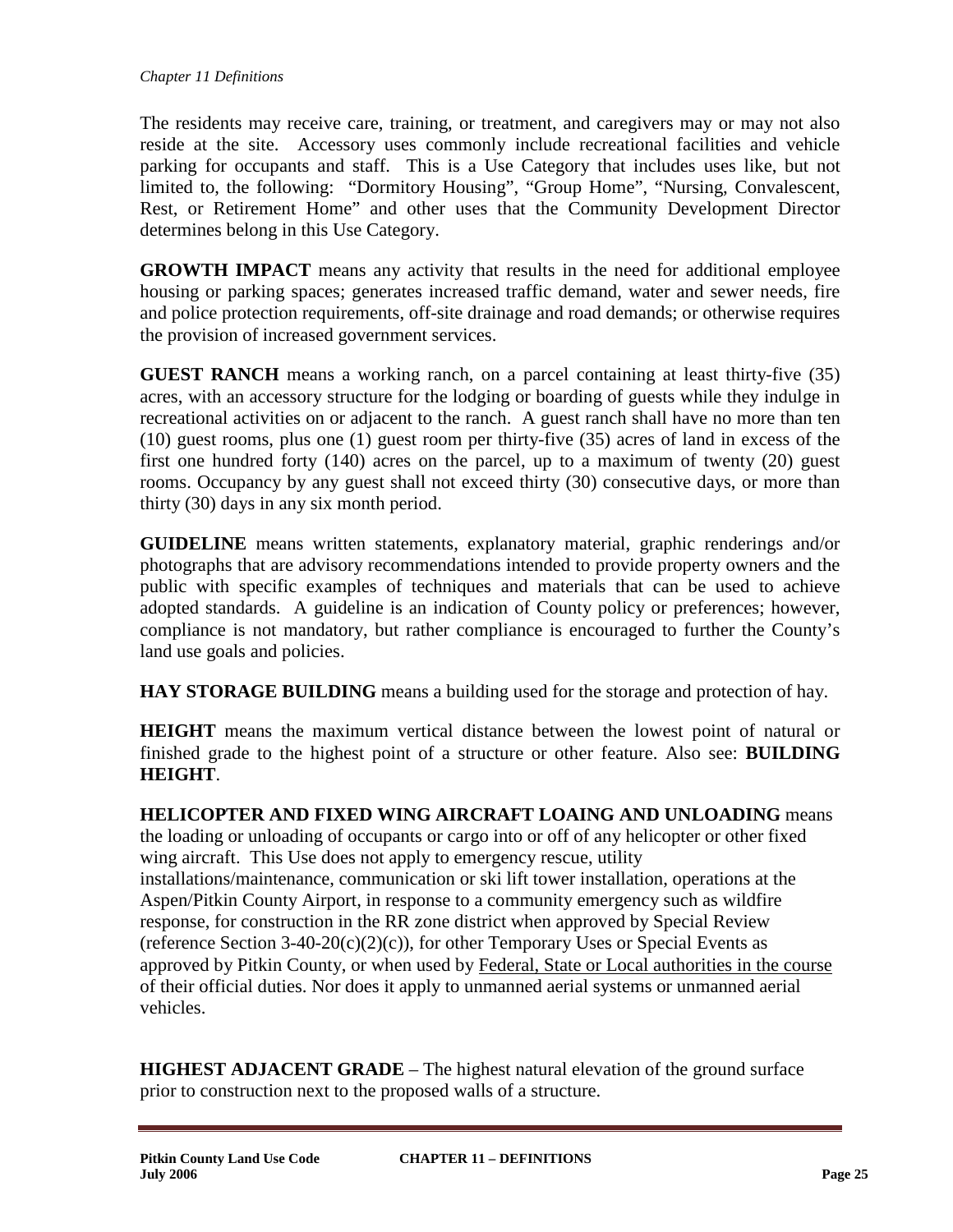**HISTORIC AND ARCHAEOLOGICAL RESOURCE AREAS** means historic structures, sites, buildings, features and areas within unincorporated Pitkin County that are subject to the standards of Secs. 7-20-100 or 7-20-110.

**HISTORIC PRESERVATION GUIDELINES** means those historic preservation guidelines, if any, adopted by the Board of County Commissioners from time to time.

**HOME OCCUPATION** means a business, occupation or trade conducted entirely within a residential building or accessory structure for gain or support by a resident of the dwelling, and no other, that (1) is clearly incidental and secondary to the residential use of the building; and (2) does not change the essential residential character of the land use. Notwithstanding the foregoing, none of the following uses shall constitute a home occupation: antique shop, barber shop, beauty parlor, health or medical clinic, mortuary, nursing home, restaurant, veterinarian's clinic, building materials supply or installation, landscaping materials supply or installation, or dance studio.

**HORSE BOARDING** means the keeping, care, and feeding of horses not owned by the property owner.

**HOSPITAL** means a public or private facility, including in- and out-patient care, medical/dental services, wards, surgery services, laboratories, physical therapy services, diagnostic services, radiology services, emergency medical services, pharmacy services, administration offices, gift shops, waiting rooms, kitchens (to service hospital patients, staff and visitors), and similar uses; health service and prepaid health maintenance offices; ambulance garages; heliports; and associated parking lots.

**HOTEL, MOTEL, OR LODGE** means a building designed for and occupied as a temporary dwelling place of guests and providing five (5) or more room units where customary hotel services, including on-site operations and management services, are provided.

**HOUSEHOLD** means any group of individuals living together as a common household unit, and sharing a common bond such as a family relationship or common membership in a religious or non-profit organization requiring them to live together. This use does not include a group of individuals who are living together in order to receive therapy, medical assistance, or assistance with daily activities, unless such group is required by state or federal law to be treated as a household.

**HOUSEHOLD LIVING** means a residential use characterized by residential occupancy of a dwelling unit by a household. Tenancy is arranged on a month-to-month or longer basis (lodging where tenancy may be arranged for a period of less than thirty (30) days is classified under the "Tourist Accommodation" category), and includes various types of affordable housing. Common accessory uses include recreational activities, raising of pets, gardens, personal storage buildings, hobbies, and parking of the occupants' vehicles. This is a Use Category that includes uses like, but not limited to, the following: "Duplex Dwelling Unit", "Mobile Home", "Mobile Home Park", "Multi-family Dwelling Unit", "Single Family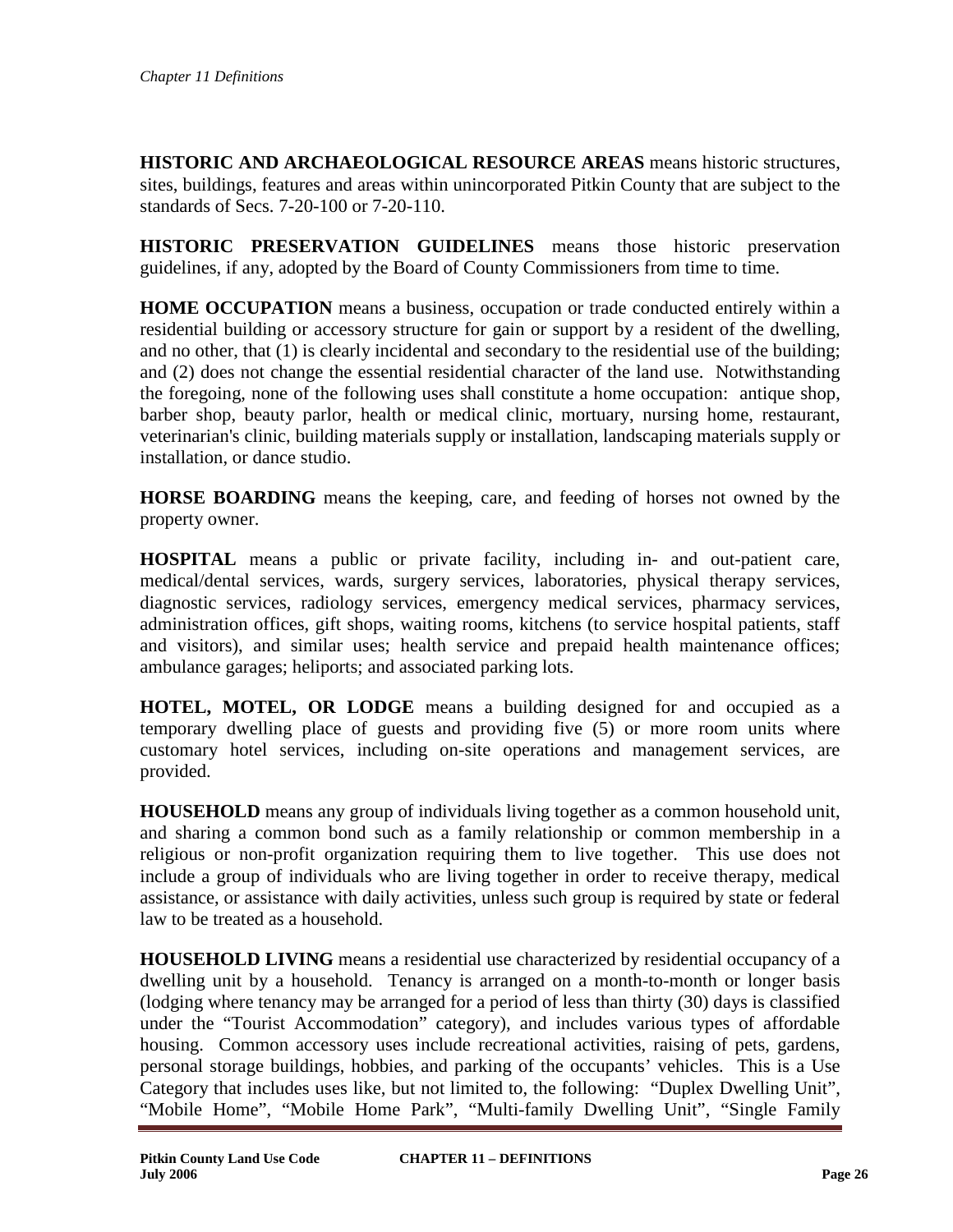Dwelling Unit", and other uses that the Community Development Director determines belong in this Use Category.

**HOUSING DESIGNEE** means the Board of County Commissioners, or a person or entity appointed by the Board of County Commissioners to provide advice on matters of affordable or employee housing.

**IMMEDIATE FAMILY** means a person related by blood or marriage who is a first cousin (or closer relative) and his or her children.

**IMPAIRED** means a structure substantially unsuitable in its existing condition for its intended use.

**IMPERILED,** when used in connection with wildlife species, shall have the same meaning assigned to the term by Colorado or federal wildlife protection legislation.

**IMPERVIOUS COVER** means materials placed over the surface of the ground (e.g., pavement, sidewalks, roofs, driveways) that reduce the infiltration of precipitation into the ground.

**INCENTIVES FOR USE OF TDR RIGHTS** means legislatively created bonuses and exemptions to enhance the preservation of lands within Sending Sites defined in this Land Use Code and encourage the transfer of development rights from lands inappropriate for development to Receiving Sites defined in this Land Use Code. The incentives for the use of TDR rights include floor area intensity bonuses and GMQS exemptions.

**INDIRECT LIGHTING** means a reflected light source only and does not include internal illumination or luminous materials.

**INDUSTRIAL HEMP OR HEMP** means the plant Cannabis sativa L. and any part of the plant, including the seeds and flowers of the plant and all derivatives, extracts, cannabinoids, isomers, acids, salts, and salts of isomers, whether growing or not, with a delta-9 tetrahydrocannabinol concentration of no more than three-tenths of one percent on a dry weight basis.

**INSTITUTE** means an establishment performing research, teaching, and/or public outreach activities, but that does not meet the definition of a Research Facility or a School or University.

**INTENSITY** means a measurement of land development intensity, generally used for nonresidential uses, derived from a ratio of land area to building floor area. Density is measured by dividing building floor area by total land area to arrive at a "floor area ratio".

**INTERIOR ENERGY STORAGE** means any form of energy storage that is contained within a residence.

**INTERVAL ESTATE** means a combination of: (i) an estate for years terminating on a date certain, during which years title to a time share unit circulates a month the interval owners in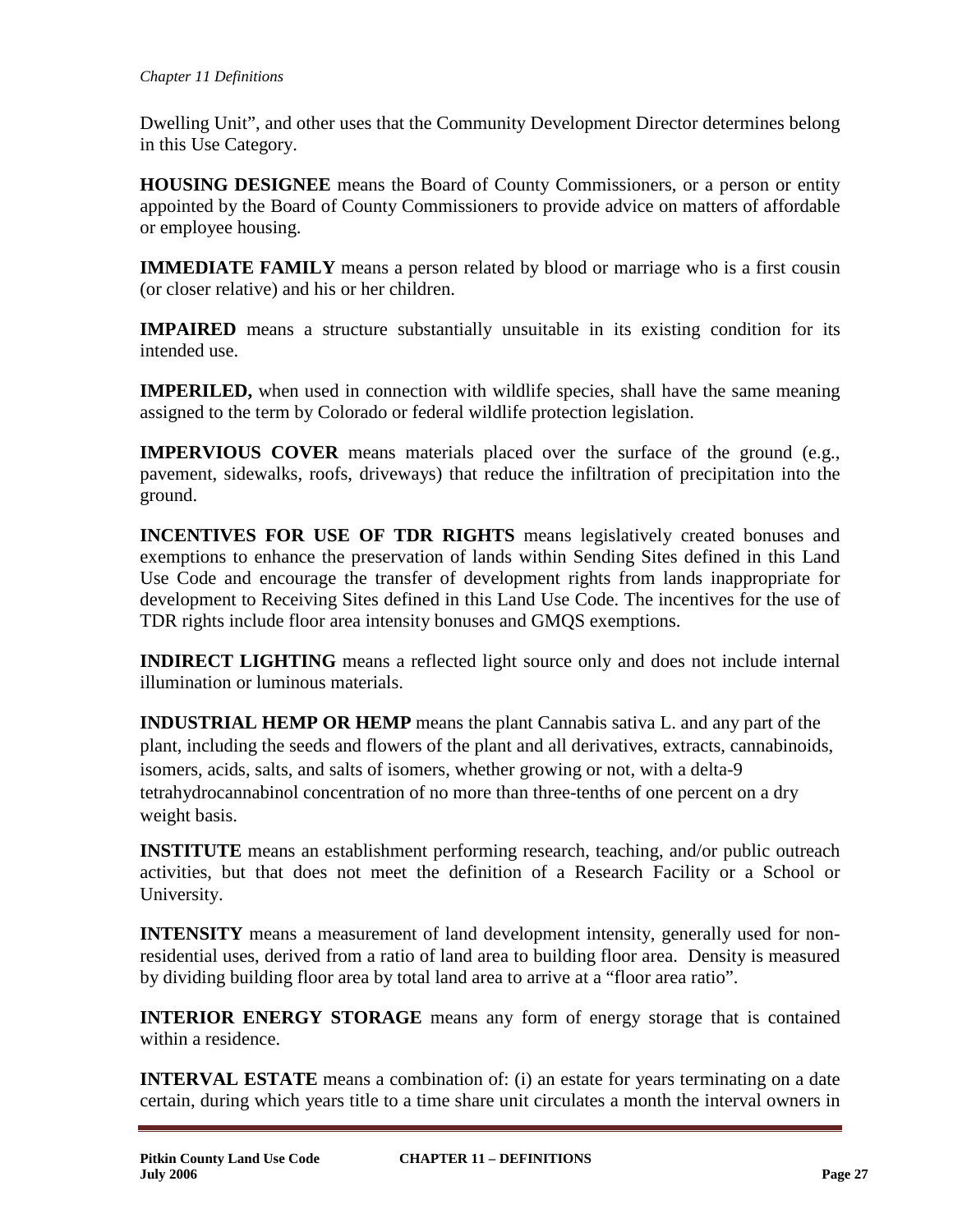accordance with a fixed schedule, vesting in each such interval owner in turn for a period of time established by the said schedule, with the series thus established recurring annually until the arrival oft he date certain; and (ii) A vested future interest in the same unit, consisting of an undivided interest in the remainder in fee simple, the magnitude of the future interest having been established by the time of the creation of the interval estate either by the project instruments or by the deed conveying the interval estate. The estate for years shall not be deemed to merge with the future interest, but neither the estate for years nor the future interest shall be conveyed or encumbered separately from the other. Interval estate also means an estate for years where the remainder estate, as defined either by the project instruments or by the deed conveying the interval estate, is retained by the developer or his successors in interest.

**JUNK YARD** means a parcel of land used for the collecting, storing, or sale of waste paper, rags, scrap metal, or discarded materials; or for the collecting, dismantling, storage, salvaging or demolition of vehicles, machinery or other materials.

**KENNEL OR VETERINARY CLINIC** means an establishment that houses dogs, cats or other household pets, where grooming, breeding, boarding, training or selling of animals is conducted for compensation, or where animals and pets are admitted for examination and medical treatment. This use also includes animal boarding facilities and animal rescue shelters. Kennels use physical barriers such as chain-link fences in such a way that the dog, cats, and other household pets cannot escape; so-called "invisible fences" do not qualify as kennels.

# **KEY FACILITIES** means:

- A. Airports;
- B. Major facilities of a public utility;
- C. Interchanges involving arterial highways; and
- D. Rapid or mass transit terminals, stations and fixed guideways.

**KITCHEN** means that portion of a structure that includes a stove, refrigerator, and sink.

**LAND CLEARING OR GRUBBING** means the effective removal of understory vegetation from a site that does not include the removal of any trees with a diameter breast height (D.B.H.) of greater than four (4) inches.

**LANDSLIDE** means falling, slipping or flowing of a mass of land from a higher to a lower level. refers to the downward and outward movement of slope-forming materials including soil, artificial fill, or a combination of these materials.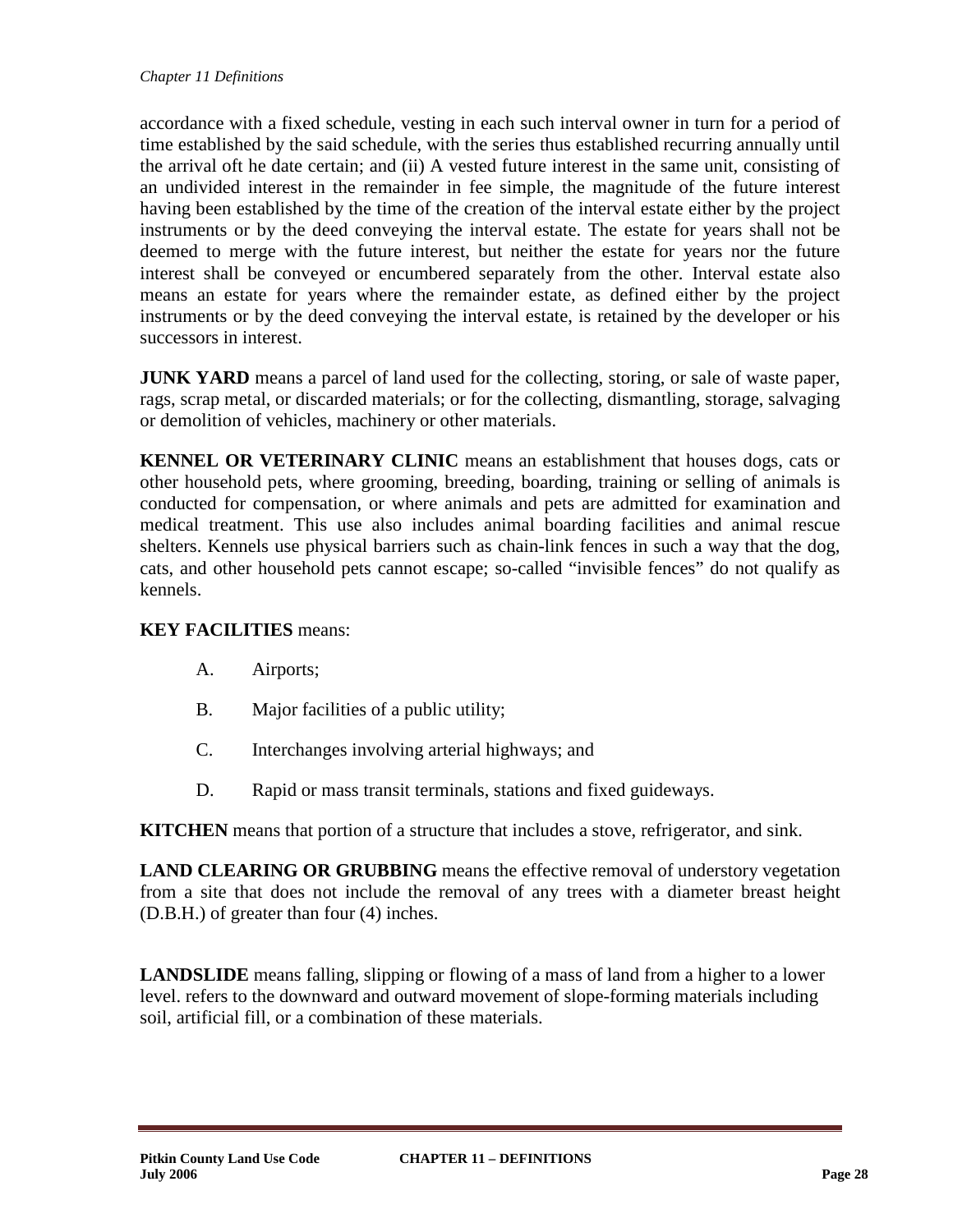**LEGALLY CREATED LOT OR PARCEL** means a parcel or lot created and conveyed in accordance with Pitkin County Subdivision regulations in effect at the time of creation and/or conveyance.

**LEGALLY CREATED STRUCTURE** means any structure built in compliance with all necessary Pitkin County permits and land use approvals required at the time of construction.

**LETTER OF MAP REVISION BASED ON FILL (LOMR-F) –** FEMA's modification of the Special Flood Hazard Area (SFHA) shown on the Flood Insurance Rate Map (FIRM) based on the placement of fill outside the existing regulatory floodway.

**LIGHT INDUSTRIAL** means a use engaged in the manufacture, predominantly from previously prepared materials, of finished products or parts, including processing, fabrication, assembly, treatment, packaging, incidental storage, sales and distribution of such products. Such use must be capable of operation ins such a manner as to control the external effects of the manufacturing process, such as smoke, noise, soot, dirt, vibration, odor, etc. All outdoor storage associated with the use must be shielded from view from surrounding properties.

**LIVESTOCK** means domesticated animals kept or raised for use, pleasure or profit, including poultry, or any bovine, caprine, equine, ovine or suine animal, except those animals commonly kept as household pets, such as but not limited to dogs and cats.

**LIVESTOCK RUN-IN OR LOAFING SHED** means a three-sided building used solely for livestock protection.

**LOCAL GOVERNMENT JURISDICTIONAL SIGN** (applicable to incorporated municipalities only) means a sign that announces the entry into or proximity of a local governmental jurisdiction and assists the public in locating that jurisdiction.

**LOCAL STREETS** means those roads not defined as arterial highways, major roads, or collector streets in this Land Use Code.

**LOGGING** means the removal, damaging, or destruction of more than forty (40) trees or similar woody vegetation with a diameter breast height (D.B.H.) of six (6) inches or more per acre of land; removal of thirty (30) percent of the trees or similar woody vegetation per acre of land; harvesting of firewood or logs for commercial sale; tree removal within wetlands or riparian areas; land clearing (including but not limited to clear-cutting), and grubbing.

**LOGO** means an artistic design or portrayal painted or otherwise placed on a building wall or structure that is visible from any outside area and that is used, intended or designed to identify, advertise or promote the interests of any private or public firm, person, organization, service or product.

LOT means a parcel of land shown with a separate and distinct number or letter on a legally recorded plat in the office of the Pitkin County Clerk and Recorder.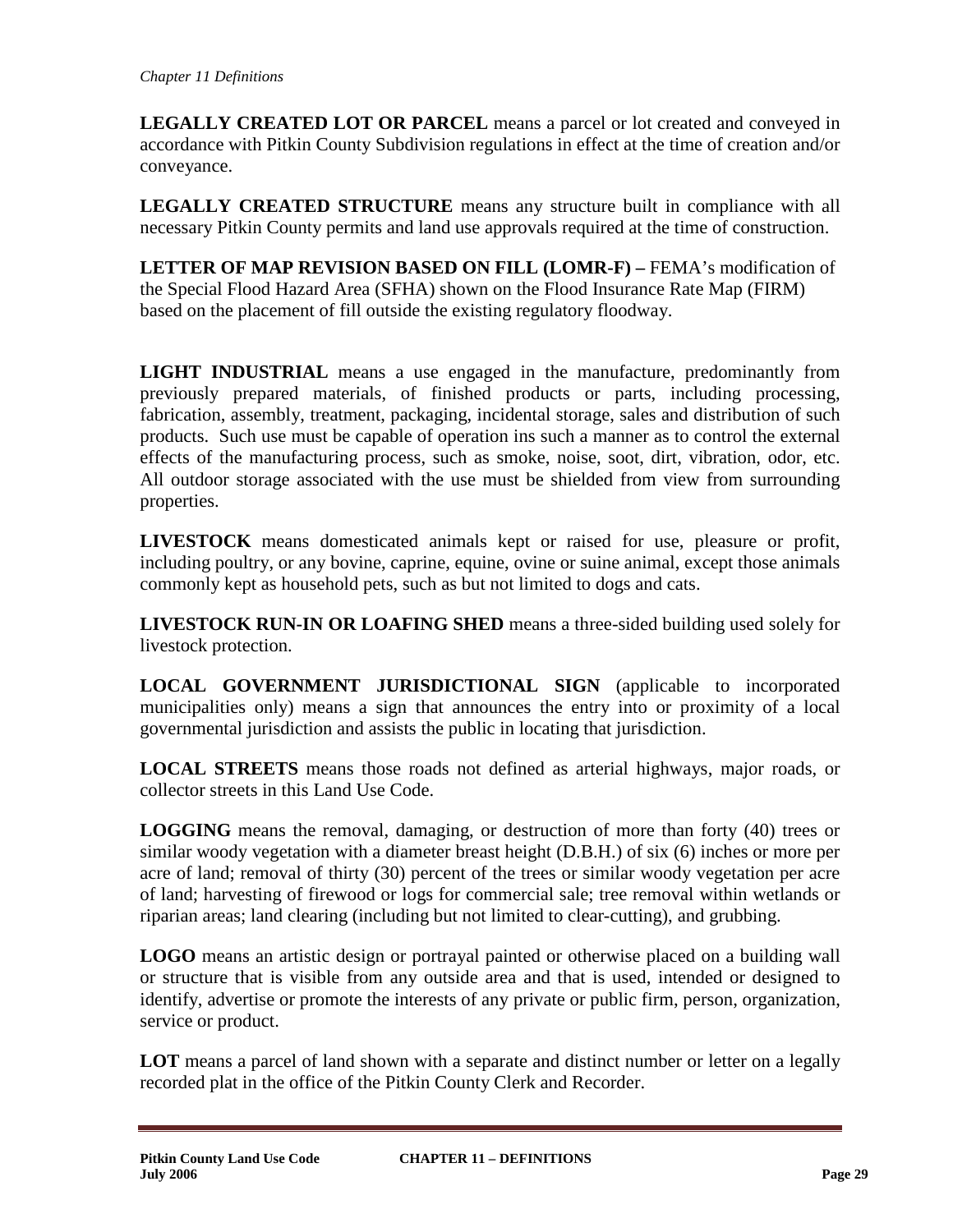**LOT AREA** – see Sec. 5-20-10.

**LOT DEPTH** means the shortest horizontal distance between the front and rear lines measured in the mean direction of the side lot lines.

**LOT LINE, FRONT** means the property boundary line dividing a lot from the street. If no street, or more than one street, abuts the lot, then the front lot line means the property boundary line from which road access is obtained.

**LOT LINE, REAR** means the property boundary line opposite the front lot line.

**LOT LINE, SIDE** means any property boundary lines other than front or rear lot lines.

**LOT WIDTH** means the distance between the side lot lines measured congruent with the front yard setback line.

**LOWEST FLOOR** means the lowest floor of the lowest enclosed area (including basement). An unfinished or flood resistant enclosure, usable solely for parking of vehicles, building access or storage in an area other than a basement area is not considered a building's lowest floor; provided, that such enclosure is not built so as to render the structure in violation of the applicable non-elevation design requirement of Section 60.3 of the National Flood Insurance Program regulations.

**MAINSTREAM FLOODPLAIN** means an area adjacent to a perennial stream that is subject to periodic flooding.

**MAJOR EXTENSIONS OF EXISTING SEWAGE TREATMENT SYSTEMS** means any modification of existing sewage treatment plants to increase hydrologic capacity or upgrade treatment capability or any extension of existing main collector sewer lines or any extensions to service a population of twenty (20) or more people or the equivalent thereof in commercial or industrial wastewater.

**MAJOR NEW DOMESTIC WATER SYSTEMS OR MAJOR EXTENSIONS OF EXISTING DOMESTIC WATER SYSTEMS** means any new collection, pumping, storage or treatment facilities and any service line six (6) inches or greater in diameter or any combination of service lines serving a population of twenty (20) or more people or the equivalent amount thereof in commercial or industrial water service.

**MAJOR NEW SEWAGE TREATMENT SYSTEM** means any public sewage treatment system including all sewer lines and treatment facilities used in the collection and treatment of wastewater.

**MAJOR ROADS** means those roads identified as major roads by Pitkin County, including:

- A. Highway 82 east of Aspen to the County line;
- B. Castle Creek Road;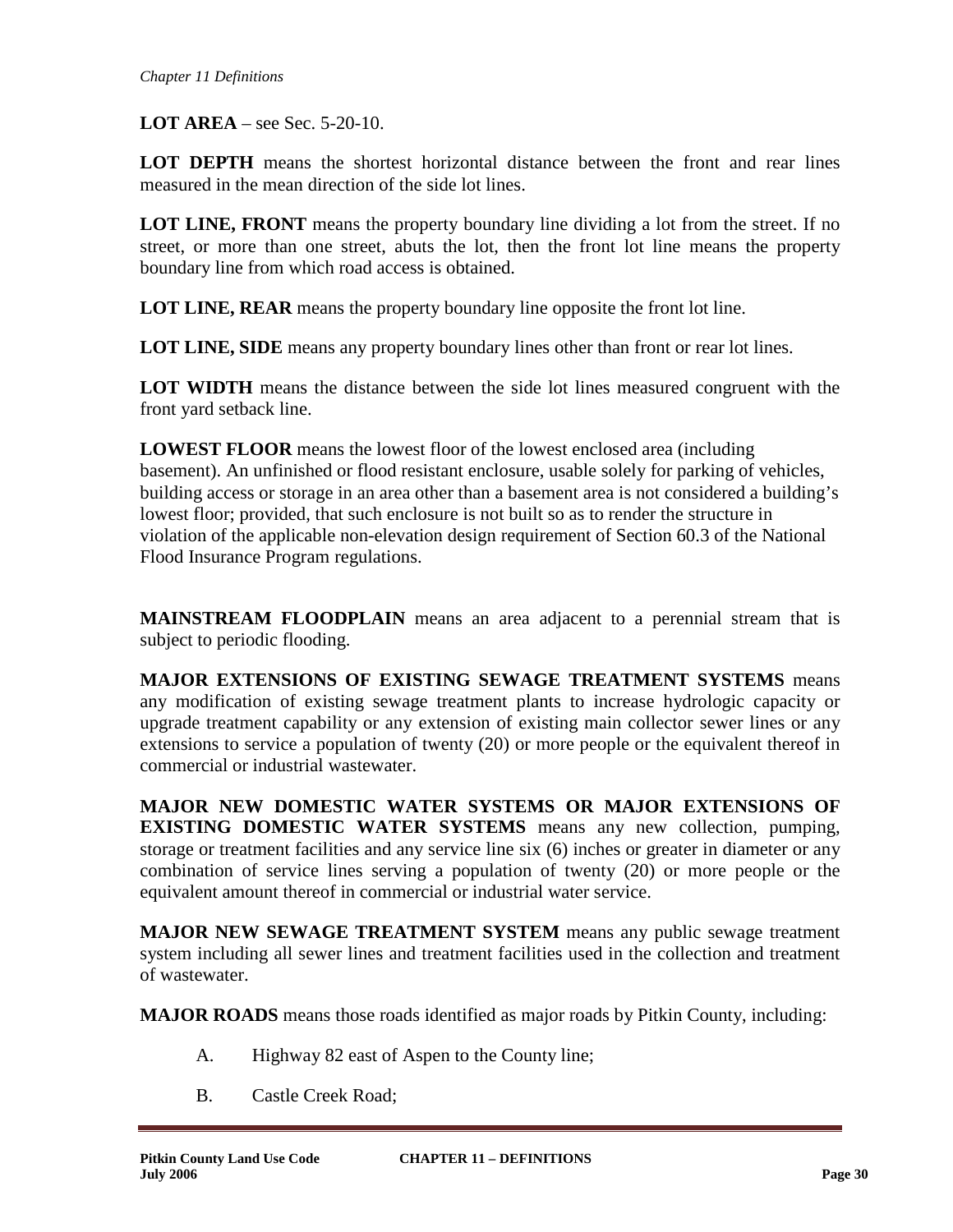C. Maroon Creek Road;

D. County Road 19 (from the Slaughter House Bridge to Highway 82 across the Smith Bridge);

- E. Crystal River Road (State Road 133);
- F. Owl Creek Road.

**MAJOR UTILITY LINES** means an electric utility line with capacity over 115 KV, or a water or sewer line more than twelve (12) inches in diameter.

**MANUFACTURED HOME** means a factory-built single family residence that is manufactured or constructed in compliance with 42 USC §5401, but that is not constructed or equipped with a permanent hitch or other device allowing it to be moved, other than for the purpose of moving to a permanent site, and that does not have permanently attached to its body or frame any wheels or axles.

**MANUFACTURED HOME PARK OR SUBDIVISION** - A parcel (or contiguous parcels) of land divided into two or more manufactured home lots for rent or sale.

**MASS TRANSIT** means a coordinated system of transit modes providing transportation for use by the general public.

**MATTERS OF STATE INTEREST** means an area of State interest or an activity of State interest, or both.

**MAXIMUM EXTENT FEASIBLE** means that all possible efforts to comply with the regulation or minimize potential harm or adverse impacts have been undertaken. Economic considerations may be taken into account but shall not be the overriding factor in determining "maximum extent feasible."

**MAXIMUM EXTENT PRACTICABLE** means under the circumstances, that reasonable efforts have been undertaken to comply with the regulation or requirement, that the costs of compliance clearly outweigh the potential benefits to the public or would unreasonably burden the proposed project and that reasonable steps have been undertaken to minimize any potential harm or adverse impacts resulting from noncompliance.

**MAXIMUM PROBABLE ROCKFALL** means the largest rockfall event that may be expected from the most severe combination of geological and terrain conditions that are reasonably possible.

**MEDICAL OR DENTAL CLINIC** means a facility for a group of one or more physicians or dentists for the examination and treatment of human outpatients, provided that patients are not kept overnight except under emergency conditions, regardless of whether such facility is operated on a for profit or non-profit basis. This definition includes facilities for physical therapy, massage therapy, chiropractors, and similar uses.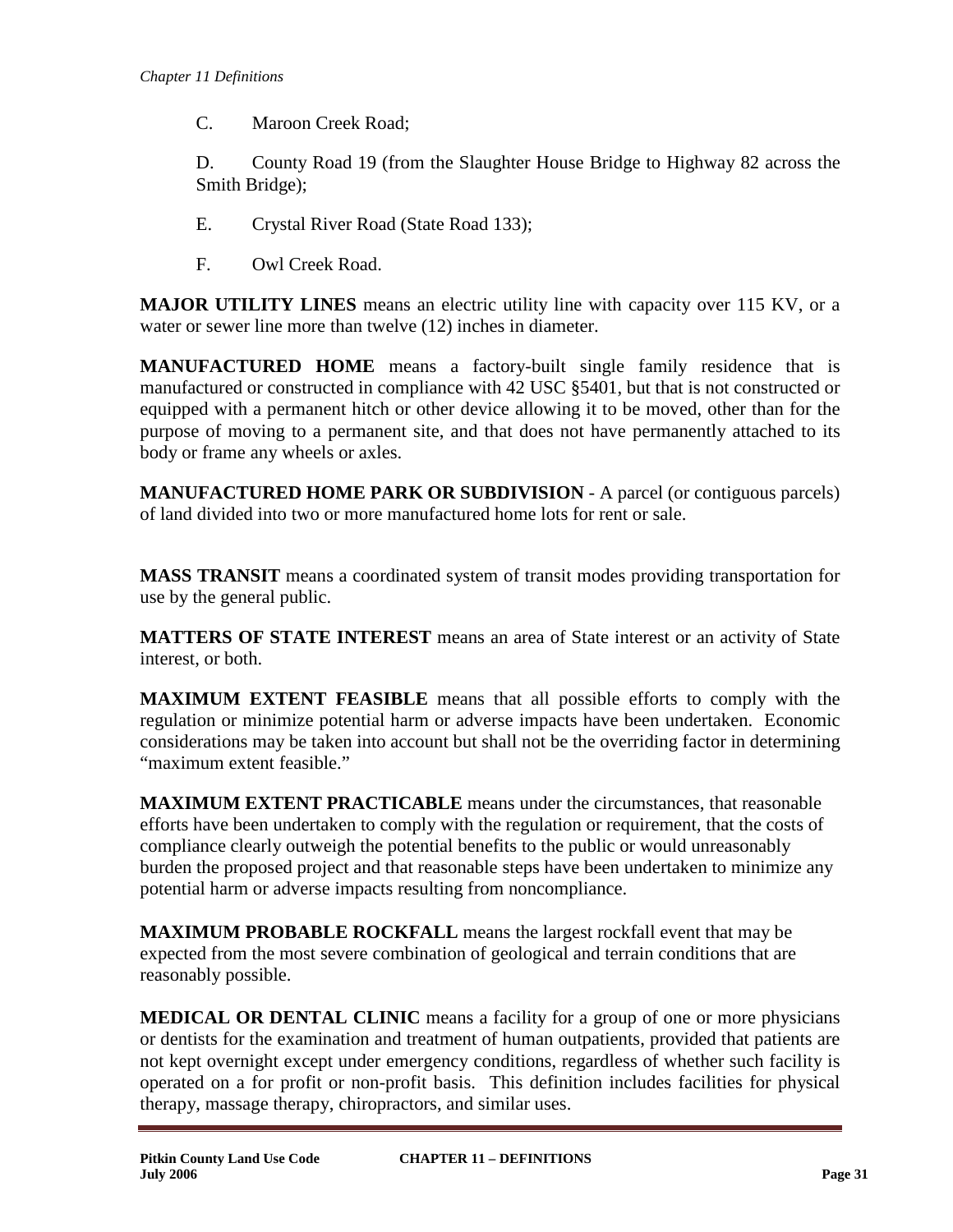**MEETING HALL OR CONFERENCE CENTER** means a facility for the holding of events, including but not limited to, meetings, group gatherings, weddings, receptions, conferences, seminars, and educational courses that do not meet the definition of a school or university, on an occasional basis. Typical accessory uses include food preparation and eating, recreation, entertainment, and meeting rooms.

**MERGER** means that a lot or parcel is inseparably a part of another lot, parcel, or subdivision and cannot be severed from it or separated out into a new lot, parcel, or subdivision without the prior approval of Pitkin County.

**MINERAL** means an inanimate constituent of the earth, in either solid, liquid or gaseous state that, when extracted from the earth, is usable in its natural form or is capable of conversion into usable form as a metal, a metallic compound, a chemical, an energy source, a raw material for manufacturing, or construction material. This definition does not include surface or ground water subject to appropriation for domestic, agricultural or industrial purposes, nor does it include geothermal resources.

**MINERAL AND GRAVEL EXTRACTION** means the exploration for and removal of natural mineral deposits of limestone used for construction purposes, coal, sand gravel, and quarry aggregate by removing the overburden lying above such deposits and mining directly from the deposits thereby exposed. The term includes but is not limited to open cut mining, open pit mining, strip mining, quarrying and dredging, and the operation of concrete batch plants.

**MICRO HYDROELECTRIC ENERGY SYSTEM** means a small (up to 500 kw) electric generation system that relies on natural surface water flows for the purpose of electric energy generation. These facilities do not rely on use of a dam, water storage, or other man-made impoundment which would impede minimum stream flows.

**MINERAL EXPLORATION** means prospecting and exploration stages of mining. The prospecting stage involves the initial search for an area that may contain mineral deposits. This search utilizes geological, geophysical, geochemical and topographical surveys. The exploration stage involves a review of an area to determine whether it contains mineral reserves in a quantity that could be commercially mined. This stage utilizes preliminary drilling and trenching to obtain samples of ore deposits or to remove samples for testing.

**MINERAL RESOURCE AREA** means an area in which minerals are located in sufficient concentration in veins, deposits, bodies, beds, fields, pools or otherwise, as to be capable of economic recovery. The term includes, but is not limited to, any area in which there has been significant mining activity in the past, there is significant mining activity in the present, mining development is planned or in progress, or mineral rights are held by mineral permit or valid mining claim with the intention of mining.

**MINIMUM USABLE OPEN SPACE** See Sec. 5-20-90 and Table 5-1.

**MOBILE HOME** means a structure transportable in one or more sections, that is built on a chassis and designed to be used as a dwelling unit, with or without permanent foundation when connected to the required utilities, including the plumbing, heating, and electrical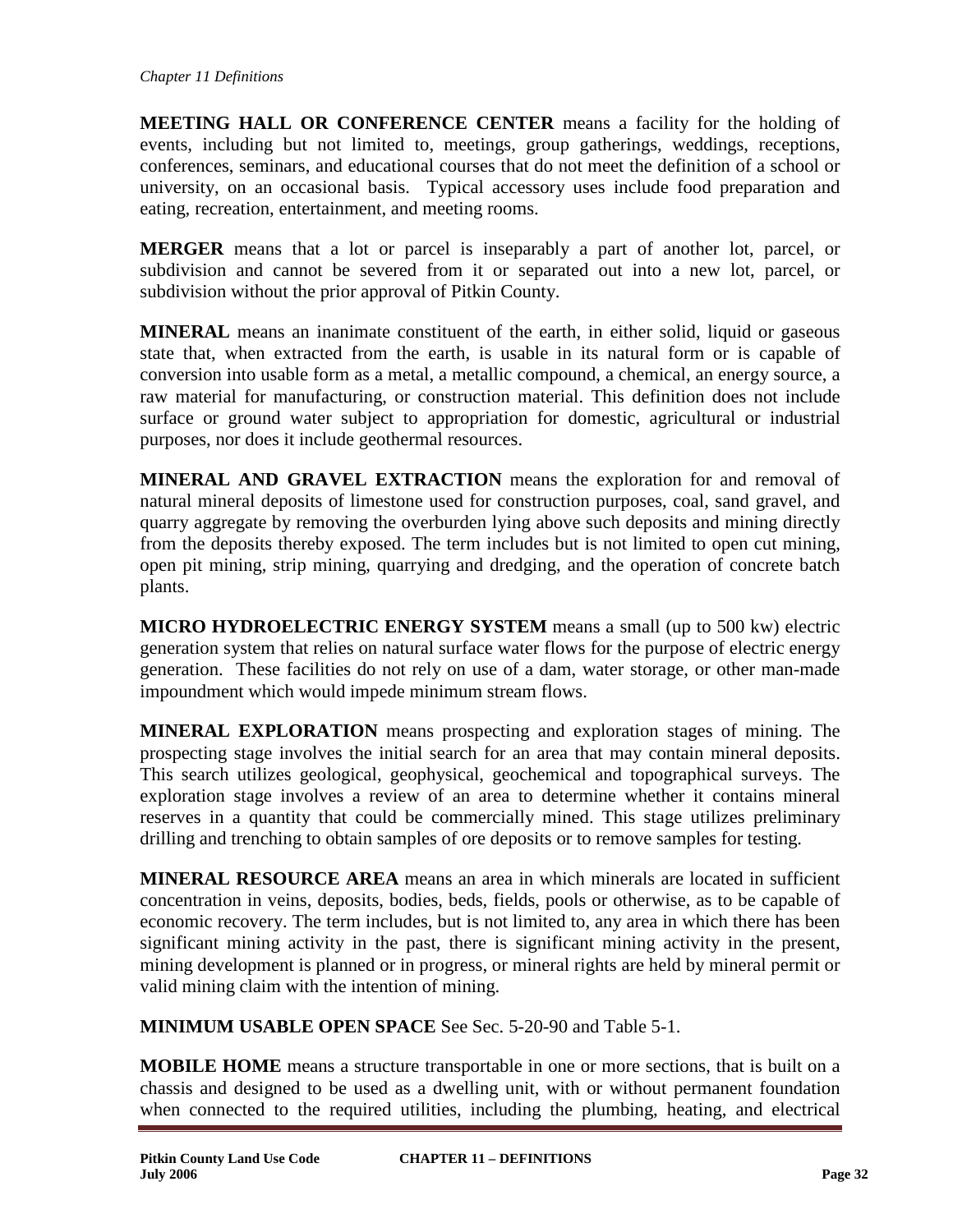systems contained in the structure, and that does not meet the requirements of 42 USC §5401. The term does not include pick up campers, travel trailers, motor homes, recreational vehicles, converted busses, tent trailers, or other transportable structures designed for temporary use. Structures that meet the requirements of 42 USC §5401 are Manufactured Homes rather than Mobile Homes.

**MOBILE HOME PARK** means any plot of ground upon which two (2) or more mobile homes occupied or intended to be occupied for dwelling or sleeping purposes are located for any period of time, regardless of whether or not a charge is made for such accommodations and whether or not the mobile home and/or land are owned by the occupants.

### **MOBILE HOME PARK (MANUFACTURED HOME PARK OR SUBDIVISION)**

means any plot of ground upon which two (2) or more mobile homes occupied or intended to be occupied for dwelling or sleeping purposes are located for any period of time, regardless of whether or not a charge is made for such accommodations and whether or not the mobile home and/or land are owned by the occupants.

**MOTION DETECTOR** means a mechanism that turns on lights only when activated by motion and will remain on during the activity and for a set period of time (typically less than thirty (30) minutes) following the last detection of motion.

**MUDFLOW** means the downward movement of mud in a mountain watershed because of peculiar characteristics of extremely high sediment yield and occasional high runoff.

**MULTIPLE COMPLETION WELL**, when used in the context of oil and gas extraction, means a well equipped to produce oil and/or gas separately from more than one reservoir.

**NATURAL GRADE** means the natural elevation of the ground surface prior to development. If it shall be determined that the natural grade has been disturbed immediately prior to development, the Community Development Director shall establish what had been the natural grade.

**NATURAL HAZARD** means a steep slope, geologic hazard, a wildfire hazard, or a flood hazard.

**NATURAL HAZARD AREA** means an area containing or directly affected by a natural hazard.

**NATURAL RESOURCES OF STATEWIDE IMPORTANCE** means areas limited to shorelands of major publicly owned reservoirs and significant wildlife habitats in which the wildlife species, as identified by the Division of Wildlife of the Department of Natural Resources, in a proposed area could be endangered.

**NEIGHBORHOOD** means the area adjacent to or surrounding existing or proposed development characterized by common use or uses, density, style and age of structures and environmental characteristics.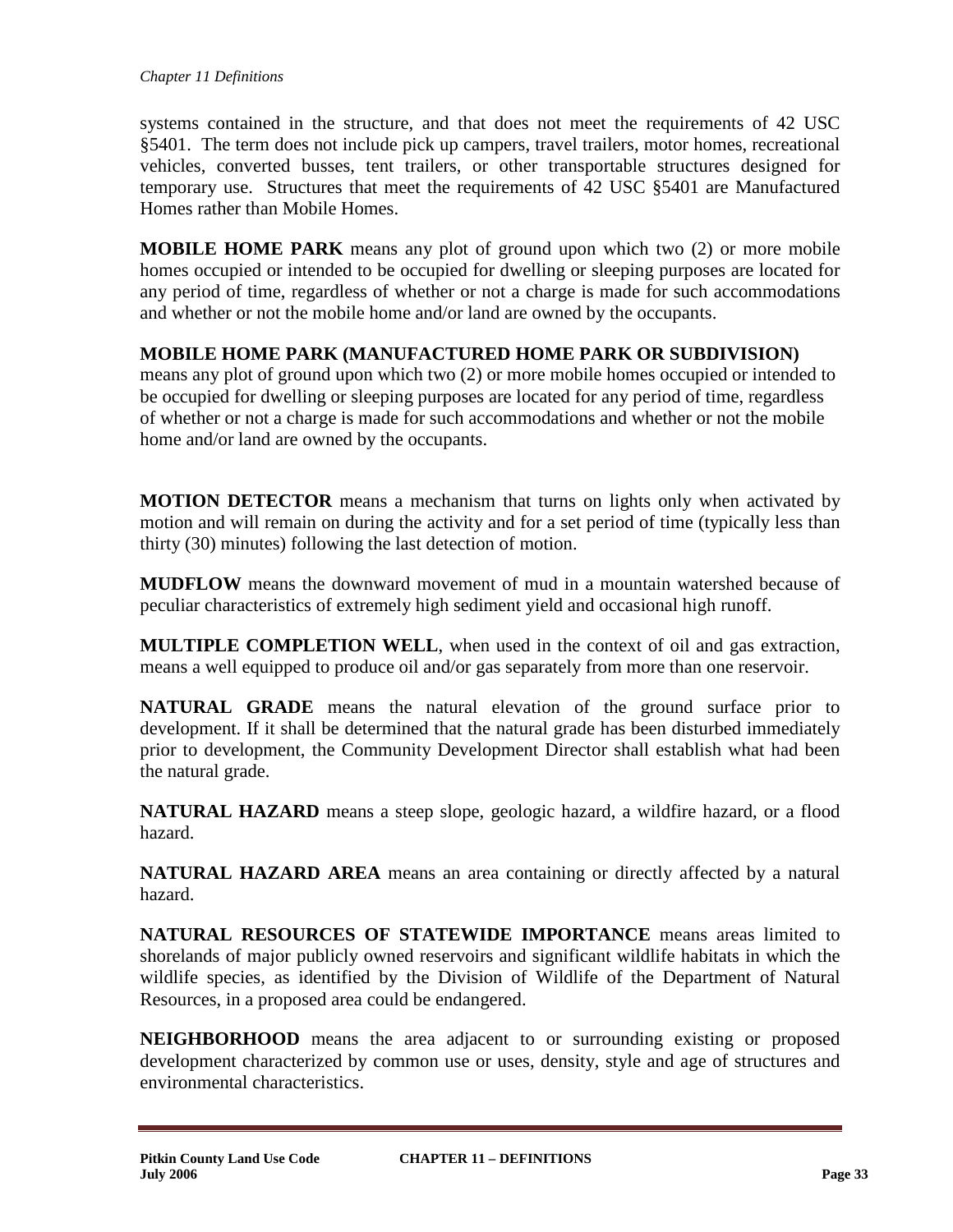**NET ALLOWABLE DENSITY** means that density allowed in the appropriate zone district, reduced by any offset otherwise provided for in the Pitkin County Land Use Code (e.g., for slope density reduction), exclusive of the density associated with any deed-restricted housing that is provided according to this Land Use Code.

**NET LIVABLE SQUARE FOOTAGE** is a calculation used to determine the interior living area of an affordable housing unit, including caretaker and employee dwelling units, which is more specifically defined in the Aspen/Pitkin County employee housing guidelines, as amended from time to time.

**NEW CONSTRUCTION** means, for the purpose of determining insurance rates, structures for which the "start of construction" commenced on or after the effective date of an initial FIRM or after December 31, 1974, whichever is later, and includes any subsequent improvements to such structures. For floodplain management purposes, "new construction" means structures for which the "start of construction" commenced on or after the effective date of a floodplain management regulation adopted by a community and includes any subsequent improvements to such structures.

**NEW MANUFACTURED HOME PARK OR SUBDIVISION** means a manufactured home park or subdivision for which the construction of facilities for servicing the lots on which the manufactured homes are to be affixed (including at a minimum, the initial installation of utilities, the construction of streets, and either final site grading or the pouring of concrete pads) is completed on or after the effective date of floodplain management regulations adopted by a community.

# **NONCONFORMING LOT.** See **SUBSTANDARD SIZE LOT**.

**NONCONFORMING STRUCTURE** means any building or structure that was established pursuant to the zoning and building laws in effect at the time of its development, but that is no longer in compliance with the regulations imposed by this Land Use Code. A structure that meets the requirements of this Land Use Code, but that contains a use that is not permitted in the zone district in which it is located, is not a non-conforming structure, but rather a conforming structure with a non-conforming use.

**NONCONFORMING USE** means any use of land, building or structure that was established pursuant to the zoning and building laws in effect at the time of its development, but which use is no longer permitted under the regulations imposed by this Land Use Code for the zone district in which it is located. A use that is permitted by this Land Use Code that occurs in a structure that is not in conformance with this Land Use Code is not a nonconforming use, but rather a conforming use in a non-conforming strutcture.

**NON-MOTORIZED MINERAL EXPLORATION** means stream-panning using nonmotorized equipment, collection of rock or ore samples for assay using non-motorized equipment or excavation of prospect holes using hand tools.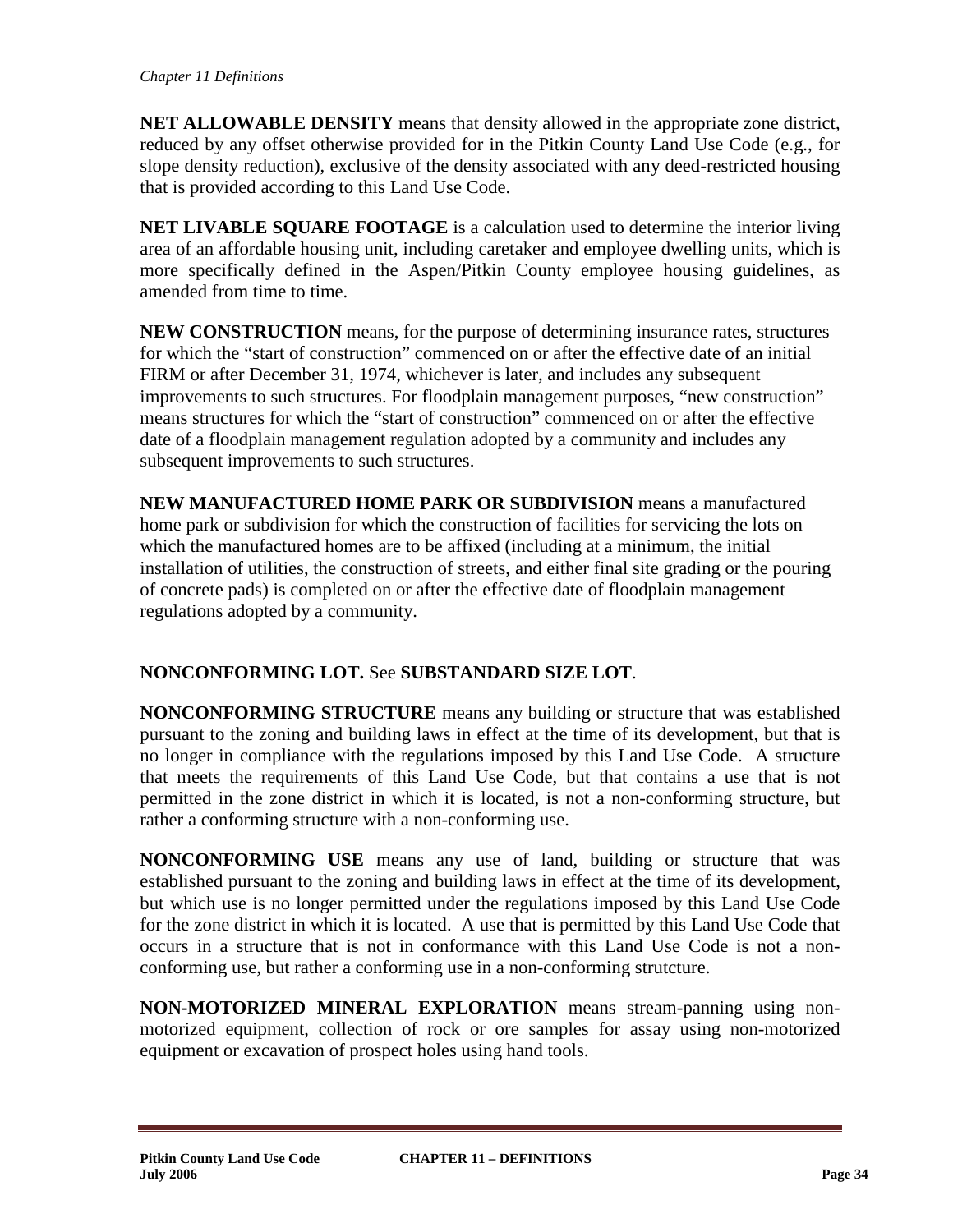**NON-RESIDENT**, when used in the context of affordable/employee housing, shall mean someone who is not a resident as defined in the employee housing guidelines.

**NORDIC SKI AREAS AND SUPPORT FACILITIES** means a primary use of land that includes an area of land used for cross-country skiing and related activities, including those structures and facilities necessary to prepare, maintain, and operate cross-country skiing facilities and to serve those involved in the sport. Motorized use of the trail is not permitted, except for trail grooming. Non-commercial nordic ski trails or private use trails are permitted as accessory uses in most zone districts where this use is not permitted as a principal use.

**NO-RISE CERTIFICATION** – A record of the results of an engineering analysis conducted to determine whether a project will increase flood heights in a floodway. A No-Rise Certification must be supported by technical data and signed by a registered Colorado Professional Engineer. The supporting technical data should be based on the standard stepbackwater computer model used to develop the 100-year floodway shown on the Flood Insurance Rate Map (FIRM) or Flood Boundary and Floodway Map (FBFM).

**NORMAL MAINTENANCE AND REPAIR OF A NON-CONFORMITY** means any work done in a period of twelve (12) consecutive months on ordinary repairs, or on repair or replacement of non-bearing walls, fixtures, wiring or plumbing.

**NOXIOUS WEEDS** means any alien, introduced, or undesirable plant species that infests either land or water resources and causes physical and economic damage and may threaten local native plant species.

**NURSING, CONVALESCENT, REST, OR RETIREMENT HOME** means a health facility used for or customarily occupied by persons recovering from or suffering from infirmities of age, that may provide meals, lodging, and continuing nursing care for compensation. This use generally provides a higher level of nursing care and living assistance than that provided by a Group Home. This term also includes assisted living facilities that are customarily occupied by persons recovering from or suffering from the infirmities of age, in which residents are provided assistance with daily living activities but are not provided with nursing care.

**OFF-STREET PARKING** means land anywhere except public right-of-way, that is used for the purpose of parking, storing, or displaying motor vehicles, trailers, motorcycles, mobile homes, and similar items. Off-street parking shall be paved with an all-weather surface or be covered with gravel and maintained in usable condition at all times.

**OFFICE** means a use where business, professional, or governmental services are made available to the public. It includes a building for use by those such as realtors, travel, advertising or insurance agents, and property managers providing both products and services. An office shall also include the home office of a company that sells products at retail or wholesale, or that provides professional services. In addition, it includes a building for use by those such as lawyers, architects, engineers, accountants, and other professionals who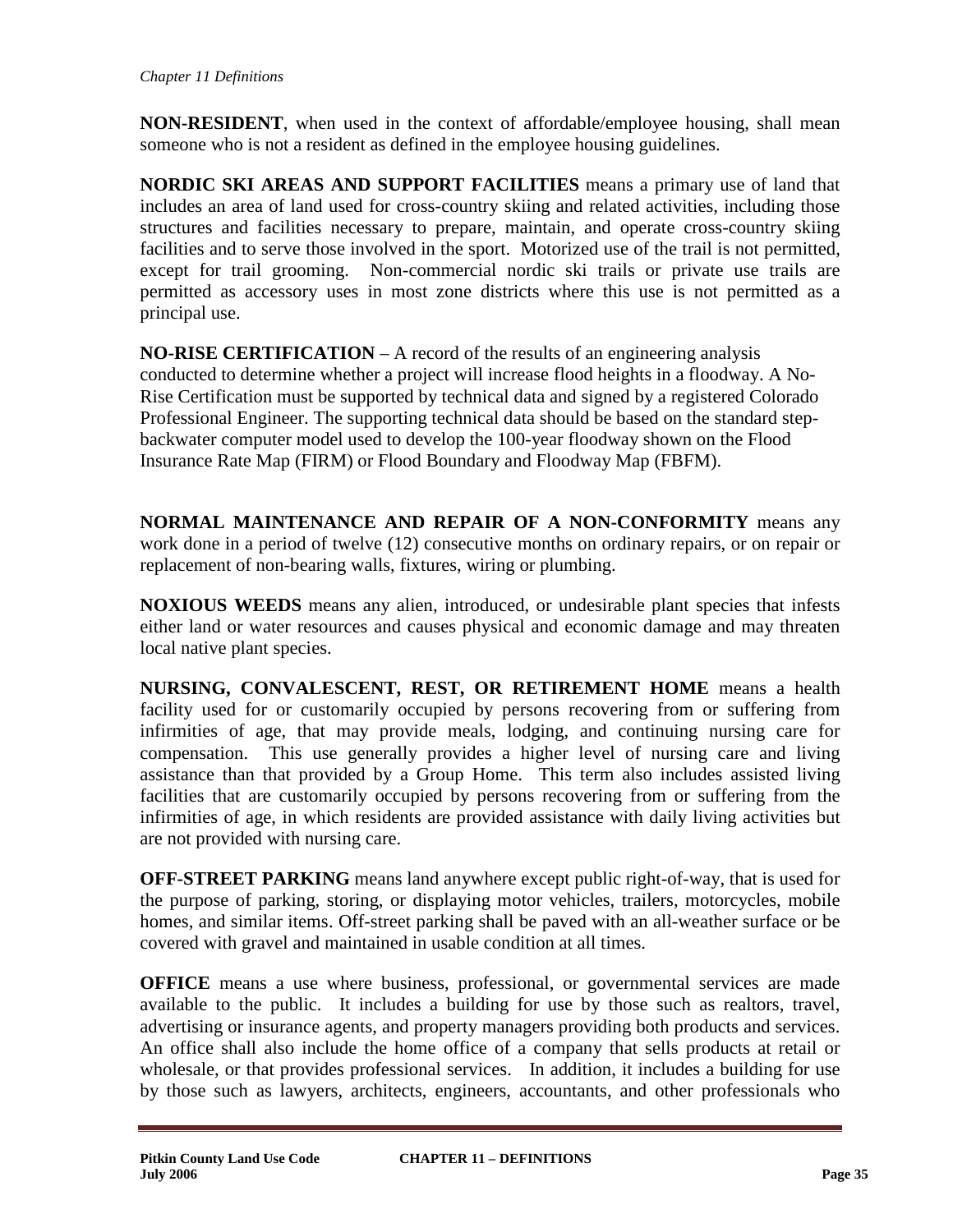primarily provide services rather than products. It does not include medical or dental clinics or financial institutions.

**OFFICE AND CLINIC USES** means those uses of land and facilities used to conduct business or to provide professional services or treatment in an indoor office setting. This is a Use Category that includes uses like, but not limited to, the following: "Financial Institution", "Medical or Dental Clinic", "Office", "Research Facility", and other uses that the Community Development Director determines belong in this Use Category.

**OFFICER OR OFFICIAL** means an officer or official of the City of Aspen, Pitkin County or the State of Colorado.

**OFFICIAL ZONE DISTRICT MAP** means the official map authorized in Sec. 1-80 establishing the zone districts in Pitkin County, as amended from time to time.

**O.G.C.C**. means the Oil and Gas Conservation Commission of the State of Colorado.

**OIL AND GAS EXTRACTION** means the exploration for and removal of oil and gas from the ground by drilling and/or pumping.

### **OIL AND GAS FACILITIES** means:

A. An individual well site built and operated to produce petroleum and/or natural gas (methane), including auxiliary equipment required for such production, i.e., separators, dehydrators, pumping units, tank batteries, and other equipment located within the perimeter of the well site pad, employing engines or motors with a cumulative horsepower rating of less than two hundred (200) bhp.

B. Gas gathering lines and water collection lines serving oil and gas facilities, including trunk and lateral lines.

C. Facilities associated with gas gathering lines and water collection lines, such as: drip stations, vent stations, pigging facilities, chemical injection stations, transfer pump stations and valve box, where such equipment or facilities employ engines or motors with a cumulative horsepower rating of less than two hundred (200) bhp.

D. An individual well head compression and multiple well compression facility powered by motors or engines with a cumulative horsepower rating of less than two hundred (200) bhp,

E. Storage yards or construction staging areas occupying one (1) acre or less.

F. Compressor stations and associated facilities that serve multiple wells employing engines and/or motors with a cumulative horsepower rating of two hundred (200) bhp or more.

G. Water injection stations and associated facilities.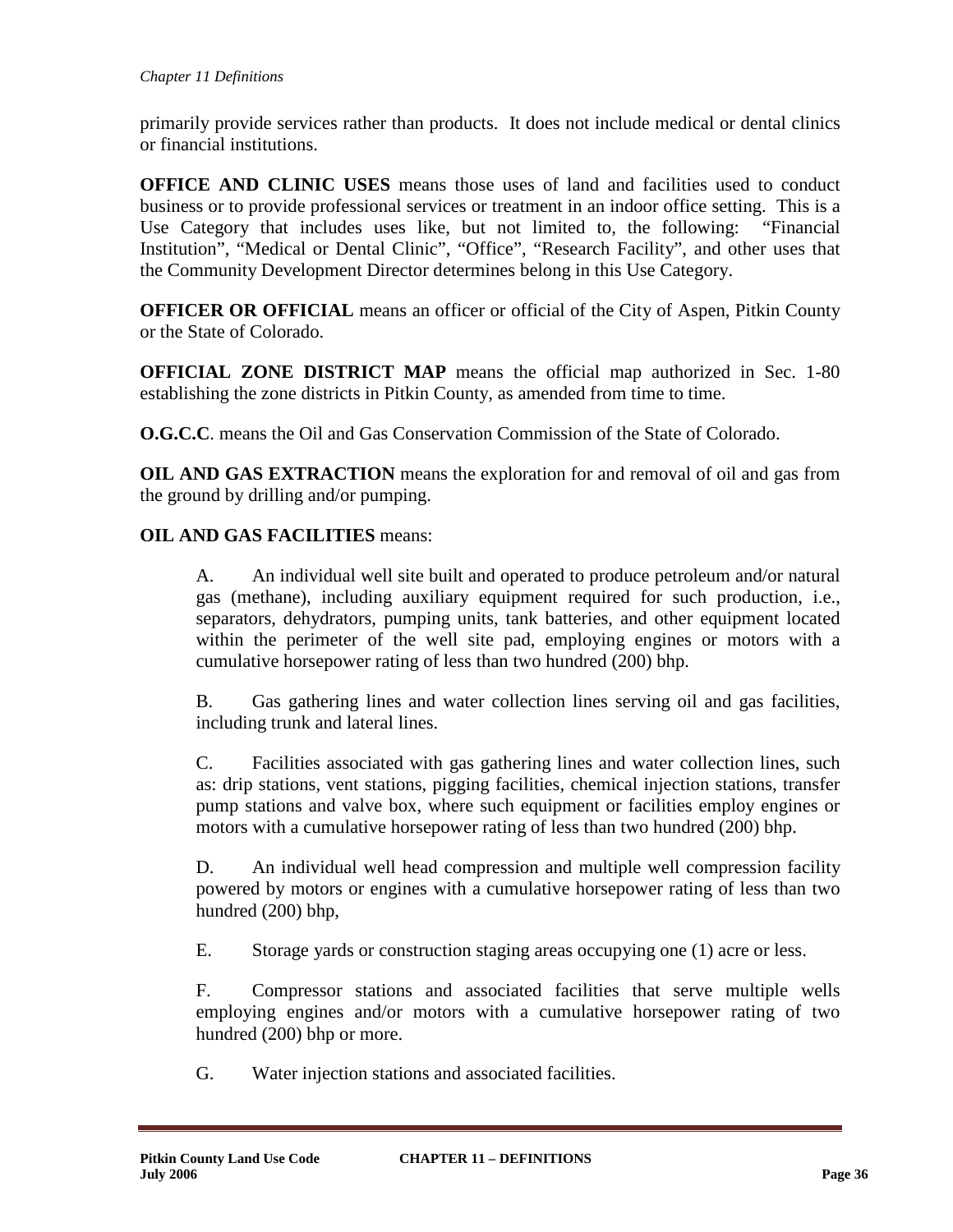H. Storage yards and construction staging yards that occupy an area of one (1) or more acres.

I. Any facility related to the production of oil and/or gas that contains engines and/or motors with a cumulative horsepower rating of two hundred (200) bhp or more.

- J. Gas treating facilities that serve multiple wells or gathering systems.
- K. Pipelines for which the power of eminent domain is available.

**OPEN MINING** means the mining of natural mineral deposits of limestone used for construction purposes, coal, sand gravel, and quarry aggregate by removing the overburden lying above such deposits and mining directly from the deposits thereby exposed. The term includes, but is not limited to, such practices as open cut mining, open pit mining, strip mining, quarrying and dredging.

**OPERATING PLAN**, when used in the context of oil and gas extraction, means a general description of a facility identifying purpose, use, typical staffing pattern, seasonal or periodic considerations, routine hours of operating, source of services/infrastructure, and any other information related to regular functioning of that facility.

**OPERATOR,** when used in the context of oil and gas extraction, means that individual or firm engaged in all or a portion of the extraction operations at a well or other facility; usually the lessee of the mineral estate, although day-to-day operations may be contracted to another firm.

**ORDINARY HIGH WATER MARK** means that line on the shore established by the fluctuations of water and indicated by physical characteristics such as a clear, natural line impressed on the bank, shelving, changes in the character of soil, destruction of terrestrial vegetation, the presence of litter and debris, or other appropriate means that consider the characteristics of the surrounding areas.

**OTHER PRINCIPAL USES** means commercial or industrial uses that are permitted by right or by special review in various zone districts, but do not fit other commercial or industrial use categories as defined in this Land Use Code. This is a Use Category that includes uses like, but not limited to, the following: "Cellular Telephone Facility", "Junk Yard", "Radio or TV Transmitting Station", "Use by Federal Permit", and other "Uses Not Listed" that the Community Development Director determines belong in this Use Category.

**OUTDOOR RECREATION, OTHER** means a use of land that includes a temporary or continuing outdoor recreation activity not listed as a separate use in this Land Use Code, including but not limited to outfitting and guide services for hunters, fishermen, and hikers, as well as ecotourism uses consistent with other requirements of this Land Use Code, whether provided on a commercial or non-commercial basis. Individuals engaged in outdoor recreational uses unrelated to an outfitter or guide service are excluded from this definition. Rifle ranges and shooting ranges are excluded from this use. Outdoor camping areas that are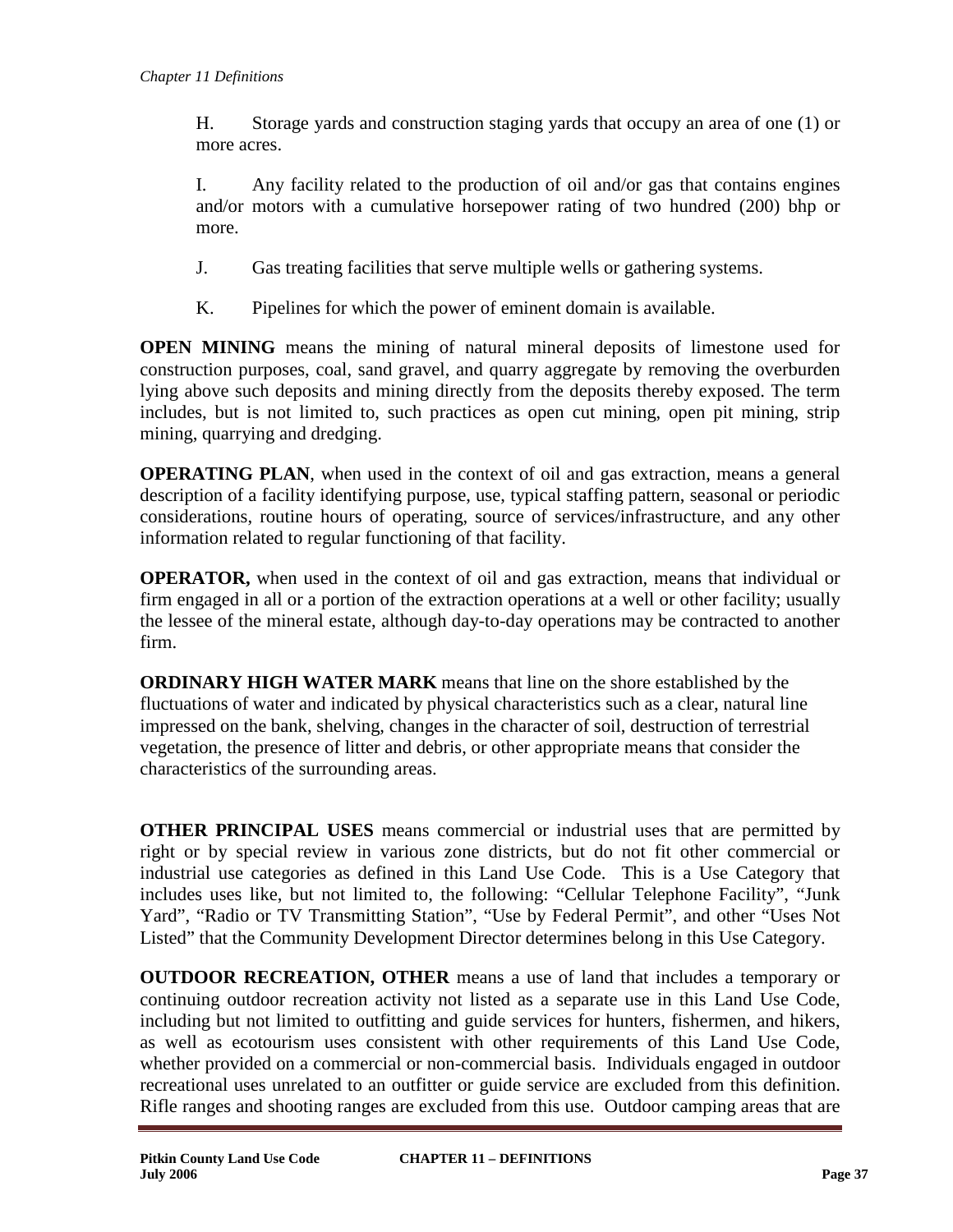an accessory use of land, or that provide temporary accommodation on a non-commercial basis, are included in the definition of Camping Areas.

**OVERALL RANGE** means the area that encompasses all known seasonal activity areas within the observed range of a bighorn sheep, elk and/or mule deer population.

**OVERBURDEN** means all of the earth and other materials that lie above natural mineral deposits of limestone used for construction purposes, coal, sand, gravel and quarry aggregate and also such earth and other materials disturbed from their natural state in the process of open mining.

**OWNER** means any part owner, joint owner, tenant in common, tenant in partnership, joint tenant or tenant by the entirety with concurrent legal or beneficial title to the whole or to part of a building or land.

**PARCEL OF LAND** means any quantity of land and water that is capable of being described with such precision that its location and boundaries may be established, and that is designated by its owner or developer as land to be used or developed as a unit, or that has been used or developed as a unit.

**PARK** means publicly owned lands used for active or passive recreational purposes or as a refuge for wildlife.

**PARK, PLAYGROUND OR PLAYFIELD** means a tract of land designated for use by the public for active or passive recreation.

**PASTURE** means land covered with grass or other native or cultivated plants that is used for grazing livestock.

**PEREGRINE FALCON ACTIVE NEST SITE** means a specific location in which a pair of peregrines has at least attempted to nest within the last five (5) years. Any nest location that can be directly tied to courtship, breeding, or brooding behavior is considered active.

**PERSON** means an individual, corporation, governmental agency or body, business trust, estate, trust, partnership, association, two (2) or more persons having a joint or common interest, or any other entity.

**PERSONAL SERVICE OUTLETS** means establishments that provide services and goods related to household living or everyday needs. Examples of personal service outlets include post office substations, self-service laundries, dry-cleaning collection and distribution stations, barber and beauty shops, shoe repair shops, grocery, drug and liquor and photo studios, and internet service access points,.

**PHOTOCELL** means a mechanism that is activated by sunlight, turning lights on at dusk and off at dawn to illuminate an area for the entire night.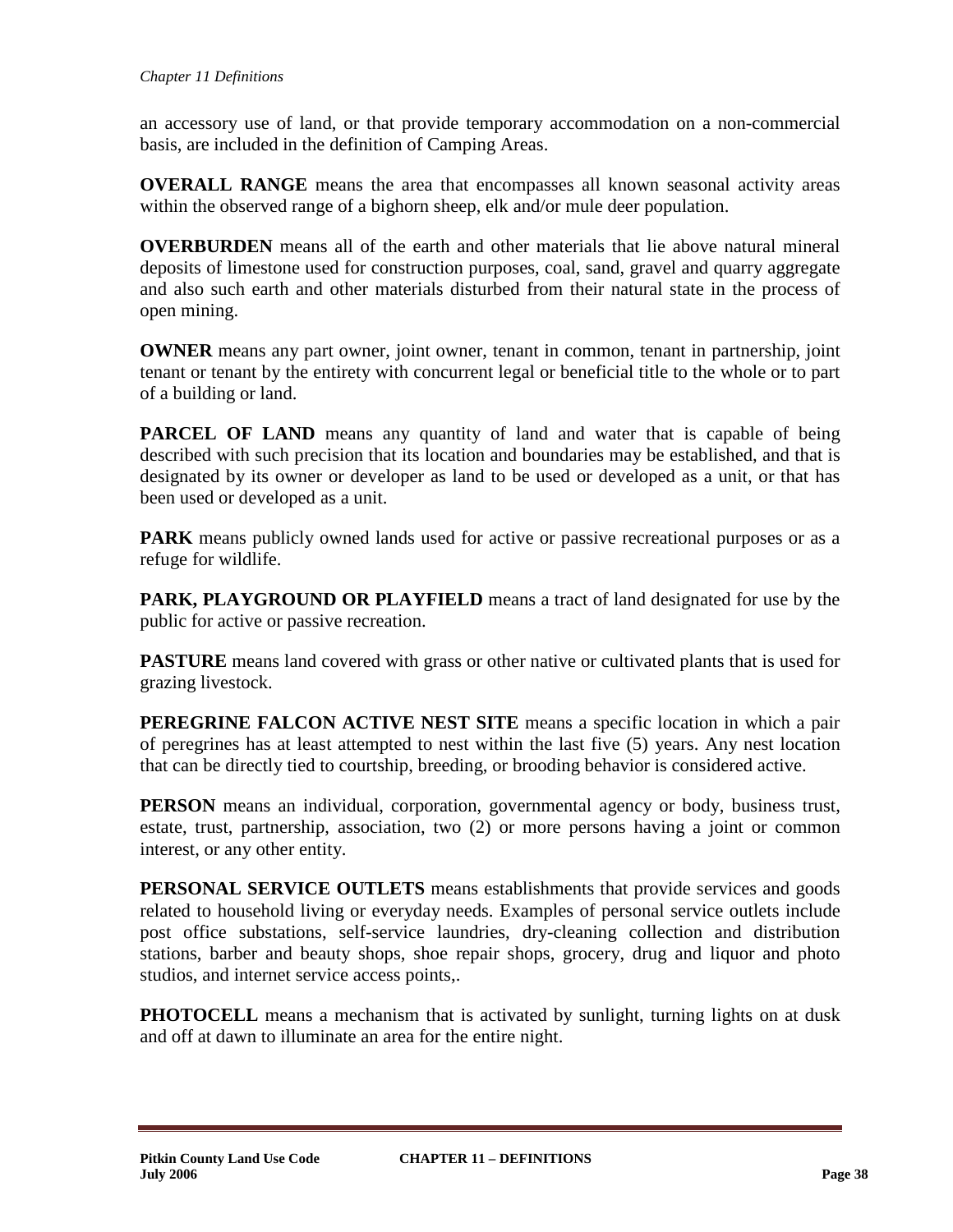**PLANNED COMMUNITY** means a common interest community that is not a condominium or cooperative. A condominium or cooperative may be part of a planned community.

**PLAT** means a surveyed and scale-drawn map and supporting materials of certain described land, subdivisions, and sections prepared as an instrument for recording of real estate interests with the County Clerk and Recorder showing the location of lots and streets and other details as required by this Land Use Code.

**POLLUTION**, when used in the context of oil and gas extraction, means the contamination or other degradation of the physical, chemical or biological properties of water or air, including change in temperature, taste, color, turbidity or odor, or such discharge of any liquid, gaseous, solid, radioactive or other substance into water or air as will or is likely to create a nuisance or render such water or air harmful, detrimental or injurious to public health, safety or welfare, or to domestic, commercial, industrial, agricultural, recreational or other beneficial uses, or to livestock, wild animals, birds, fish or other aquatic life.

**POTENTIALLY UNSTABLE SLOPES** means slopes that equal or exceed a thirty (30) percent gradient, which tend to be susceptible to a landslide, a mudflow, a rock fall, and/or accelerated creep of slope-forming materials.

**PRE-APPLICATION CONFERENCE** means an informal conference held between the staff and an applicant for any land use application. The conference is for the purpose of obtaining information and guidance prior to formal filing of the application and may be held jointly or individually with any member of the local reviewing staff as such are recommended by the Community Development Department.

**PRESERVATION SITE** means one type of Sending Site for transferable development rights, as defined in Sec. 6-70.

**PRINCIPAL BUILDING OR STRUCTURE** means the building or structure in which the principal use of a parcel of land is conducted. A principal building maintains heated, enclosed access between various building components.

**PRINCIPAL USE** means the main purpose of activity for which land or any building thereon is designed, arranged, or intended, or for which it is occupied or maintained.

**PRODUCING (IN PRODUCTION),** when used in the context of oil and gas extraction, means the development stage in which marketable oil and gas are extracted from a well; it may also signify the extraction level at which the quantitative terms of the lease are fulfilled.

**PROJECT-RELATED IMPROVEMENTS** mean those road capital improvements and right-of-way dedications that provide direct access to the development. Direct access improvements are typically located within or adjacent to a development site and include but are not limited to the following: (a) driveways and streets leading to and from the development; (b) right and left turn lanes leading to those driveways and streets; (c) traffic control measures for those driveways; and (d) internal streets.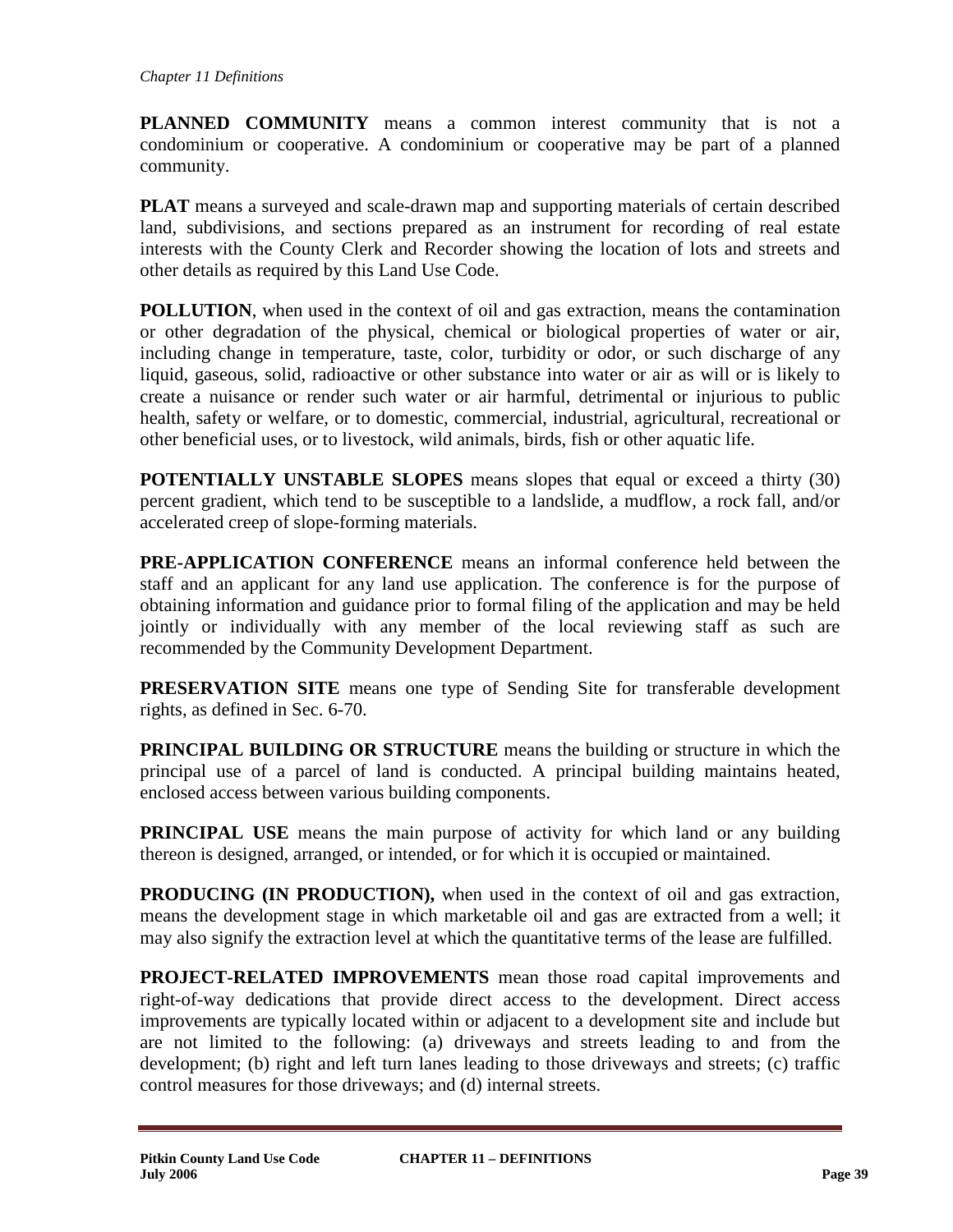# **PROSPECTING.** See **MINERAL EXPLORATION**.

**PUBLIC FACILITIES** means major capital improvements, including but not limited to, transportation, sanitary sewer, solid waste, drainage, potable water, education, and parks and recreation facilities, as well as those uses included in the definitions of major public facilities, major public utilities, and minor public utilities in this Land Use Code.

**PUBLIC FACILITIES, MAJOR**, means a large or specialized public facility owned by a government agency or non-profit entity and necessary to provide public health or safety services to the citizens of the County. Specific uses include, but are not limited to, (a) emergency medical response facilities; (b) landfills; (c) detention facilities; (d) a wind powered electric generator with a rated capacity of 250 KW or greater; and (e) the following types of uses as defined or referred to in C.R.S. 24-65.1-104: arterial highway; collector highway; interchanges involving arterial highways; rapid transit terminals, stations, or fixed guideways.

**PUBLIC LANDS FOR DEDICATION AND OWNERSHIP** means parks, playground, schools, drainage channels, trails, highways, roads and streets, or other areas of land to be dedicated to public use and requiring acceptance by the Board.

**PUBLIC RIGHT-OF-WAY** means a right-of-way dedicated or appropriated to the general public.

**PUBLIC UTILITIES, MAJOR**, means a public utility facility typically serving a significant subarea of the County that normally requires the construction of new buildings or structures, and that often has employees at the site. This use includes, but is not limited to, the following types of uses as defined or referred to in C.R.S. 24-65.1-104: domestic water and sewage treatment system; transmission line, power plants, or substations of electric utilities (excluding distribution lines); and pipelines and storage areas of utilities providing natural gas or other petroleum derivatives (other than pipelines providing services to no more than ten (10) single family dwellings). Major utility facilities have potentially significant impacts on an area of the County by virtue of their appearance, noise, size, traffic generation, externalities, or other operational characteristics. Specific uses include, but are not limited to (1) Activities related to the construction of any electric power line over one hundred fifteen (35) KV; (2) Activities related to the extension of domestic water and sewage treatment systems to any area that previously did not have such systems; and (3) Water transmission, storage, or distribution systems.

**PUBLIC UTILITIES, MINOR** means the development or maintenance by public utilities or the County of a utility facility that does not qualify as a major public utility, and specifically including underground, surface or overhead gas, electrical, steam, and fuel facilities, including towers, poles, wires, mains, drains, sewers, pipes connecting individual homes or structures to existing water or sewer facilities, conduits, cables, fire alarm and police call boxes, traffic signals, hydrants, and similar equipment.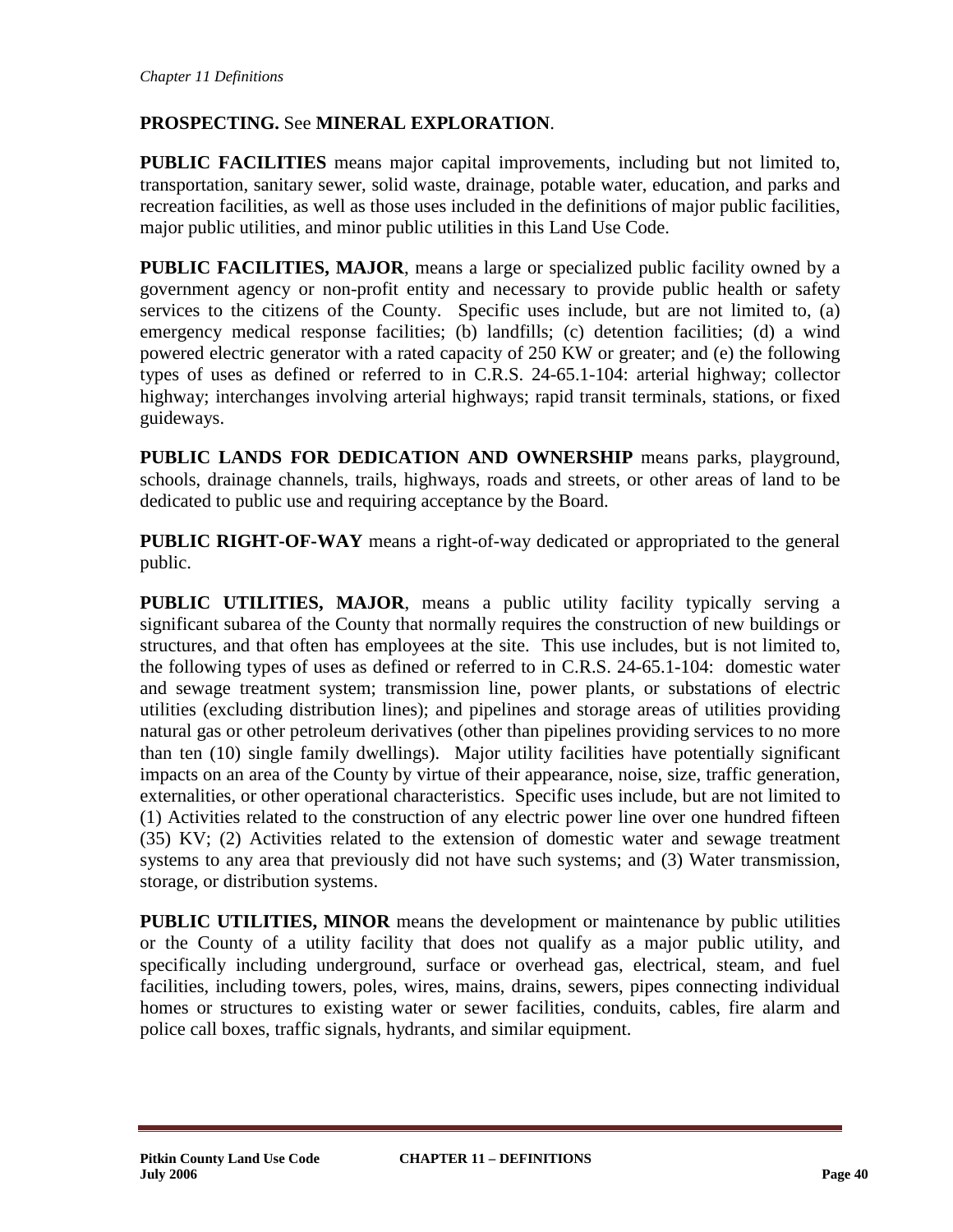**QUIET ZONE** means the area within one-half (1/2) mile of a school, hospital, institution of learning, court, rest home or other designated area where exceptional quiet is necessary, while the such places are in use.

**RADIO OR TV TRANSMITTING STATION** means a facility for the transmission of radio and/or television signals, with or without a tower.

**RADIOACTIVITY** means a condition related to various types of radiation emitted by radioactive materials that occur in natural deposits of rock, soil and water.

**RANCHING** means the practice of keeping livestock on fields for the purpose of grazing and feeding. Confined animal feeding operations (CAFOs) are not included in this definition.

**RAPID TRANSIT** means the element of a mass transit system involving a mechanical conveyance on an exclusive lane or guideway constructed solely for that purpose.

**RAPTOR ACTIVE NEST SITE** means a specific location in which a pair of hawks, owls, or falcons other than eagles or peregrine falcons, has at least attempted to nest within the last five (5) years. Any nest location that can be directly tied to courtship, breeding, or brooding behavior is considered active.

**RARE AND/OR IMPERILED SPECIES** means those plant communities and animal species ranked G3, S3, G2, S2, G1 or S1 by the Colorado Natural Heritage program.

A. G/S1 means critically imperiled globally/state because of rarity (five (5) or fewer occurrences in the world/state); or very few remaining individuals; or because of some factor of its biology making it especially vulnerable to extinction.

B. G/S2 means imperiled globally/state because of rarity (six (6) to twenty (20) occurrences), or because of other factors demonstrably making it very vulnerable to extinction throughout its range.

C. G/S3 Vulnerable through its range or found locally in a restricted range (twenty-one (21) to one hundred (100) occurrences).

**RECEIVING SITE** means a parcel of land to which development rights are transferred within Pitkin County in accordance with the standards, criteria and procedures of Secs. 2-40- 30 and 6-70.

**RECONSTRUCTION** means the re-establishment or reassembly of an existing structure in the same or a different location on the property.

**RECREATIONAL VEHICLE** means a vehicle which is:

- 1. built on a single chassis;
- 2. 400 sf or less when measured at the largest horizontal projections;
- 3. designed to be self-propelled or permanently towable by a light duty truck; and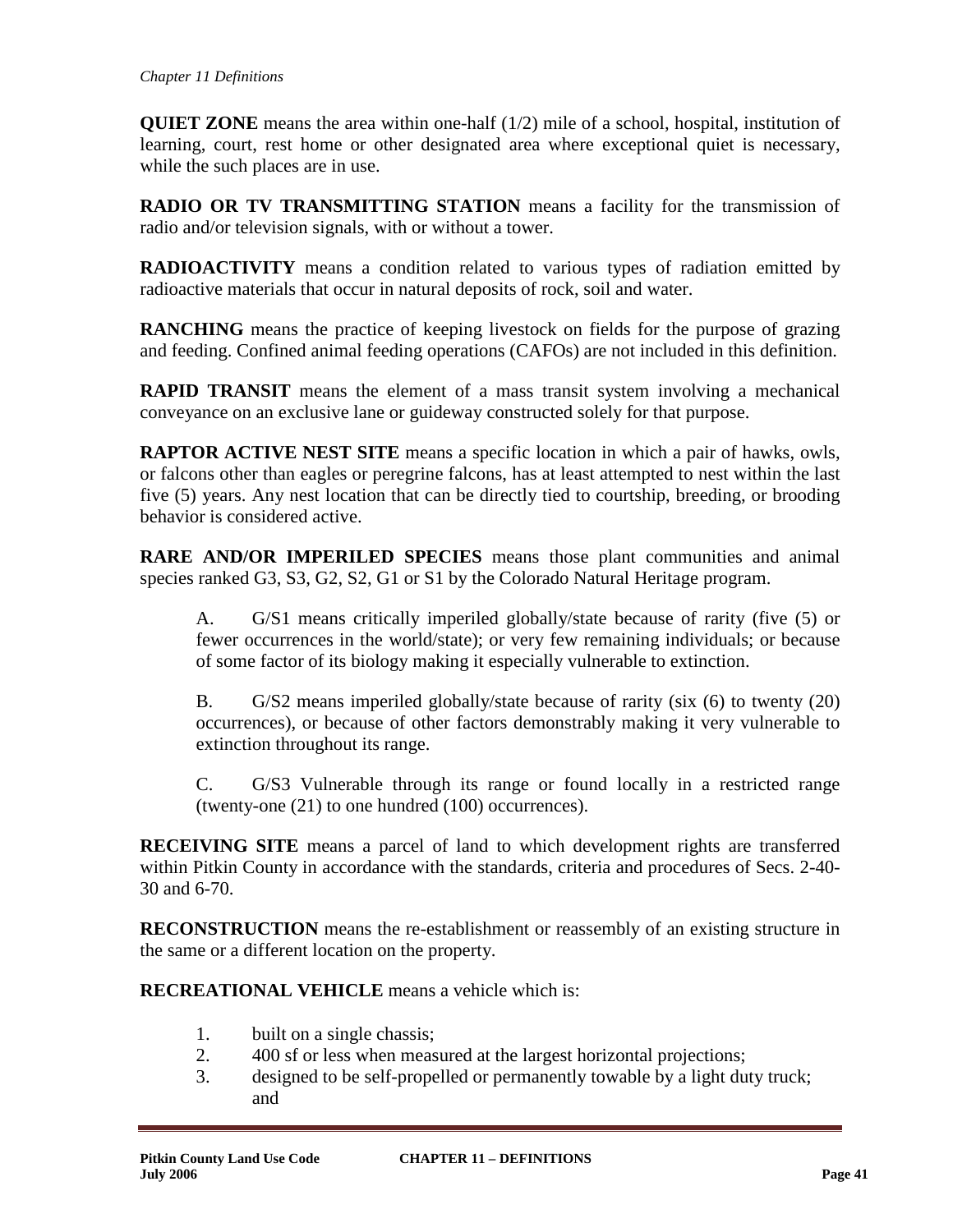4. designed primarily not for use as a permanent dwelling but as a temporary living quarters for recreational, camping, travel, or seasonal use.

**REDSTONE "A" LOTS** means those areas within the "A" Lots created pursuant to Resolution No.77-15 and so designated in the Revised Plat and Addition to a portion of the Redstone Subdivision recorded in Book 5 at Page 65.

**REFERRAL AGENCIES** means any agencies or person who may, in the opinion of the Community Development Department or the Board, be affected by the proposal or be otherwise competent to provide relevant information or analysis concerning the potential impacts of the proposal.

**RELIGIOUS INSTITUTION** means a facility used primarily for non-profit purposes by a legally established faith organization to provide assembly and meeting areas for religious activities. Accessory uses include parking, caretaker's housing, buildings ancillary to a religious function, pastor's housing, and group living facilities, such as convents. Examples include but are not limited to churches, temples, synagogues, mosques, and monasteries.

**REMODELING** means the renovation of an existing structure that does not change: (a) the original size or location of the footprint of the structure; (b) the use of the structure; or (c) the floor area of the structure.

**REPLACEMENT** means the complete removal of all or a portion of a structure and substitution of the original structure with a new structure. A replacement structure may change the original size and location of the footprint of the structure.

**RESEARCH FACILITY** means facilities where research is performed, research programs are tested,and written research findings are produced, and that includes activities that do not meet the definition of an office. Accessory facilities for the manufacture, fabrication, processing, or assembly of products used in such research, or in support of such research, are permitted. This definition does not include general laboratories for testing chemical, electronic, or other products or facilities where manufacture, fabrication, processing, or assembly activities predominate over related research activities.

**RESIDENT,** when used in context of affordable housing, means a resident as defined in the employee housing guidelines.

**RESIDENTIAL USE** means used or intended for use exclusively for dwelling purposes, but not including hotel or lodge rooms.

**RESORT CABIN** means a building designed for temporary recreational purposes in rural mountainous terrain and used to accommodate individuals on a term occupancy basis. If a resort cabin contains a bath and kitchen, then it must comply with the density requirements of the underlying zoning.

**RESOURCE USES** means those land uses, activities, and structures used to remove timber, minerals, gravel, oil and/or gas from the ground in accordance with all applicable laws and regulations. This is a Use Category that includes uses like, but not limited to, the following: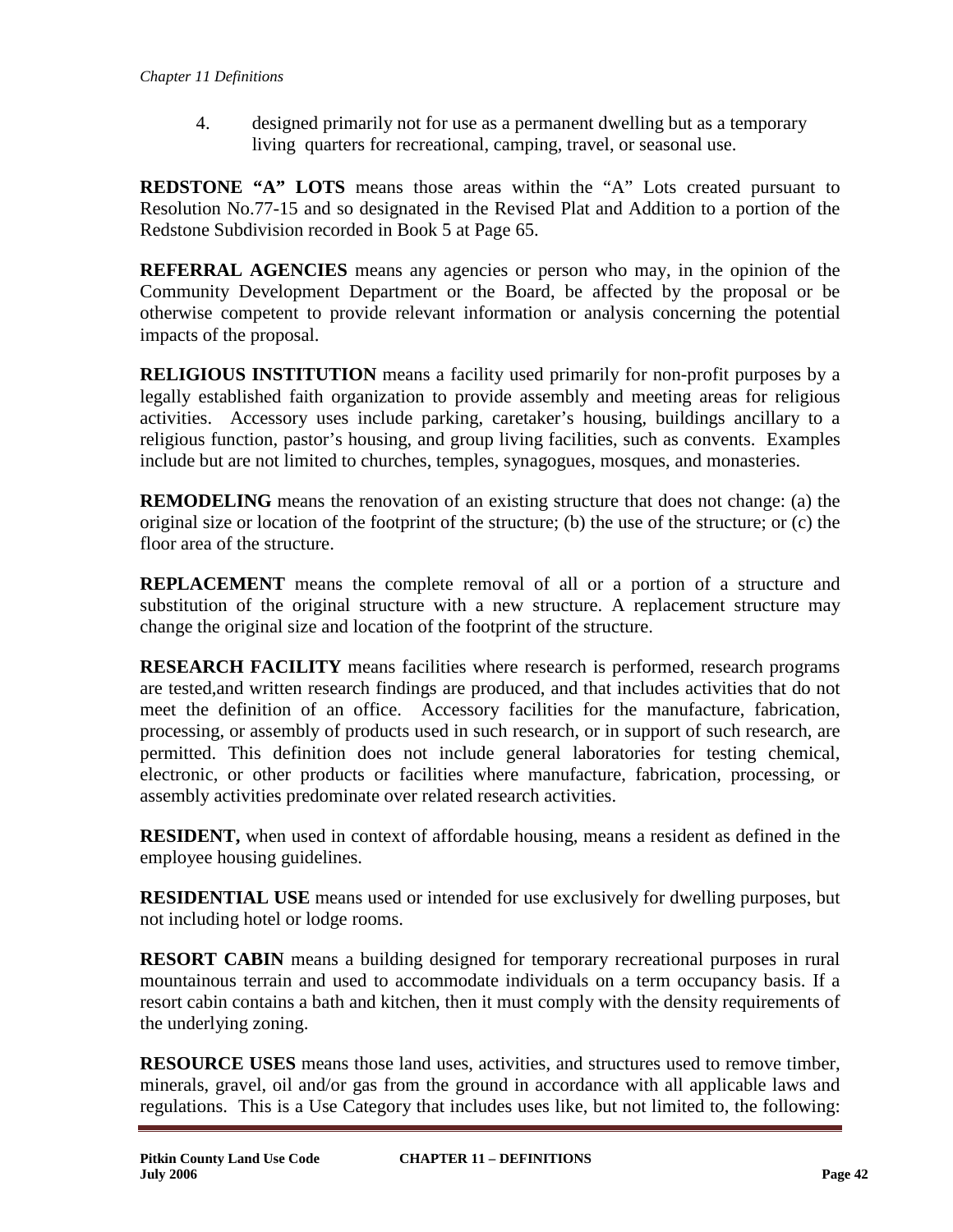"Logging", "Mineral and Gravel Extraction", "Oil and Gas Extraction", and other uses that the Community Development Director determines belong in this Use Category.

**RESTAURANT OR BAR** means an establishment where food and drink are prepared, served, and consumed primarily within the principal building, and where alcoholic beverages may be served if the operator has a valid license permitting the sale of such beverages.

**RESTORATION** means the bringing back to an unimpaired condition of an existing structure in the same location on the property.

**RETAIL SALE OF GOODS** means drug, book, delicatessen, stationery, liquor, florist, or specialty apparel shops, sporting goods, hardware, radio and TV stores, electronic stores, or any other place where goods are sold to the public at retail, and that are not listed as a separate use (for example, are not listed as a Personal Service Outlet) in this Land Use Code.

**RETAINING PIT**, when used in the context of oil and gas extraction, means earthen excavation used for the purpose of retaining or storing substances associated with the drilling or operation of oil and gas wells.

**REVIEWING BODY** means a board, commission, agency, or group that is authorized by this Land Use Code to review a development approval or building permit application and to make a recommendation, but not a final decision, regarding the application. A given board, commission, agency, or group may be a reviewing body for purposes of some types of applications and a decision-making body for purposes of other types of applications.

**RIDGELINE** means the highest elevation, or apparent highest elevation of a hill or mountain, or part of a hill or mountain, when viewed from a defined vantage point.

**RIDING STABLES OR ACADEMIES** means a principal use of land that includes a parcel of land and related structures used for providing horse riding lessons, or for providing an area where individuals can ride horses independently, as well as related facilities necessary for the operation and maintenance of those land areas and facilities regardless of whether such activities are provided on a commercial or non-commercial basis. Horse boarding may be provided as an accessory use.

**RIGHT-OF-WAY** means the land on which facilities, such as roads, railroads, canals, utilities, and other similar uses exist or may be constructed.

**RIPARIAN HABITAT** means plant communities contiguous to and affected by surface and subsurface hydrologic features of perennial or intermittent lotic and lentic water bodies (rivers, streams, lakes, or drainage ways). Riparian areas have one (1) or both of the following characteristics: a) distinctly different vegetative species than adjacent areas, and b) species similar to adjacent areas but exhibiting more vigorous or robust growth forms. Riparian areas are often transitional between wetland and upland.

**RIVER** means the Roaring Fork, Crystal, and/or Frying Pan Rivers.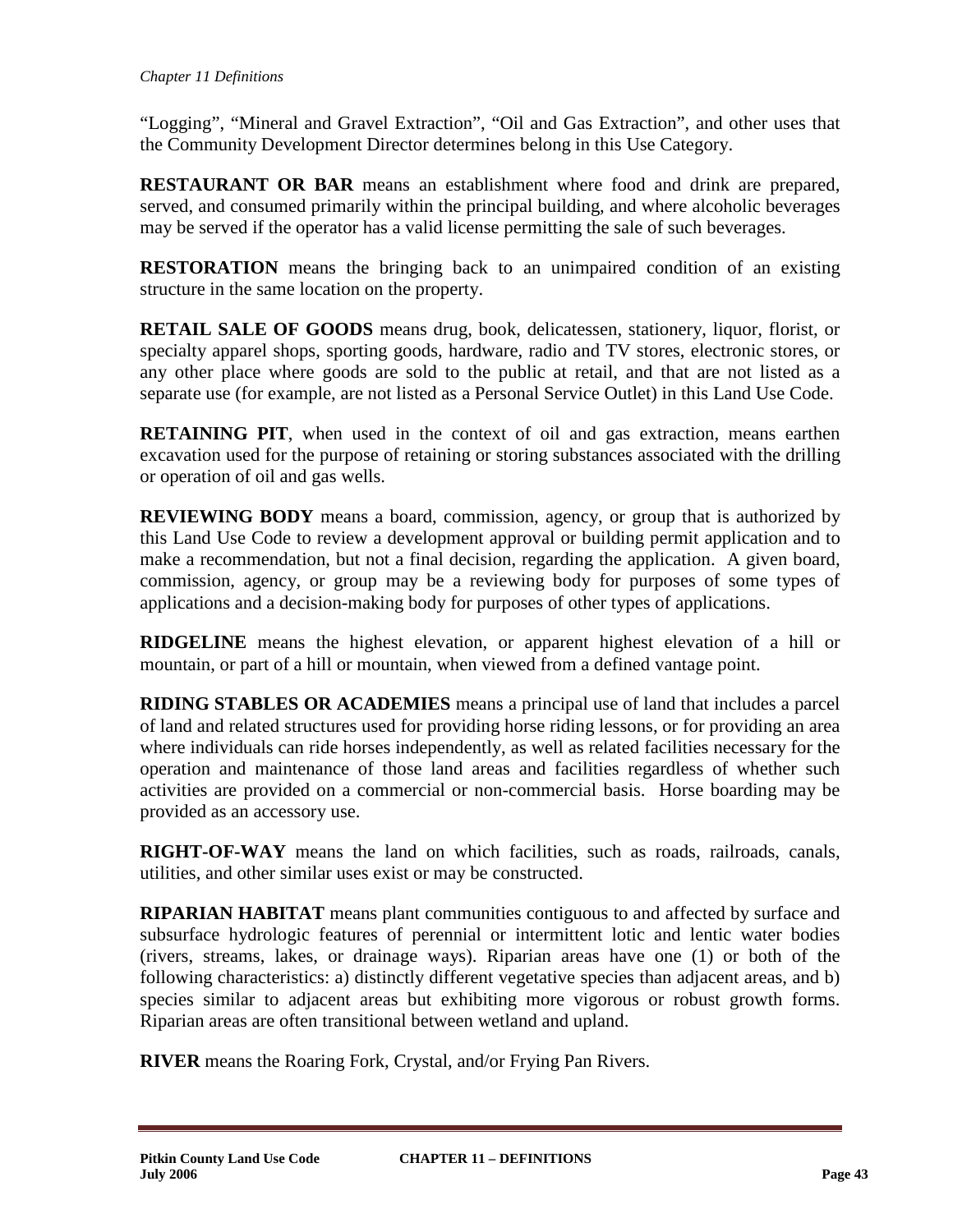**ROAD CAPITAL IMPROVEMENT** means transportation planning, preliminary engineering, engineering design studies, land surveys, alignment studies, right-of-way acquisition, engineering, permitting, and construction of all necessary features for any road construction project on a road in the County's road system, undertaken to accommodate traffic resulting from new traffic-generating development.

**ROCKFALL** means rapid free-falling, bounding, sliding, or rolling of large masses of rock or individual rocks.

**ROCKFALL ENERGY RATING** means a measure of destructive energy based on the size and velocity of an individual rock at a specific location per European Test and Approval Guideline (ETAG) 027.

**ROCKFALL HIGH HAZZARD AREA** means any area where a site specific rockfall assessment identifies frequent rockfalls which pose a significant threat to public safety; or where the rockfall energy rating of the maximum probably rockfall is likely to exceed 2000 kilojoules or exceeds 4.0m (13.1 feet) bounce height.

**ROCKFALL LOW-MODERATE HAZARD AREA** means any area where there is no historic or vegetative evidence of frequent rockfall events that pose significant risks to public safety; or where the rockfall energy rating of the maximum probable rockfall is likely to be less than 2000 kilojoules or a bounce height of less than 4.0 meters (13.1 feet).

**ROCKFALL SHADOW ANGLE** is the angle from horizontal from the base of a cliff band or outcrop to the location of the maximum rockfall runout potential.



**ROOF-MOUNTED SOLAR ENERGY COLLECTOR** means any solar energy collector that is directly attached to a building via any ancillary development (racking assembly, balancing system, utility boxes, etc.)

**RURAL** means country-like or agricultural. Rural areas are generally characterized by large open spaces, lower density residential development and agricultural uses.

**RURAL AREA** means (1) for purposes of the Growth Management Quota System, unincorporated Pitkin County excluding the area comprised of the Aspen Urban Growth Boundary, and (2) for other purposes, that part of the unincorporated area of Pitkin County located outside of the defined urban growth boundaries of Aspen, Snowmass, Basalt, and Carbondale.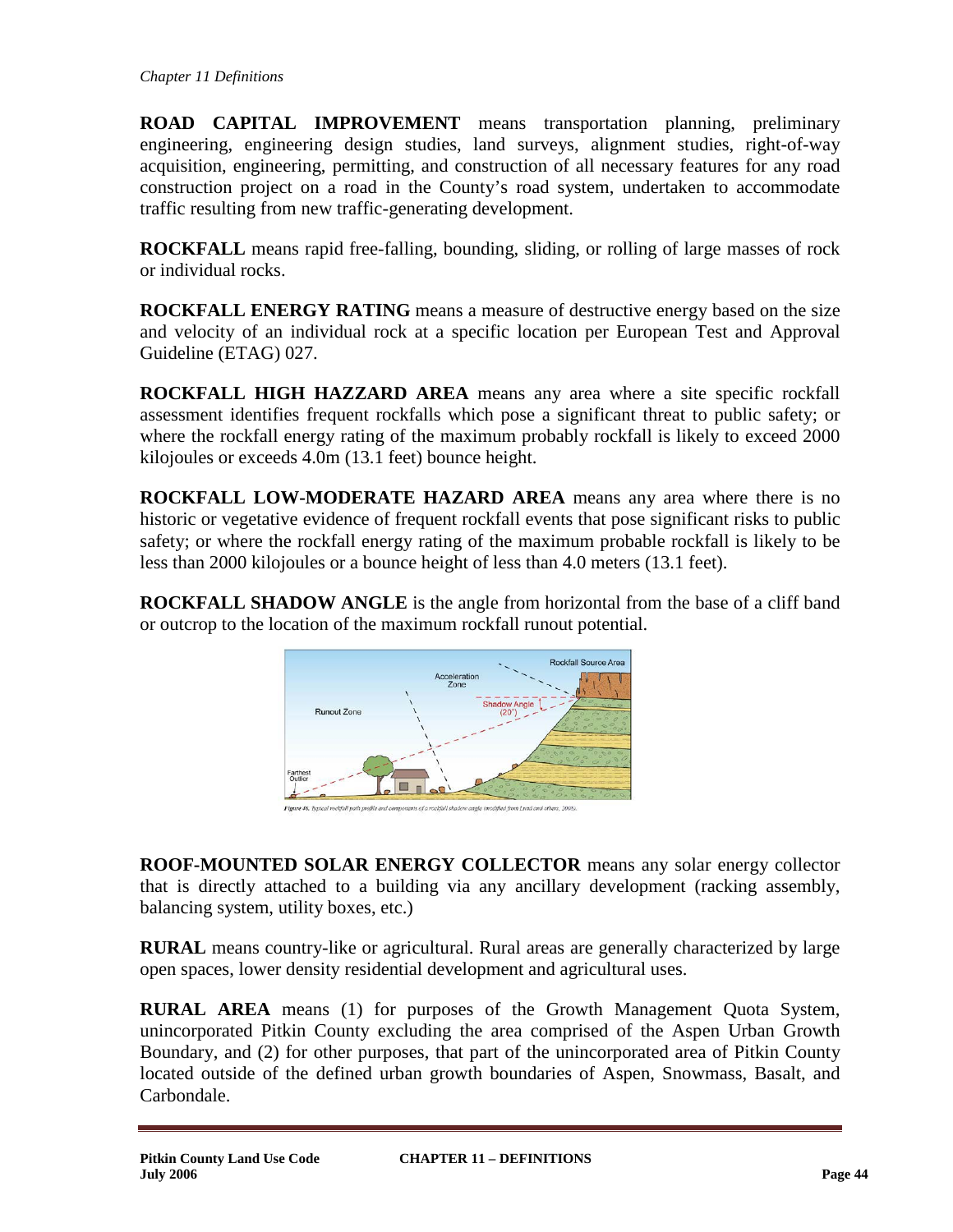**SALES AND SERVICE USES** means a use category that includes a parcel of land or structure used to sell new or used goods to the public, either at retail or otherwise, or to service or repair goods (not including vehicles or equipment). Operations are generally in an indoor environment, but may include outdoor storage for inventory, supplies or equipment. In the case of of arts and crafts studios, it includes the creation of those goods offered for sale. This is a Use Category that includes uses like, but not limited to, the following: "Arts and Craft Studio", "Building Materials and Landscaping", "General Services", "Personal Service Outlet", "Retail Sale of Goods", and other uses that the Community Development Director determines belong in this Use Category.

**SATELLITE RECEPTION DEVICE** means a satellite signal reception or transmission device, that is used for the reception and/or transmission of satellite signals, including but not limited to, television signals, AM and/or FM radio signals, telemetry signals, data communications signals, or any other reception or transmission signals using free air space as a medium, whether for commercial or private use.

**SCHOOL OR UNIVERSITY** means a legally created and publicly or privately owned facility providing education to the public, or to patrons either free of charge or for a fee. Examples include public elementary, middle, and high schools; private or parochial elementary, middle, and high schools, public or private colleges, trade or vocational schools, martial arts, yoga, and art schools.

**SECURITY FENCING** when used in the context of oil and gas extraction, means a six (6) foot chainlink fence topped by three strands of barbed wire, or the equivalent, with a gate that can be secured.

**SEISMIC EFFECTS** means direct and indirect effects caused by an earthquake or an underground detonation.

**SENSITIVE SPECIES** means those plant and animal species identified by the USFS Region 2 Forester for which population viability is a concern, as evidenced by significant current or predicted downward trends in habitat capability that would reduce a species' existing distribution.

**SEPARATE OWNERSHIP** means that a lot or parcel is neither contiguous with nor adjacent to another lot or parcel or real property owned by the same owner.

**SERVICE YARD** means any yard utilized for storage of material accessory to or used in conjunction with the principal commercial use of a lot or structure.

**SETBACK** means the area between a structure and the property line of the lot on which the structure is located. The setback shall be unoccupied and unobstructed from the ground upward, except for fences or as otherwise provided in this Land Use Code. In measuring a setback, the horizontal distance between the lot line and the closest projection of a principal or accessory building shall be used.

**SEVERE WINTER RANGE** means that part of the overall range where ninety (90) percent of the bighorn sheep, elk and/or mule deer individuals are located when the annual snow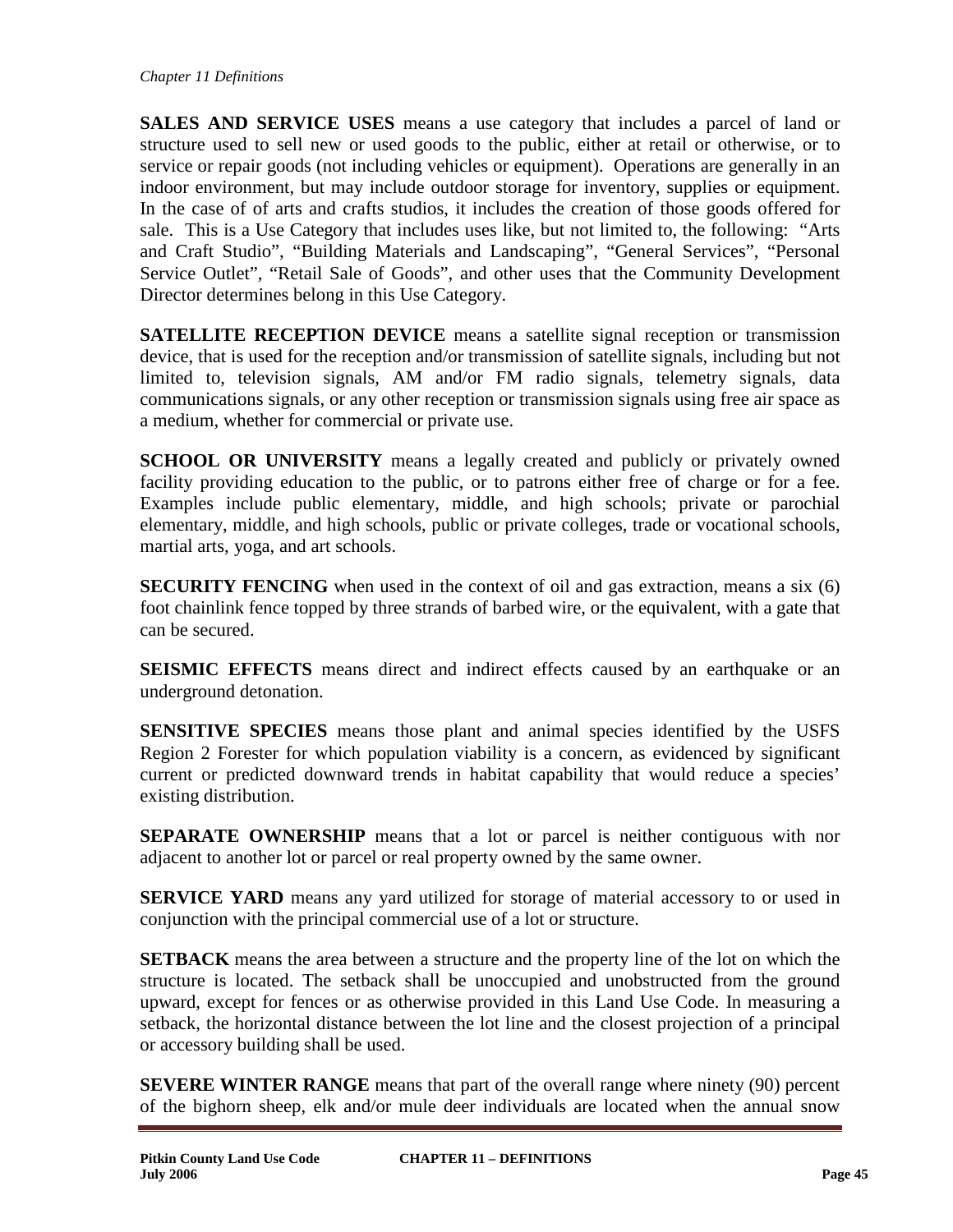pack is at its maximum and/or temperatures are at a minimum in the two (2) worst winters out of ten (10).

**SEWAGE DISPOSAL AREA OR WATER PLANT** means a public or private facility owned by a public utility, by the County, by an entity under contract to a public utility or the County, or by a special district formed for that purpose, and operated for the treatment of water prior to consumption by humans, or for the treatment or disposal of waste and related products.

**SHUT-IN**, when used in the context of oil and gas extraction, means to close a valve on a well so that it stops producing.

**SIDEWALK** means that portion of the sidewalk area that is paved with an all-weather surfacing for use by pedestrians.

**SIDEWALK AREA** means that portion of a street between the curb line or the lateral line of a roadway, and the adjacent property line intended for the use of pedestrians, including the terms border area, parkway, park strip, planting strip, or similar designations.

**SIGN** means any object, device, display, symbol, light or structure, fixed to, painted on, placed on or incorporated in the building surface or structure, or free-standing upon the site, which is designed to be visible from outside and used, intended or designed to convey or direct information or a message, or designed to convey or direct information or a message to the public concerning the identification of the premises or to advertise or promote the interests of any private or public firm, person, organization, service or product.

**SIGN, FREE-STANDING** means any sign that is permanently affixed to the ground, that is self-supporting by a stand or legs or other self-supporting structure used solely for that sign, and that is physically separated from any building or structure.

**SIGN, OFF-SITE** means a sign that directs attention to a business, commodity, service, entertainment, attraction, or product sold, offered or existing elsewhere than upon the same lot where such sign is located. The term shall include outdoor advertising signs (billboards), unless otherwise pre-empted by state or federal law.

**SIGN, PORTABLE OR WHEELED** means a sign not permanently affixed to the ground, a building or other permanently affixed structure, which may be moved from place to place and that may, but not necessarily, be mounted on wheels.

**SIGN, PROJECTING** means any sign, other than a free-standing sign, affixed to or supported by a building or structure, which projects beyond the surface of that portion of the building or structure to which it is affixed or supported by more than six (6) inches.

**SIGN, ROOF** means a sign created, placed or maintained in whole or in part upon, against, or directly above the roof or parapet line of a building.

**SIGN STRUCTURE** means any structure that is designed specifically for the purpose of supporting a sign, has supported, or is capable of supporting a sign. This definition shall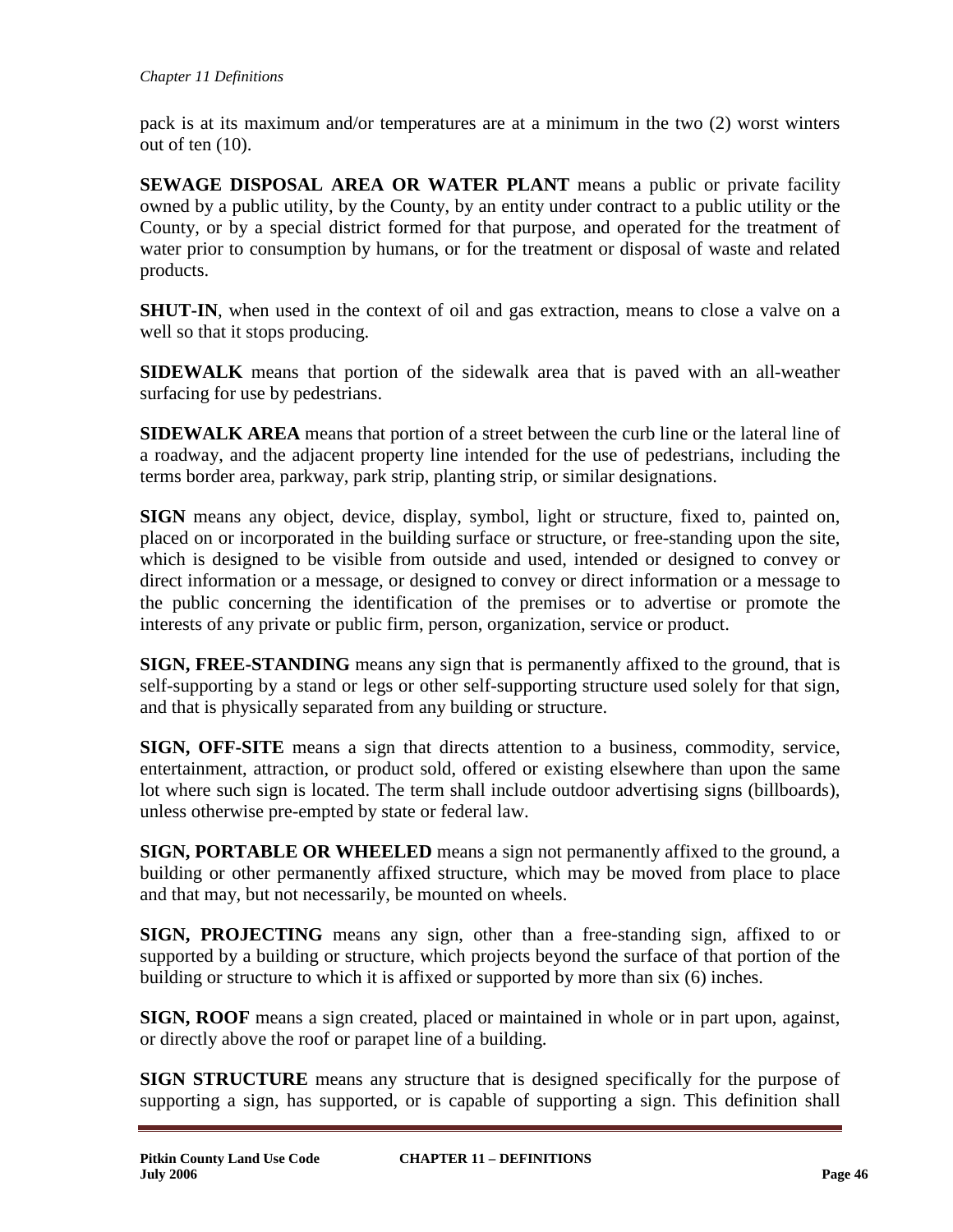include any decorative covers, braces, wires, supports or components attached to or placed around the sign structure. A building with a sign affixed to its exterior is not a sign structure.

**SIGN, TEMPORARY** means a non-permanent sign erected, affixed or maintained for a short, usually fixed, period of time.

**SIGN, WALL** means any sign painted or placed on, incorporated in, or affixed to a building wall, window or canopy, or any sign consisting of cut-out letters or devices affixed to a building wall, window or canopy with no background defined on the building wall, window or canopy, with the exposed face of the sign located in a place substantially parallel to the wall, window or canopy surface on which it is placed.

**SILTATION** means a process that results in an excessive rate of removal of soil and rock materials from one location and rapid deposit thereof in adjacent areas.

**SILVICULTURE** means the development and/or maintenance of a forest or wooded preserve that does not meet the definition of logging.

**SITE** means one or more parcels with one or more structures.

**SITE PLAN** means that plan described in Sec. 7-10-50.

**SITE SPECIFIC DEVELOPMENT PLAN** means a development plan described in Sec. 2- 20-170(b).

**SKI AREA** means all ski slopes and trails and other places under the control of a ski area operator and administered as a single enterprise within the State of Colorado.

**SKYLINE** means, in the context of scenic view regulations, to project above a defined ridgeline such that a structure silhouettes against the sky when viewed from one or more defined vantage points.

**SLOPE** means the gradient of the ground surface that is definable by degree or percent.

**SNOW DUMPING/TRUCK/STORAGE** shall be defined as follows:

An activity in which a property owner accepts snow from off-site. The use of dump trucks and other heavy equipment is involved with the moving of the snow.

**SOIL** means the relatively loose, incoherent earth material of whatever origin that overlies bedrock.

**SOLAR ACCESS** means the accessibility of a parcel or building to sunshine allowing for solar energy collection either actively or passively.

**SOLAR ENERGY COLLECTOR** means a device for the passive collection of solar energy for use in the heating of water or the generation of electricity, together with related wires and pipes necessary for operation.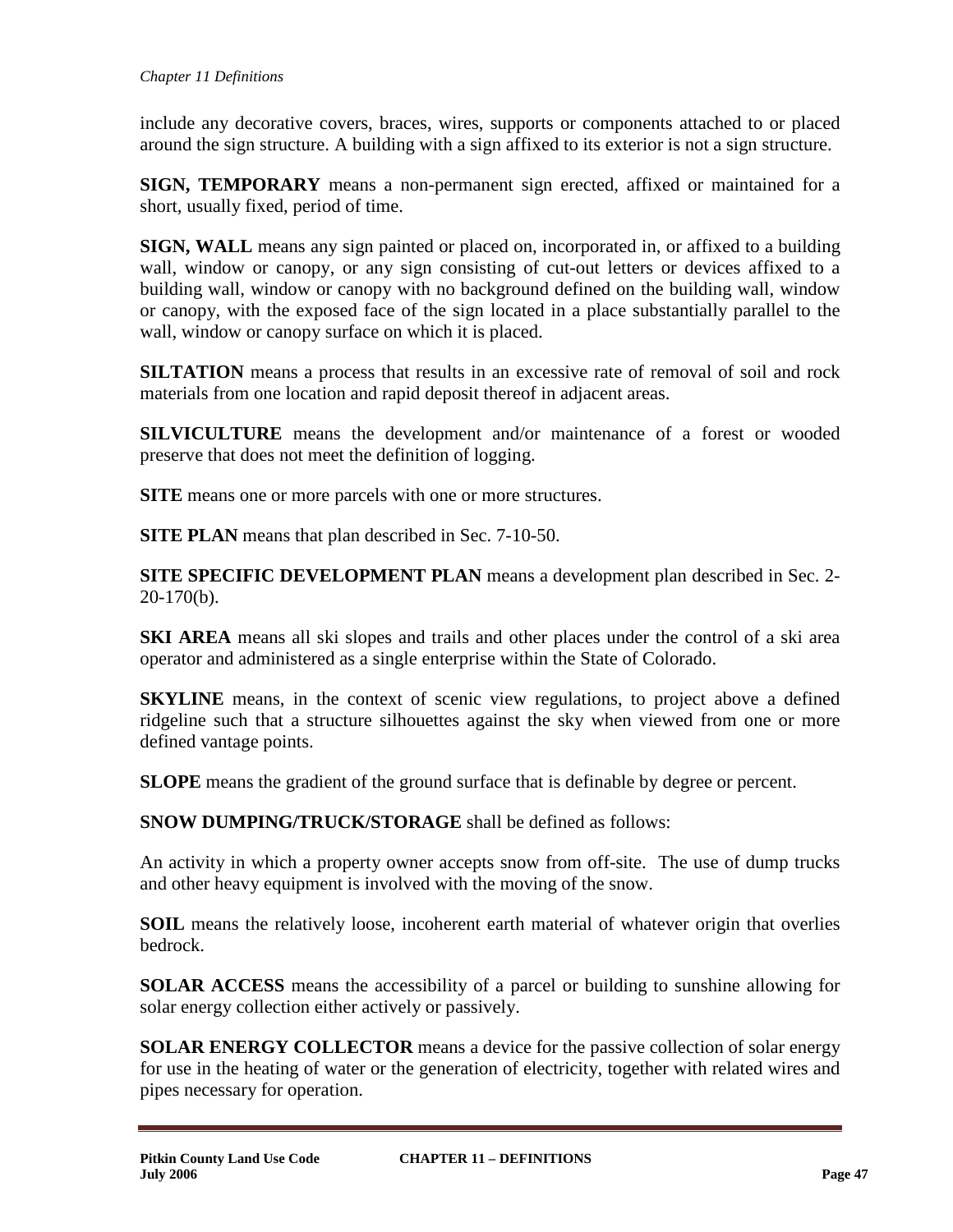**SOLAR FACILITY** means any ground-mounted solar generators that occupy one-quarter (1/4) acre of land or more and generates two (2) Mega-Watts (MW) or more. Solar Facilities are considered Major Public Utilities.

**SOLAR FARM** means any collection of ground-mounted solar generators that occupies one-quarter (1/4) acre of land or more but generates less than two (2) Mega-Watts (MW).

**SOUR GAS**, when used in the context of oil and gas extraction, means natural gas containing hydrogen sulfide (H2S) and is toxic if inhaled in amounts of 4.0 ppm or greater.

**SPACING**, when used in the context of oil and gas extraction, means acreage dedicated to each well producing from the same formation. Spacing regulations are established by the Colorado Oil and Gas Conservation Commission.

**SPECIAL EVENT** means an organized group activity at one or more specified locations which take place over a single day or several consecutive days at which a group of persons may gather, with or without the payment of an admission charge. A special event that: (a) takes place at a property or in a building or structure that has received a special review use permit authorizing that type of event (such as a special events venue): (b) occurs as part of the day-to-day operation of a school, religious center, community center, athletic field or similar building/structure or site that was constructed and is primarily used as a place for community gathering: or (c) is authorized in a ski area or public/institutional master plan, shall not require a special events permit.

Special events include, but are not limited to, the following and similar activities:

Athletic events, including organized races and competitive group activities; Entertainment events, including a concert, carnival, festival, or fair; Fund raiser; Trade show; and Wedding, block party, neighborhood gathering or similar type of group celebration.

**SPECIAL EVENT COMMITTEE** means an administrative group consisting of representatives of those agencies involved in the special events permitting process or whose resources may be impacted by the event. Agencies represented on the group may include, but not be limited to the Pitkin County Sheriff, Fire Departments, Roaring Fork Transit Agency, Community Development, Emergency Manager, and Environmental Health.

**SPECIAL EVENTS VENUE** means a parcel of land, building or structure that has not otherwise been granted a land use approval to operate as a place of public assembly or for the conduct of special events but which is used or intended to be used for special events more than three (3) times during a calendar year.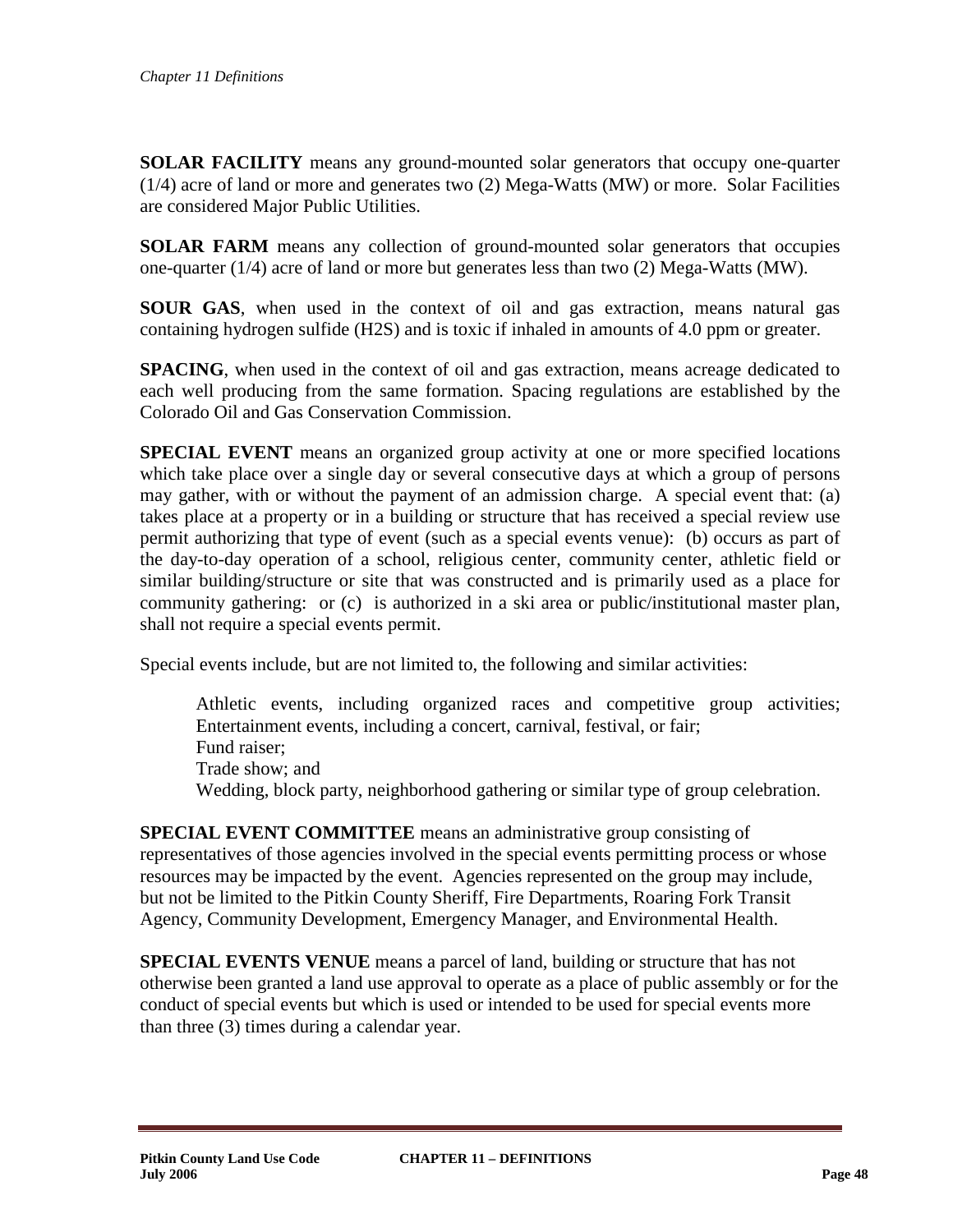**SPECIAL FLOOD HAZARD AREA (AREA OF SPECIAL FLOOD HAZARD)** is the land in the floodplain within a community subject to a one percent or greater chance of flooding in any given year.

**SPRAWL** means the continuous, haphazard, uncoordinated development outside of an Urban Area that does not provide or properly plan for concentration of more intense uses and the efficient and economical provision of public facilities and urban services. Sprawl development tends to promote additional development, especially in connection with the provision of public facilities and urban services.

**STANDARD** means a definite rule, principle, or measure established by authority, and with which compliance is mandatory unless expressly waived or varied according to this Land Use Code.

**START OF CONSTRUCTION** - The date the building permit was issued, including substantial improvements, provided the actual start of construction, repair, reconstruction, rehabilitation, addition, placement, or other improvement was within 12 months of the permit date. The actual start means either the first placement of permanent construction of a structure on a site, such as the pouring of slab or footings, the installation of piles, the construction of columns, or any work beyond the stage of excavation; or the placement of a manufactured home on a foundation. Permanent construction does not include land preparation, such as clearing, grading and filling; nor does it include the installation of streets and/or walkways; nor does it include excavation for basement, footings, piers or foundations or the erection of temporary forms; nor does it include the installation on the property of accessory buildings, such as garages or sheds not occupied as dwelling units or not part of the main structure. For a substantial improvement, the actual start of construction means the first alteration of any wall, ceiling, floor, or other structural part of a building, whether or not that alteration affects the external dimensions of the building.

# **STATE OR FEDERALLY LISTED THREATENED OR ENDANGERED SPECIES CRITICAL HABITAT** means:

A. Specific areas within the geographical area. occupied by the species. at the time it is listed in accordance with the provisions of section 4 of the Endangered Species Act (ESA). on which are found those physical or biological features (constituent elements) (a) essential to the conservation of the species and (b) that may require special management considerations or protection; and

B. Specific areas outside the geographical area occupied by the species at the time it is listed in accordance with the provisions of section 4 of the ESA, upon a determination by the Secretary of the Interior that such areas are essential for the conservation of the species. [ESA  $\S3$  (5)(A)] Designated critical habitats are described in 50 CFR §17 and 226.]

# **STREAM**. See **CREEK.**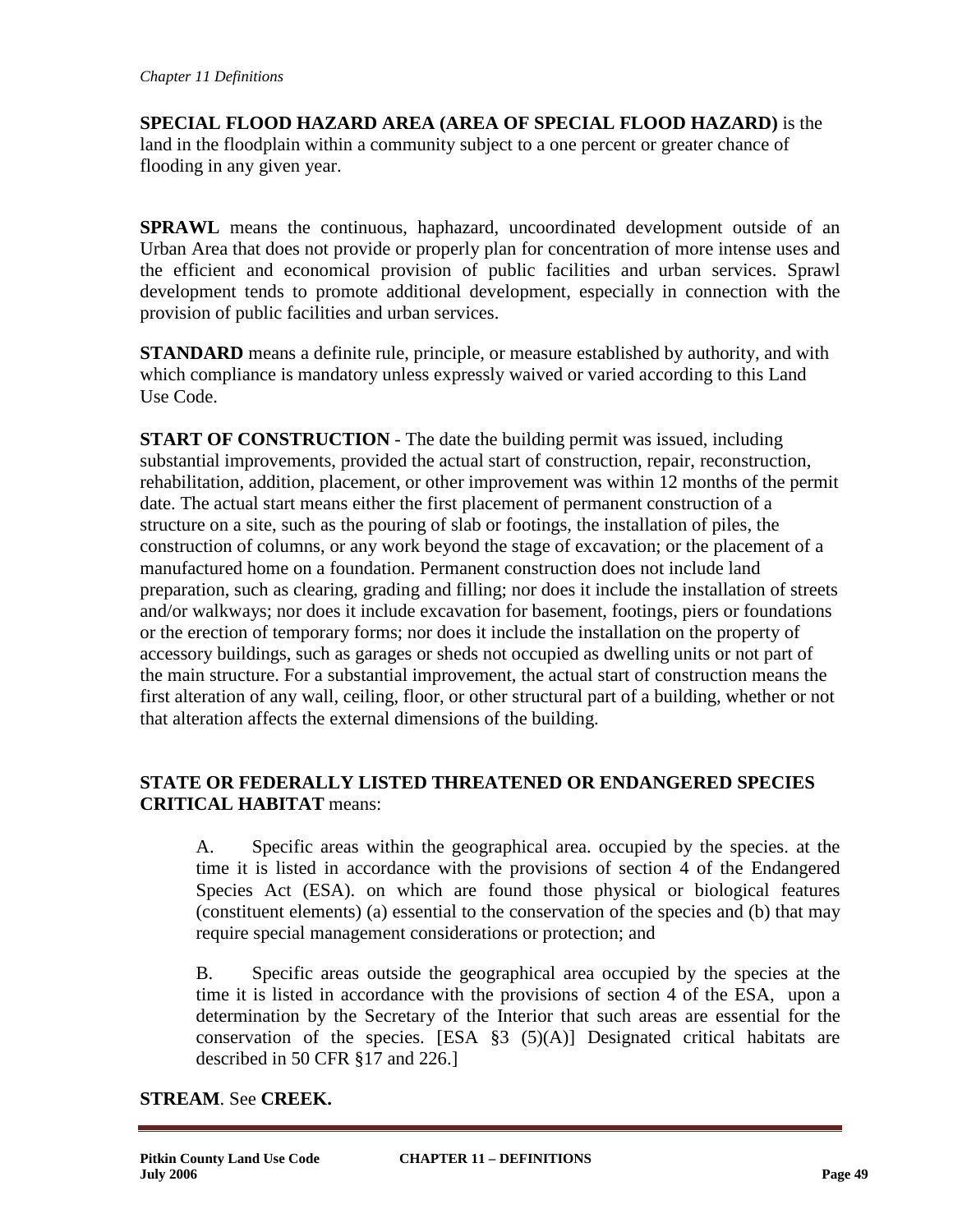**STREET** means a public way, other than an alley, that affords the principal means of access to abutting property, including private streets.

# **STREET, ARTERIAL** See **ARTERIAL STREET.**

# **STREET, COLLECTOR** See **COLLECTOR STREET.**

## **STREET, LOCAL** See **LOCAL STREET.**

**STRUCTURE** means anything constructed, installed, or portable, that requires location on the ground. It includes yurts and tepees and movable buildings that can be used for housing, business, commercial, agricultural, or office purposes, either temporarily or permanently. "Structure" also includes roads, walkways, paths, fences, swimming pools, tennis courts, signs, sheds, and other accessory construction. "Structures" do not include fences or walls used as fences as provided in subsection D of the definition of "Development" within this section; poles, lines, cables, or other transmission or distribution facilities of public utilities; bus shelters less than two hundred (200) square feet in size.

**SUBALPINE AND ALPINE ECOSYSTEMS** means those ecosystems in Pitkin County which are located between nine thousand (9,000) to eleven thousand four hundred (11,400) and eleven thousand four hundred (11,400) to fourteen thousand feet (14,000') in elevation, respectively. The subalpine ecosystem includes forests dominated by Engelman spruce and fir, that can be intermixed with distinct stands of lodgepole pine and aspen Douglas fir forests, and can also extend up into the lower limits of the subalpine environment. Meadows are found throughout the subalpine zone and tend toward increasing soil moisture and decreasing size with increasing elevation. The alpine tundra ecosystem is found above tree limit, and is characterized by the absence of trees. Several distinct plant communities are found in the alpine ecosystem, including low shrubs, cushion plants, small forbs and lush meadows of sedges and grasses. Among other qualities, subalpine and alpine ecosystems function to collect, store, filter and distribute water for all the in-stream, agricultural, municipal, domestic, industrial and recreational purposes for which water is essential.

**SUBDIVIDER OR DEVELOPER**, for purposes of the subdivision of land, means the person including the owner, or agent for the owner, dividing or proposing to divide land so as to constitute a subdivision to be shown on a recorded plat.

### **SUBDIVISION OR SUBDIVIDED LAND** means:

A. A tract or parcel of land that is divided into two (2) or more lots, tracts, sites, parcels, separate interests, interests in common, or other division, unless exempted pursuant to Chapter 2 of this Land Use Code. Interest means any and all interest in the surface of land (including leasehold interest) but excluding any and all subsurface interests. Included (not by way of limitation) within the definition of "subdivision" or "subdivided land" are:

1. A parcel of land to be used for the construction (for lease or sale) of a planned community (commercial or residential), apartments, or multi-family units, whether or not constructed on a previously subdivided lot or parcel (unless such land,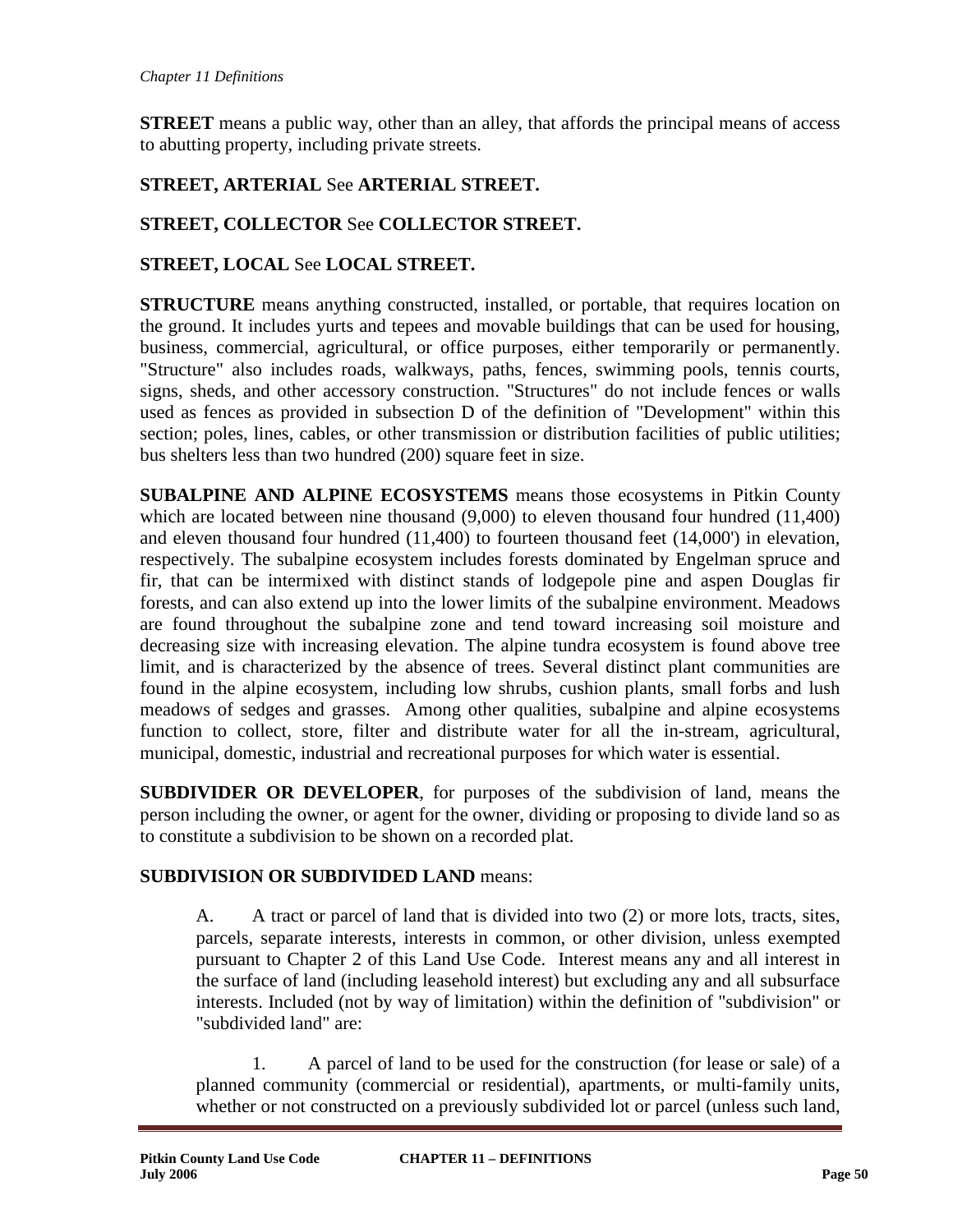when previously subdivided, was accompanied by a filing of an application for improvements (with substantially the same density) that complied with all provisions of the state subdivision law and County subdivision regulations and was approved thereunder).

2. A parcel of land to be used for the construction of a hotel, lodge, motel or dormitory.

3. A parcel of land to be used for a mobile home park without regard as to whether park spaces are to be leased or sold.

4. A parcel of land (not previously subdivided) to be used for the construction of two (2) or more commercial or industrial spaces for rent (without regard to the term of such leaseholds).

5. A parcel of land (with or without improvements) leased (for other than utility or roadway purposes) for a period (including renewal terms) of twenty (20) years or longer; provided, however, that no lands subject to such leaseholds created prior to the effective date hereof shall be deemed to have been subdivided merely by reason of such leasehold interest.

6. The conversion of residential units into units capable of separate ownership in a planned community form, but not including timeshares, condominiums, or cooperatives.

B. No subdivision of land shall be deemed to have occurred merely by reason of the establishment of a public right-of-way (for access or utility purposes) across such land by the County or state government without regard as to whether such right-ofway was acquired by dedication or established by prescription, unless fee ownership of the public right-of-way has been conveyed to and accepted by the County, or has been conveyed to a third party for access or utility purposes with the consent of the County.

C. In the event that two or more contiguous parcels of land, previously separately conveyed (or described), shall come under single ownership, the division of such land into two (2) or more lots, tracts, sites, parcels, separate interests, interests in common, or other division, even if divided along the line of a previously described or conveyed parcel, shall constitute a subdivision of land. Nothing herein shall be deemed to apply to a lot shown on any recorded subdivision plat, unless such subdivision plat shall not have received those approvals required by state or local law.

D. Unless the method of disposition is adopted for the purposes of evading this definition, the terms "subdivision" and "subdivided land" as defined in subsection A shall not apply to any division of land:

1. That could be created by any court in this State pursuant to the law of eminent domain, or by operation of law, or by order of any court in this State if the Board of County Commissioners of the County in which the property is situated is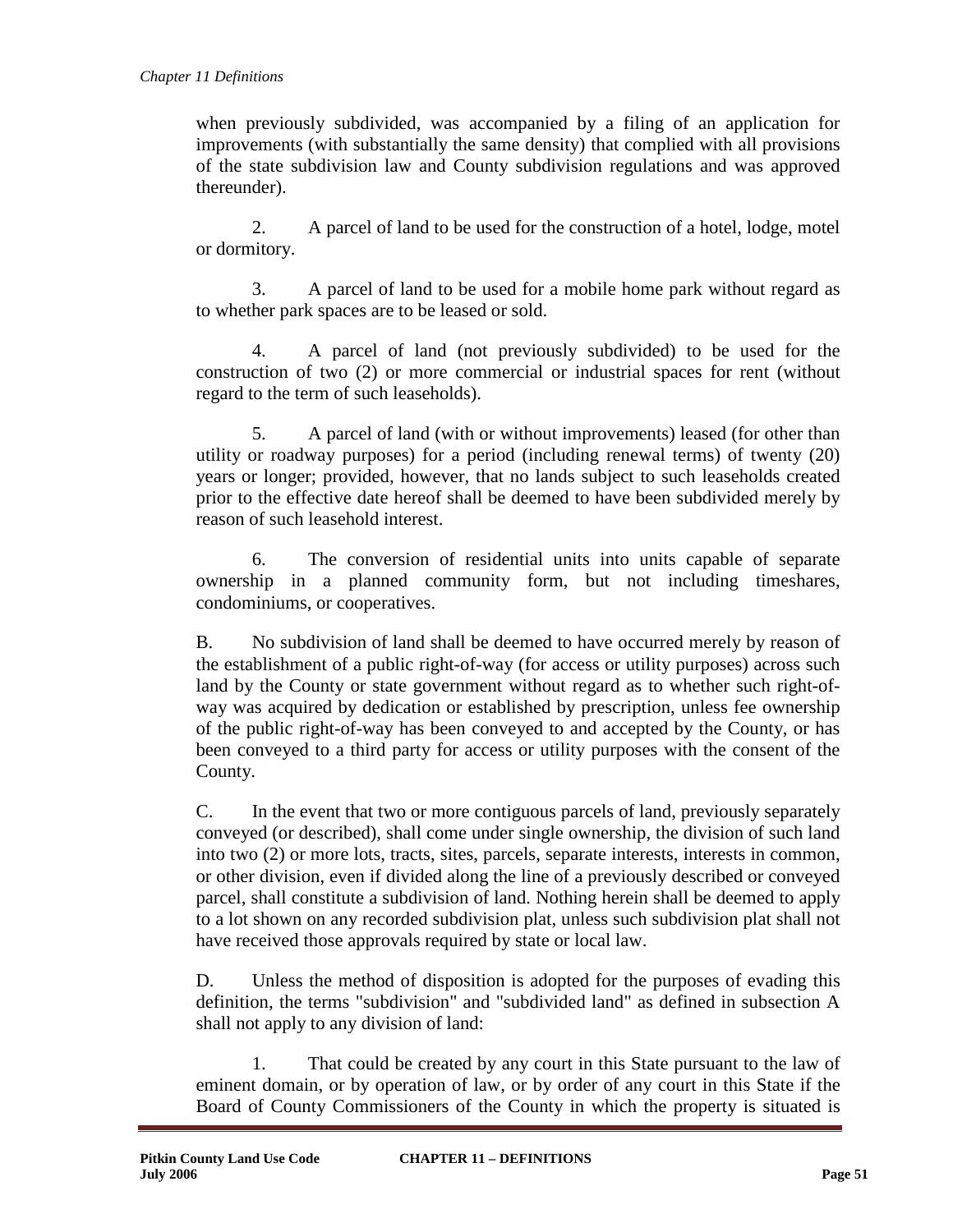given timely notice of any such pending action by the court and given opportunity to join as a party in interest in such proceedings for the purpose of raising the issue of evasion of the County's subdivision regulations prior to the entry of the court order and if the Board does not file an appropriate pleading within twenty (20) days after receipt of such notice by the court;

2. That is created by a lien, mortgage, deed of trust, or any other security instrument;

3. That is created by a security or unit of interest in any investment trust regulated under the laws of this State or any other interest in any investment entity;

4. That creates cemetery lots;

5. That creates an interest in oil, gas, minerals, or water that is severed from the surface ownership or real property; or

6. That is created by the acquisition of an interest in land in the name of the husband and wife or other persons in joint tenancy, or as tenants in common, and any such interest shall be deemed for the purpose of this definition as only one interest.

7. That creates parcels of land, each of which comprises thirty-five (35) or more acres of land and none of which is intended for use by multiple owners.

8. That creates legally separate real estate interests through creation of condominiums pursuant to C.R.S. 33-33.3-101, et seq. or Section 38-33-101, et. seq., cooperatives pursuant to C.R.S.  $33-33.3-101$ , et. seq. or Section  $33-33.5-101$ , et. seq. and timeshares pursuant to C.R.S. 38-33-111, as those provisions may be amended or replaced from time to time. The creation of these interests shall not result in the subdivision of land, the creation of legally separate lots, nor shall it be considered an event of subdivision.

**SUBSTANDARD SIZE LOT** means any lot or parcel, no matter what the size, that does not meet the minimum requirements for lot width or area as set forth in this Land Use Code, when a building permit is sought.

**SUBSTANTIAL DAMAGE** means damage of any origin sustained by a structure whereby the cost of restoring the structure to its before damaged condition would equal or exceed 50 percent of the market value of the structure before the damage occurred.

**SUBSTANTIAL IMPROVEMENT** means any reconstruction, rehabilitation, addition, or other improvements of a structure, that cost of which equals or exceeds 50 percent of the market value of the structure before "start of construction" of the improvement. This includes structures which have incurred "substantial damage", regardless of the actual repair work performed. The term does not, however, include either: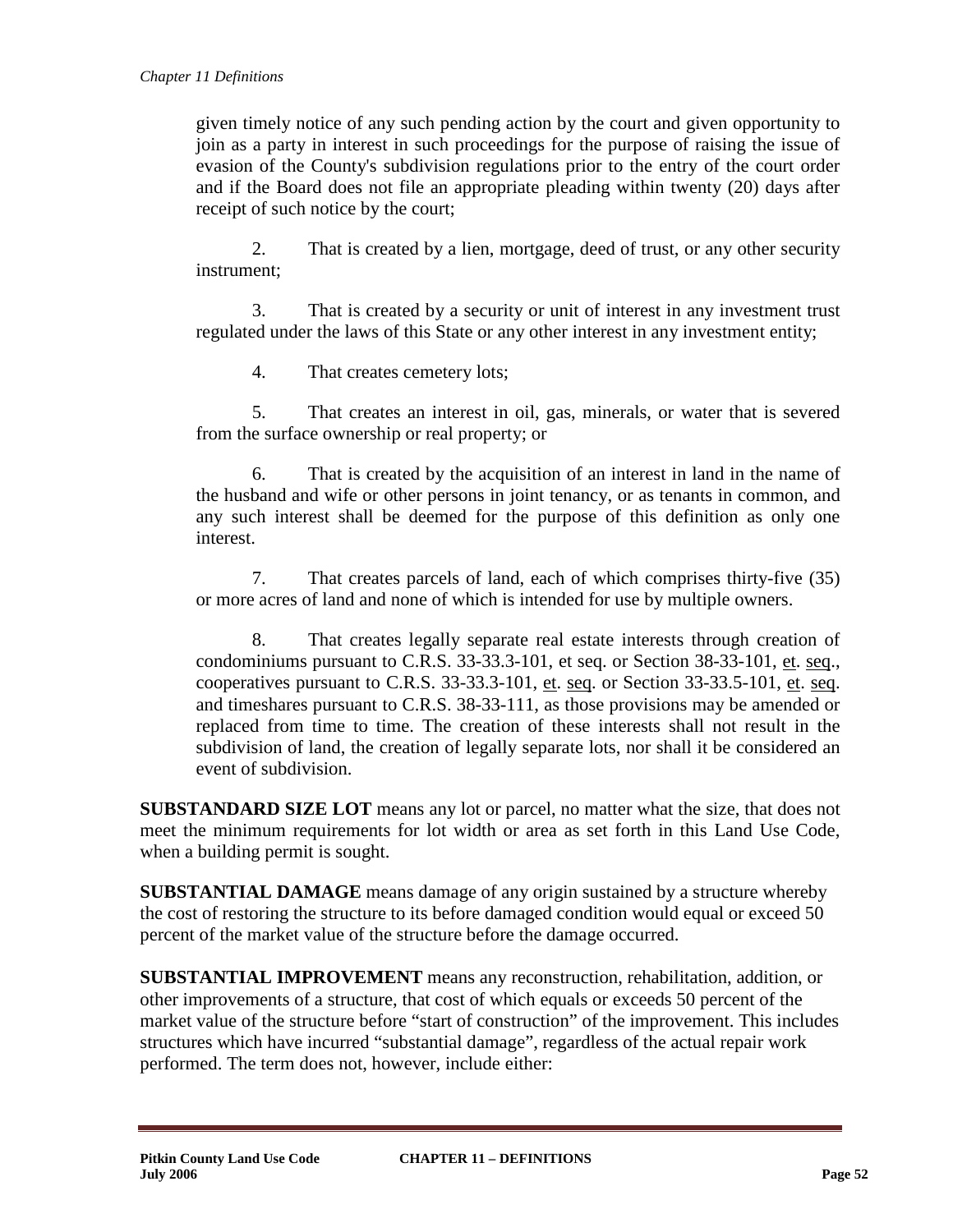- 1. Any project for improvement of a structure to correct existing violations of state or local health, sanitary, or safety code specifications which have been identified by the local code enforcement official and which are the minimum necessary conditions or
- 2. Any alteration of a "historic structure", provided that the alteration will not preclude the structure's continued designation as a "histories structure".

**SUBURBAN** means a predominantly low-density residential area and/or small-scale commercial area located immediately outside of and physically and socio-economically associated with an urban area, municipality or a city.

**SYSTEM IMPROVEMENT** means an improvement to a public road planned and scheduled on the Pitkin County 20-Year Road Improvement Plan.

**TEMPORARY LAND USES AND ACTIVITIES** means a use that is established for a limited duration of time with the intent to discontinue the use at the end of that time period so the use does not become a permanent land use or activity. By way of example, temporary land uses and activities:

- (a) May be required during the construction phase of development (such as a construction trailer);or
- (b) May be uniquely seasonal in nature (such as a farm stand, holiday tree stand or farmer's market).

Filming of a movie, television show, commercial or promotional spot and still photo shoots are also considered to be temporary land uses and activities.

**TEMPORARY STRUCTURE** means a tent or similar type membrane construction erected for a period of less than one-hundred (180) days or for a duration specified in an approval. Temporary structures are commonly associated with Special Events and/or Temporary Land Uses and Activities.

**THREATENED SPECIES** means those species designated by the federal government or the State of Colorado as being any species that is likely to become an endangered species within the foreseeable future throughout all or a significant portion of its range, as that definition may be amended by federal government laws or regulations from time to time.

**TIMER** means a mechanism that activates the light source at dusk and turns it off at a selected time several hours later, well before dawn.

**TIMESHARE** means "interval estate," "timeshare estate," "timespan estate," and also includes those other terms as defined in C.R.S. 38-33-110, as such may be amended from time to time.

**TIMESHARE DISCLOSURE STATEMENT** means a written, sworn statement described as required by the timesharing regulations of this Land Use Code.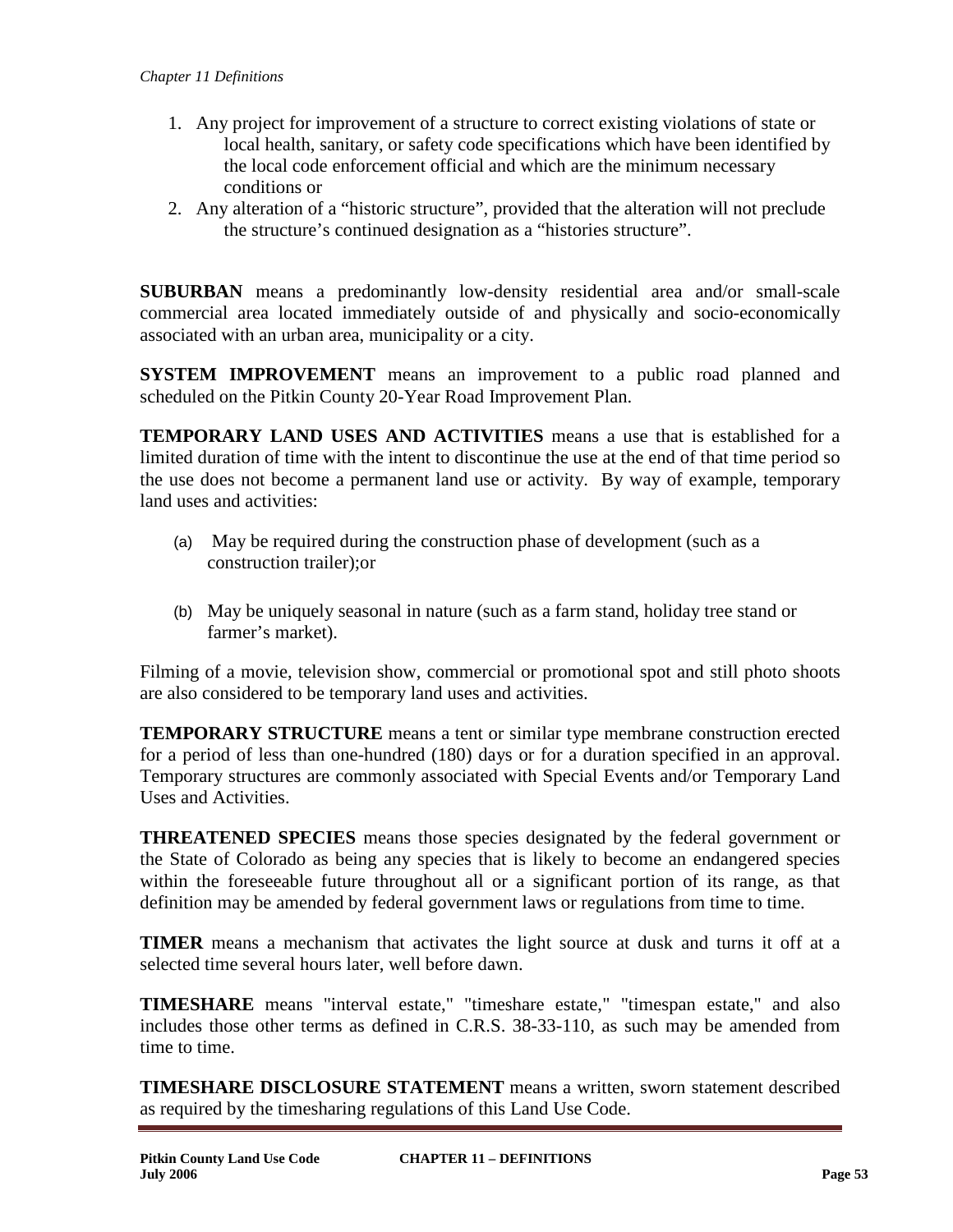**TIMESHARE/FRACTIONAL OWNERSHIP** means a contractual or membership right of occupancy (that cannot be terminated at the will of the owner) for life or for a term of years, to the recurrent, exclusive use or occupancy of a lot, parcel, unit, or specific or nonspecific segment of real property, annually or on some other periodic basis, for a period of time that has been or will be allotted from the use or occupancy periods into which the property has been divided.

**TOURIST ACCOMMODATION** means hotel, motel, lodge, or any building primarily used or intended to be used for the purpose of providing overnight lodging facilities on a short-term basis to the general public for compensation, with or without meals, and that has common facilities for reservation and cleaning services, combined utilities and on-site management.

**TOURIST ACCOMMODATION UNIT** means any unit intended to be occupied principally by visitors to Pitkin County, located in a facility that offers customary on-site management and operation services for visitors. This use shall include units found in a lodge, hotel, motel, tourist dormitory, resort cabin, guest ranch, or similar facility, but shall exclude any high country hut, tourist camping or similar facility that does not provide on-site management and operation services or that does not meet the definition of dwelling unit in this Chapter 11. Also excluded shall be dwelling units that are principally residences as defined in this Chapter 11, and are subject to residential growth management quota system allotments even though they may from time to time be used by visitors.

**TRAFFIC-GENERATING DEVELOPMENT** means development designed or intended to permit a use of the land that will contain more dwelling units or floor space in a manner that increases the generation of vehicular traffic.

**TRAIL** means a multi-purpose easement designed for non-motorized means of travel. A trail may include a facility for the parking of motor vehicles that provides safe access to the trail. This is an accessory use of land.

**TRANSFERABLE DEVELOPMENT RIGHTS OR TDRS** are the right to sever development rights that exist under the land use regulations, codes and plans of Pitkin County for lands that have been designated within the Rural/Remote zone district and to transfer such rights to lands that are designated as suitable for on-site development. Once a development right is severed from a preservation site, it becomes a transferable development right or TDRs until it is attached to a receiver site.

**TRANSMISSION PIPELINE**, when used in the context of oil and gas extraction, means a pipeline transporting oil, natural gas or any other products derived from oil and gas production, which is defined as a transmission pipeline by the Department of Transportation regulations under the Natural Gas Pipeline Safety Act of 1968, as amended.

**TREE** means a woody plant with an erect perennial trunk, that at maturity is thirteen feet (13') or more in height and that has a more or less definite crown of foliage.

**UNIT,** in the context of common interest communities, means a physical portion of the common interest community that is designated for separate ownership or occupancy and the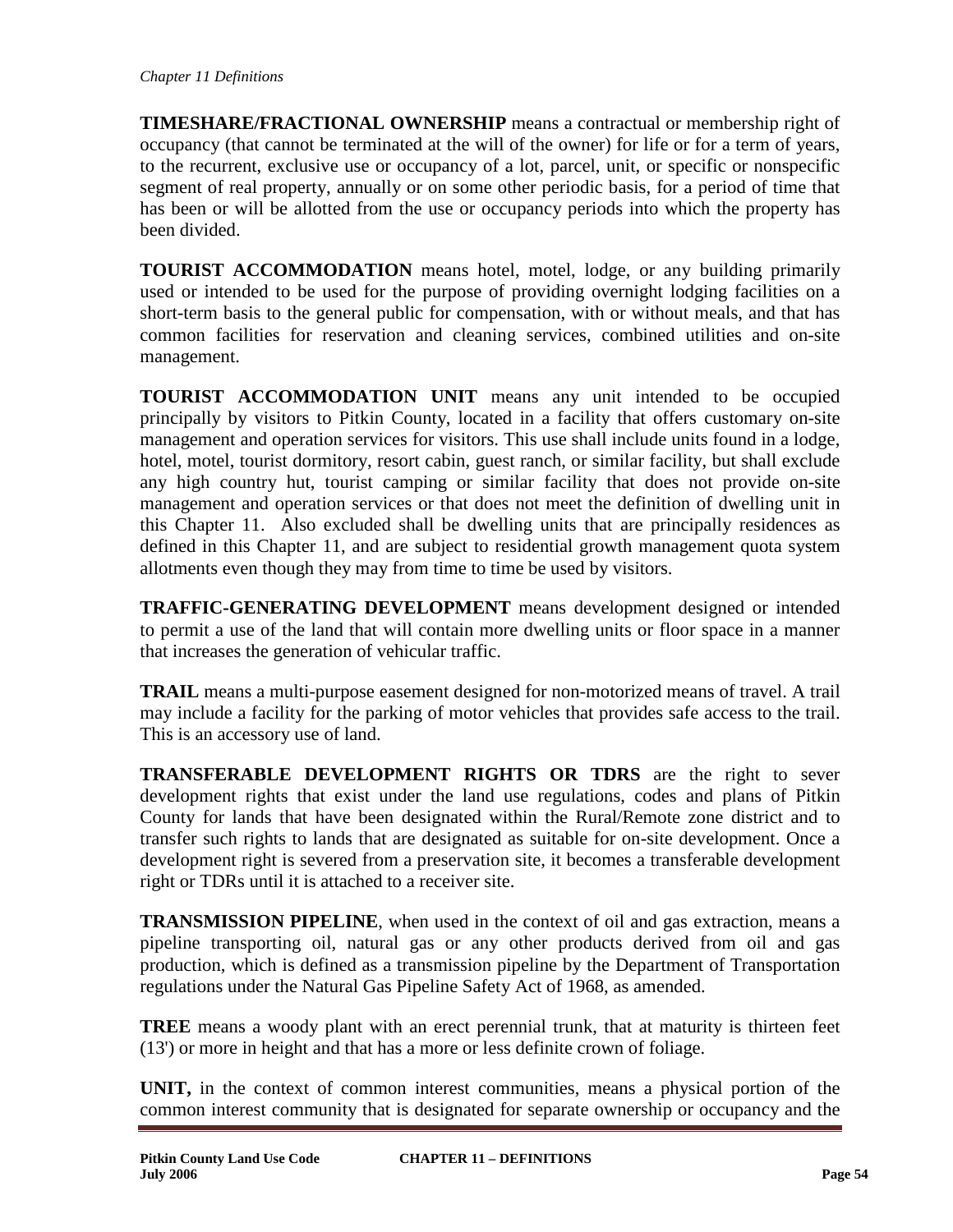boundaries of which are described in or determined from the declaration. If a unit in a cooperative is owned by a unit owner or is sold, conveyed, voluntarily or involuntarily encumbered, or otherwise transferred by a unit owner, the interest in that unit that is owned, sold, conveyed, encumbered, or otherwise transferred is the right to possession of that unit under a proprietary lease, coupled with the allocated interests of that unit, and the association's interest in that unit is not thereby affected. The creation of units as part of common interest communities does not result in the legal subdivision of land or the creation of legally separate lots.

**UNSTABLE OR POTENTIALLY UNSTABLE SLOPE** means an area susceptible to a landslide, a mudflow, a rock fall, or accelerated creep of slope-forming materials.

**URBAN** means of, relating to, characteristic of, or constituting a municipality or city. Urban areas are generally characterized by moderate and higher density residential development, commercial development and industrial development.

**URBAN AREA** means lands located within adopted Urban Growth Boundaries or the townsite of Redstone.

**URBAN GROWTH BOUNDARY** means a limitation on urbanization of land or the types of development that can occur outside of areas surrounding existing municipalities and unincorporated settlements, that is negotiated between one or more governmental entities, and that concerns areas over which those governmental entities have regulatory jurisdiction.

**USABLE OPEN SPACE** See Sec. 5-20-90.

**USES BY FEDERAL PERMIT** means any use of land or activities on the land or facilities related to those uses or activities approved pursuant to a permit issued by an agency of the federal government, and that have off-site impacts on unincorporated areas of the County not in federal government ownership.

**VEHICLE AND AIRCRAFT SALES AND SERVICE** means the sale and rental of vehicles and aircraft, including accessory gas and fueling stations, related trucking services, bus and taxi storage and repair, and car washes.

**VEHICLE AND EQUIPMENT** means pertaining to the maintenance, sale, or rental of motor vehicles and related equipment. This category includes automobile parts and sales, new and used automobile sales on the same lot, outside display and storage of vehicles and equipment, heavy machinery sales and service, new boat sales and service, automobile body repair, automobile assembly, painting, upholstery and rebuilding, automobile service office or garage, tire re-treading, tire dealers, and trailer rental, sale, display, and/or storage uses. Accessory uses may include incidental repair and storage, offices, and sales of parts. This is a Use Category that includes uses like, but not limited to, the following: "Automobile Service Station", "Vehicle and Aircraft Sales and Service", and other uses that the Community Development Director determines belong in this Use Category.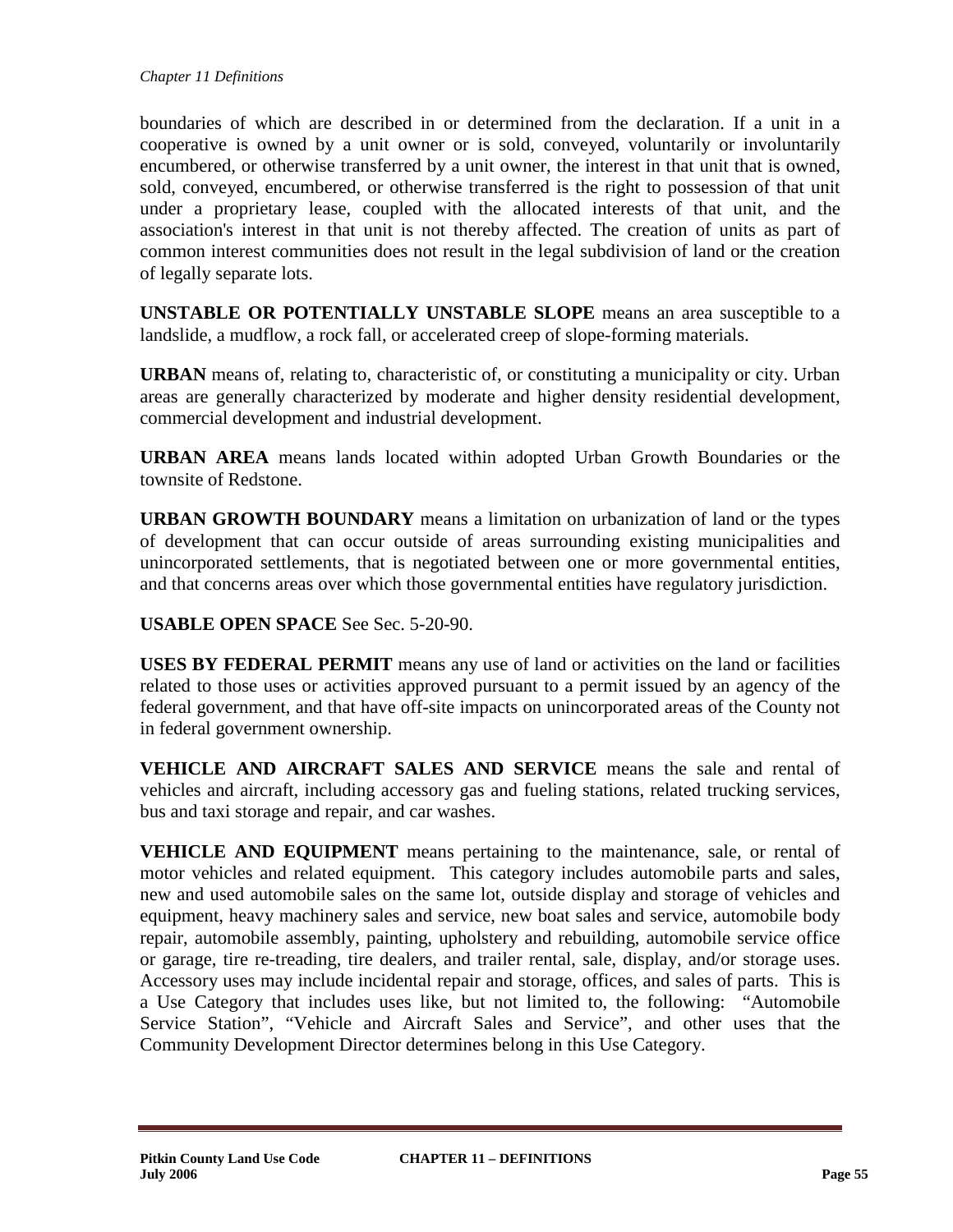**VESTED PROPERTY RIGHT** means the right to undertake and complete the development and use of property under the terms and conditions of a site specific development plan, as set forth in C.R.S. 24-68-101 et. seq.

**VIOLATION** means the failure of a structure or other development to be fully compliant with the community's regulations.

**VISITOR TRIP** means one automobile arrival or departure, regardless of how many individuals are in the automobile.

**WATER CROSSING OR DIVERSION** means a ditch, pipe, bridge, culvert, structure for irrigation, drainage, flood control, or water diversion, or other pathway in which or through which water is moved or allowed to move from one point to another, in accordance with Colorado law, for purposes of irrigation, agricultural use, or domestic use within Pitkin County.

**WEAK SOIL AND ROCK** means soil, rock or man-made fill that lacks strength to support light loads imposed by residential dwellings or structures or similar loads, that may settle unevenly under loads imposed by such structure, particularly upon application of water, or that is susceptible to slipping, flowing or creeping due to gravity or leveling as a result of wetting and drying.

**WETLANDS** means areas that are inundated or saturated by surface water or groundwater at a frequency and duration sufficient to support, and that under normal circumstances does support, a prevalence of vegetation typically adapted for life in saturated soil conditions, commonly known as hydrophytic vegetation; provided that lands that are periodically irrigated for agricultural purposes are not considered to be wetlands as the term is used in this Land Use Code.

**WILDFIRE BEHAVIOR** means the predictable action of wildfire under given conditions of slope, aspect and weather.

**WILDFIRE HAZARD** means a wildfire phenomenon that is so adverse to past, current or foreseeable construction or land use as to constitute a hazard to public health and safety or to property. The term includes, but is not limited to (a) slope and aspect, (b) wildfire behavior characteristics, and (c) existing vegetation types.

**WILDFIRE HAZARD AREA** means an area containing or directly affected by a wildfire hazard.

**WILDFIRE HAZARD CLASSES** means the differentiation of wildfire hazard areas into various levels of severity by considering wildfire behavior, vegetation types and slope. Wildfire Hazard Classes are described in the chart below.

**WILDFIRE AREAS, LOW AND MEDIUM HAZARD** means those areas which shall consist of the following: (in all cases mapping will be field verified by the Colorado State Forest Service, the Pitkin County Sheriff's Department or a person certified by Pitkin County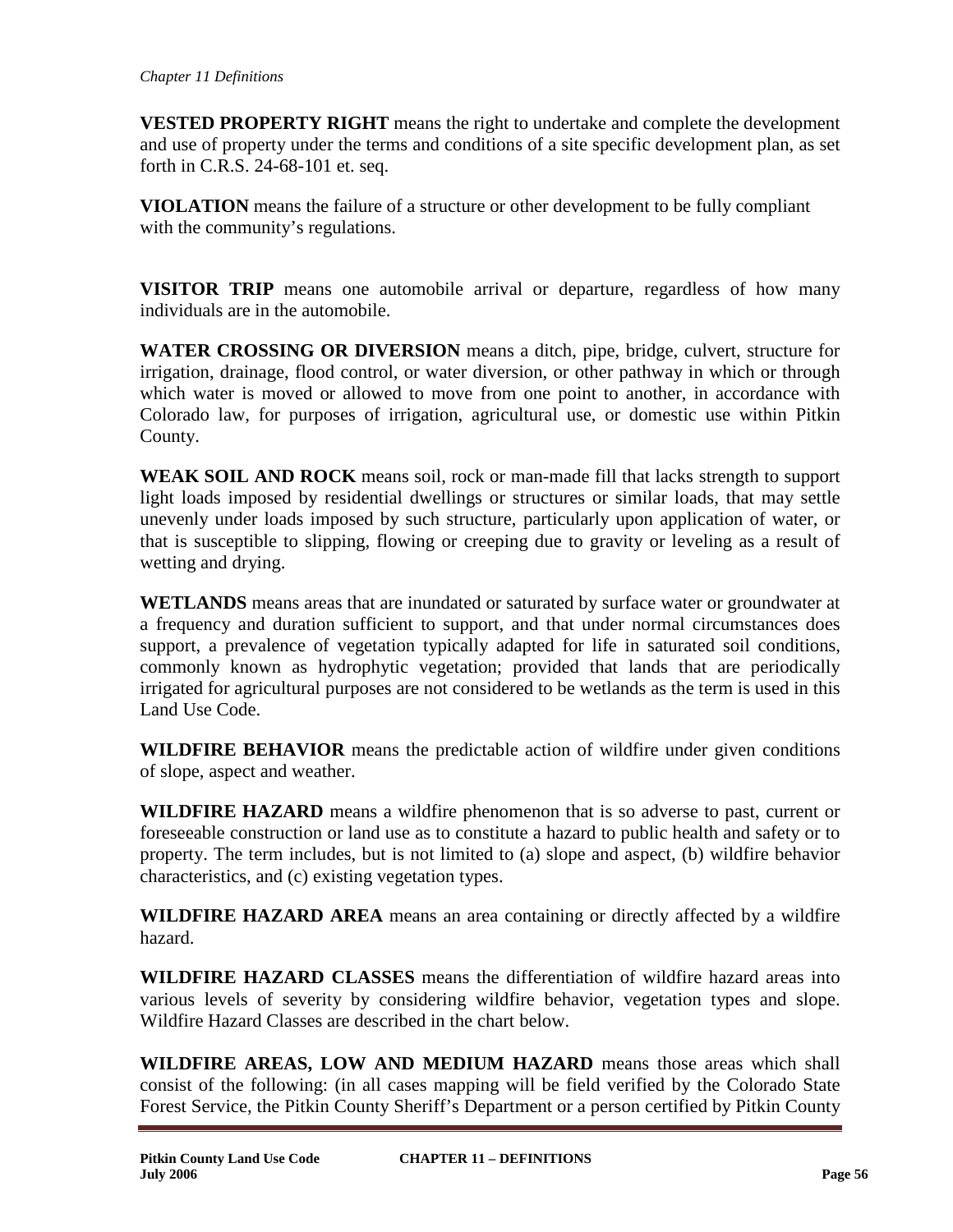as an expert in wildfire hazard areas and wildfire mitigation, sometimes referred to in this Land Use Code as "wildfire experts"):

A. Areas designated as "A -- Low Hazard: Trees and Grass", "B -- Medium Hazard: Trees" wildfire hazard on Pitkin County's adopted wildfire hazard area maps.

B. Areas that are not mapped but are identified by wildfire experts as areas containing "A -- Low Hazard: Trees and Grass," "B -- Medium Hazard: Trees" wildfire hazard.

C. Areas that are incorrectly mapped and are identified by wildfire experts as areas containing "A -- Low Hazard: Trees and Grass," "B -- Medium Hazard: Trees" wildfire hazard.

**WILDFIRE AREAS, SEVERE HAZARD** means those areas which shall consist of the following: (in all cases mapping will be field verified by the Colorado State Forest Service, the Pitkin County Sheriff's Department or a person certified by Pitkin County as an expert in wildfire hazard areas and wildfire mitigation, sometimes referred to in this Land Use Code as "wildfire experts"):

A. Areas designated as "C -- Severe Hazard: Trees" or "X -- Severe Hazard: Brush" wildfire hazard on Pitkin County's adopted wildfire hazard area maps.

B. Areas that are not mapped but are identified by wildfire experts as areas containing "C -- Severe Hazard: Trees" or "X -- Severe Hazard: Brush" wildfire hazard.

C. Areas that are incorrectly mapped and are identified by wildfire experts as areas containing "C -- Severe Hazard: Trees" or "X -- Severe Hazard: Brush" wildfire hazard.

**WILDLIFE HABITAT** means an area that includes: any area mapped by the Division of Wildlife on Species Activity Maps (SAM) or Natural Diversity Information System (NDIS) maps; Colorado Natural Heritage Program (CNHP) maps of rare and imperiled species and natural communities; or any area determined by Pitkin County or the Division of Wildlife to include: any portion of a wetland; riparian habitat; ungulate winter range, severe winter range, and or winter concentration areas; wildlife migration corridors or migration habitat; wildlife production, birthing, calving, or rearing areas; waterfowl, wading bird, feeding, nesting, or breeding habitat; significant mountain sage-, aspen-, or mountain shrubdominated habitat; rare, sensitive, threatened, or endangered species habitat.

**WILDLIFE HIGHWAY CROSSING** means an area where bighorn sheep, elk, and/or mule deer movements traditionally cross roads or railroads, presenting potential conflicts between the animals and motorists/trains.

**WILDLIFE MIGRATION CORRIDOR** means a specific mapable site through which large numbers of bighorn sheep, elk and/or mule deer migrate and loss of which would result in a change to migration routes and/or significant negative impacts on migration behavior.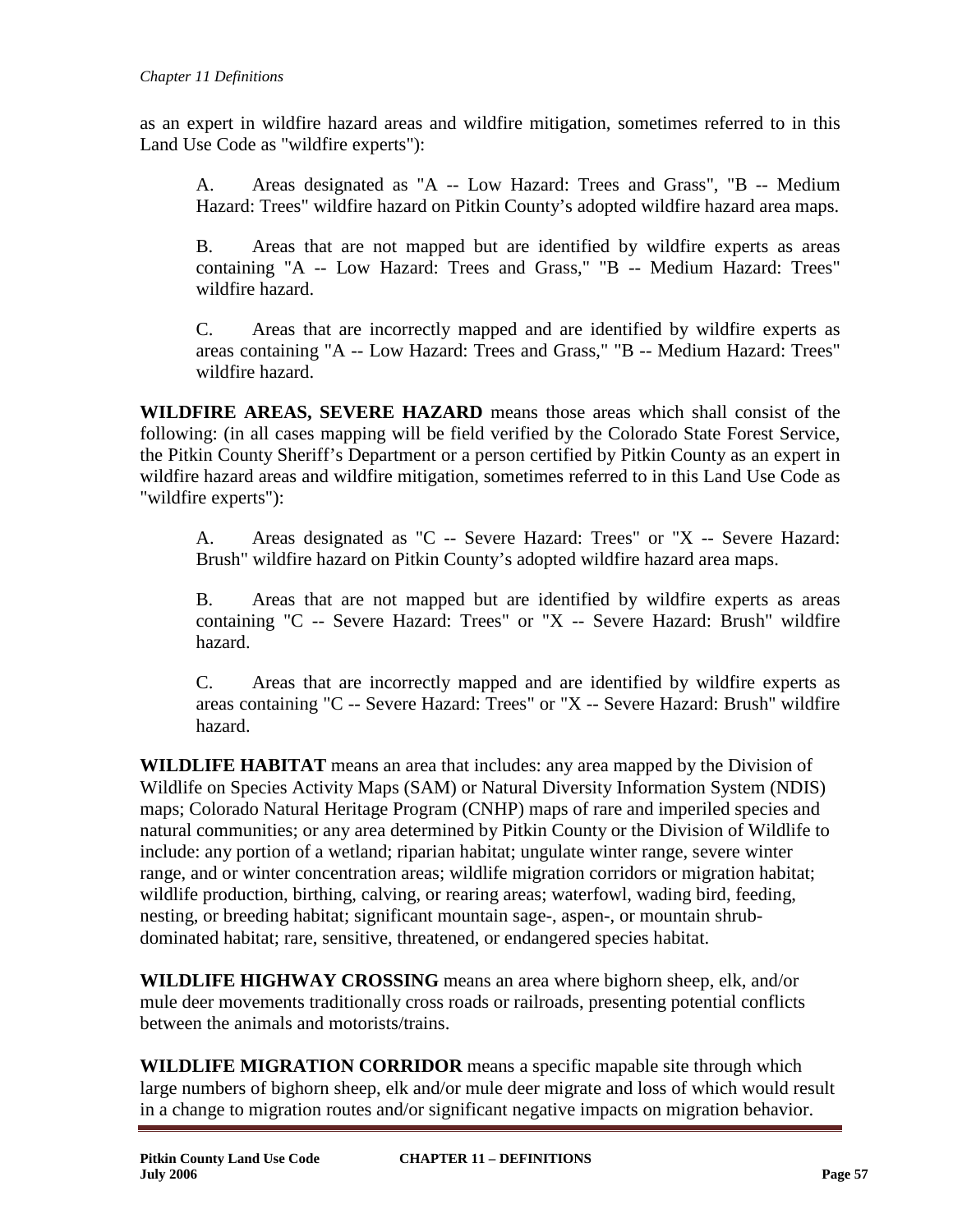**WILDLIFE MIGRATION HABITAT** means that habitat between winter range and summer range where elk spend significant periods of time (often weeks) prior to their final seasonal destination. This is also known as transition range.

**WILDLIFE MIGRATION PATTERN** means a subjective indication of the general direction and pattern of the movements of migratory bighorn sheep, elk and/or mule deer.

**WIND POWERED ELECTRIC GENERATOR** means a machine by which mechanical energy supplied by the wind is changed to electric energy. A wind powered generator with a rated capacity of 250 kW or less may be an accessory use subject to the provisions of Sec. 4- 30-50(j), while a wind powered generator with a higher rated capacity is categorized as a major public facility.

**WINTER CONCENTRATION AREA** means those areas that are part of the winter range where densities of bighorn sheep, elk and/or mule deer are at least two hundred (200) greater than the surrounding winter range density during the same period used to define winter range in the average five (5) winters out of ten (10).

**WINTER MAINTENANCE OF ROADWAYS AND DRIVEWAYS** includes plowing, blading, scraping, and snow removal. Winter maintenance of roadways and driveways is prohibited in the Rural/Remote zone district, except for access to residential development sites approved prior to January 2, 1996, that have been historically and continually served by privately winter maintained driveways or roadways.

**WINTER RANGE** means that part of the overall range where ninety (90) percent of the individuals are located during the average five (5) winters out of ten (10) from the first heavy snowfall to spring green-up.

**WIRELESS COMMUNICATON FACILITY (WCF)** Means an unstaffed facility for the transmission and reception of radio or microwave signals used for commercial communications. A WCF provides data and telecommunications services, including commercial mobile services, commercial mobile data services, unlicensed wireless services and common carrier wireless exchange access services, as defined by federal laws and regulations.

**WORKING DAY** means Monday through Friday, 8:00 A.M. to 5:00 P.M., excluding legal holidays.

**YARD** means an open space that shall be unoccupied and unobstructed from the natural grade skyward, except for encroachments permitted in Sec. 5-20-100.

**YARD, FRONT** means a yard extending the full width of the lot, the depth of which is measured as described in Sec. 5-20-40.

**YARD, REAR** means a yard extending the full width of the lot, the depth of which is measured as described in Sec. 5-20-40.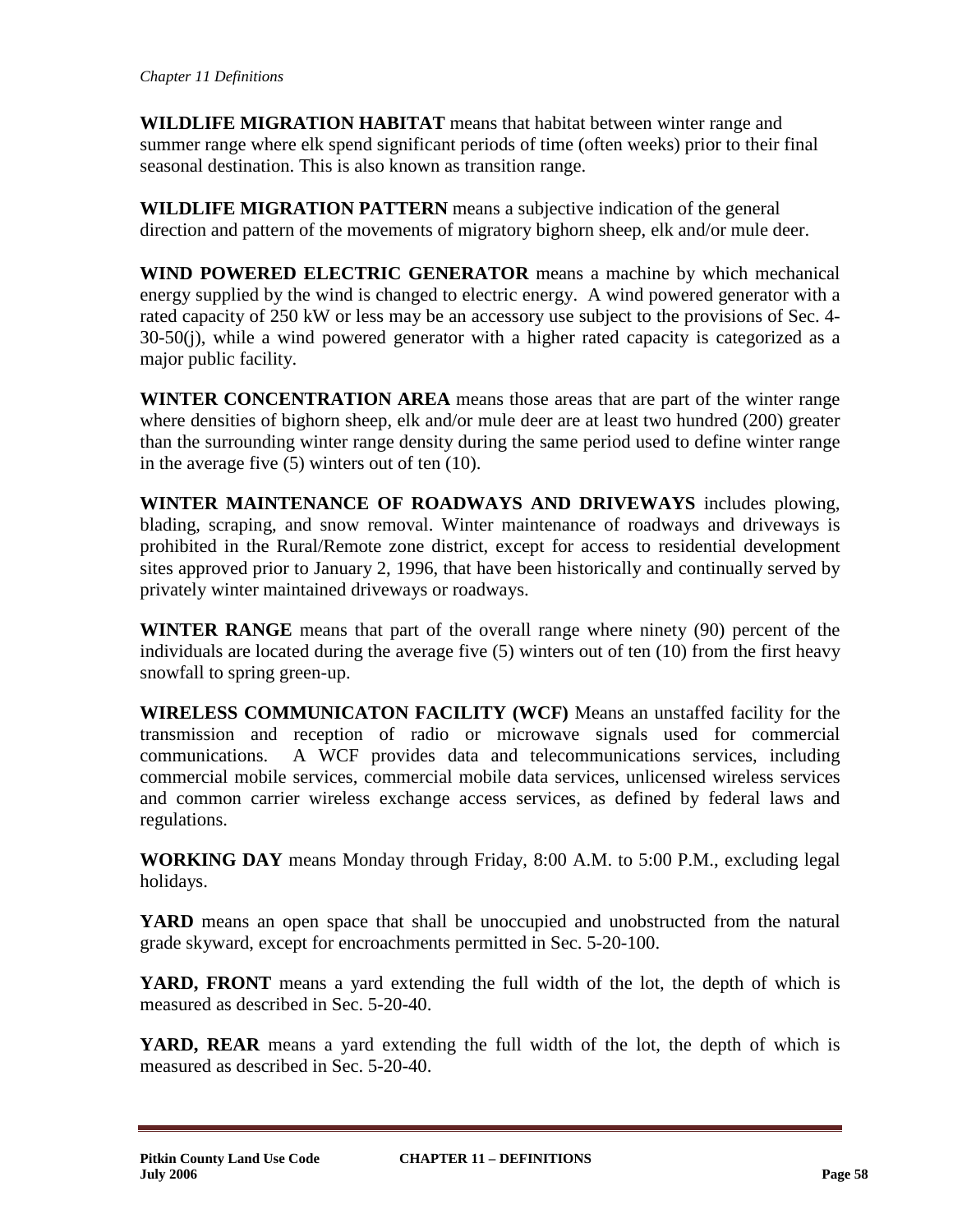**YARD, SIDE** means a yard extending the length of the lot between the front and rear yard setbacks (or lot line in the absence of yard requirements), the width of which is measured as described in Sec. 5-20-40.

*(Code repealed and reenacted Ord. 14-D-2006, 07-05-08 § 11-10 (part) amended [Ord. 23-07, 08-28-07;](http://pitkincounty.com/DocumentCenter/View/8249) [Ord. 012-08, 04-09-08;](http://pitkincounty.com/DocumentCenter/View/8256) [Ord. 024-07, 10-02-07;](http://pitkincounty.com/DocumentCenter/View/8250) [Ord. 010-08,](http://pitkincounty.com/DocumentCenter/View/8254)  [03-26-08;](http://pitkincounty.com/DocumentCenter/View/8254) [Ord. 019-09, 06-24-09;](http://pitkincounty.com/DocumentCenter/View/8261) Ord. 001-2011 – [A&B, 01-12-2011;](http://pitkincounty.com/DocumentCenter/View/8269) [Ord. 025-09,](http://pitkincounty.com/DocumentCenter/View/12796)  [10-14-09;](http://pitkincounty.com/DocumentCenter/View/12796) [Ord. 010-11, 08-10-2011;](http://pitkincounty.com/DocumentCenter/View/12800) [Ord. 011-11, 08-10-11;](http://pitkincounty.com/DocumentCenter/View/8292) [Ord. 002-13, 01-23-13;](http://pitkincounty.com/DocumentCenter/View/8276) [Ord. 007-13, 04-24-13;](http://pitkincounty.com/DocumentCenter/View/12802) [Ord. 031-2013, 12-18-13;](http://pitkincounty.com/DocumentCenter/View/8280) [Ord. 032-13, 12-18-13;](http://pitkincounty.com/DocumentCenter/View/8279) [Ord. 008-](http://pitkincounty.com/DocumentCenter/View/8282) [14, 04-23-14;](http://pitkincounty.com/DocumentCenter/View/8282) [Ord. 006-15, 02-25-2015;](http://pitkincounty.com/DocumentCenter/View/8286) [Ord. 040-2019 \(part\) 11-20-2019;](https://pitkincounty.com/DocumentCenter/View/21578/boccord0402019) [Ord. 040-](https://pitkincounty.com/DocumentCenter/View/27004/boccord0402020) [20, 11-21-2020;](https://pitkincounty.com/DocumentCenter/View/27004/boccord0402020) [Ord.017-2021, 03-24-2021;](https://pitkincounty.com/DocumentCenter/View/27312/boccord0172021) [Ord. 011-2022,](https://pitkincounty.com/DocumentCenter/View/28808/boccord0112022-recorded) 02-23-2022*

[This page intentionally left blank]